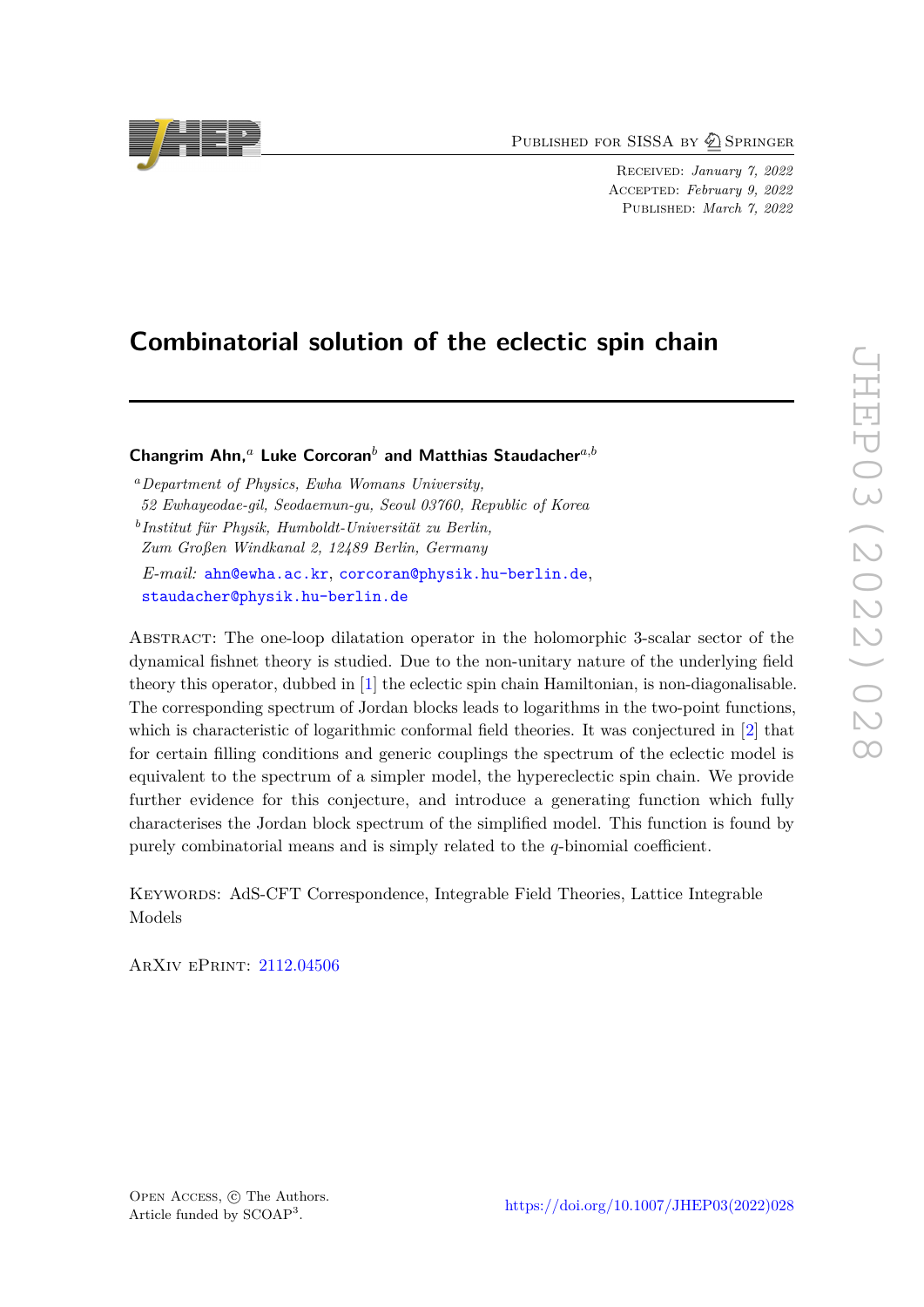# **Contents**

| 1                                   | Introduction and overview                         |                         |  |
|-------------------------------------|---------------------------------------------------|-------------------------|--|
| $\bf{2}$                            | The (hyper)eclectic spin chain                    | $\overline{\mathbf{4}}$ |  |
|                                     | Hamiltonian<br>$2.1\,$                            | $\overline{4}$          |  |
|                                     | 2.2<br>Translation operator and cyclicity classes | $\overline{5}$          |  |
|                                     | Spectral problem<br>2.3                           | $\boldsymbol{6}$        |  |
| 3                                   | Hypereclectic with one wall                       | $\overline{7}$          |  |
|                                     | Warmup examples<br>3.1                            | $\overline{7}$          |  |
|                                     | Generating function<br>$3.2\,$                    | 9                       |  |
|                                     | 4 General hypereclectic                           | 13                      |  |
|                                     | Warmup examples<br>4.1                            | 14                      |  |
|                                     | General $L, M, K$<br>4.2                          | 17                      |  |
| $\bf{5}$                            | Eclectic spin chain and universality              | 19                      |  |
|                                     | Eclectic spin chain and level $S$<br>$5.1\,$      | 19                      |  |
|                                     | Warmup example<br>5.2                             | <b>20</b>               |  |
|                                     | General argument for $K = 1$<br>5.3               | 22                      |  |
| 6                                   | Conclusions and outlook                           | 23                      |  |
|                                     | A Unexpected shortening                           |                         |  |
|                                     | B Universality details for $K = 1$                |                         |  |
| C Fine tuning and cyclicity classes |                                                   |                         |  |

# <span id="page-1-0"></span>**1 Introduction and overview**

Integrability of gauge and string theories continues to generate exciting new types of exactly solvable models, ranging from new spin chains to novel quantum field theories and hitherto unstudied string theories. Frequently this stems from deformations and/or subtle limit taking of previously investigated systems. A case at hand is a certain double-scaling limit of the three-parameter  $\gamma$ -deformation of  $\mathcal{N} = 4$  super Yang-Mills theory that had originally been proposed in [\[3,](#page-30-2) [4\]](#page-30-3). It partially or fully breaks R-symmetry and thus also supersymmetry, while apparently retaining conformality and integrability in the planar limit. Its double-scaling limit was then proposed in  $[5]$ , combining a strong imaginary  $\gamma$ -twist with a vanishing coupling constant. In this limit all gauge field interactions decouple and one is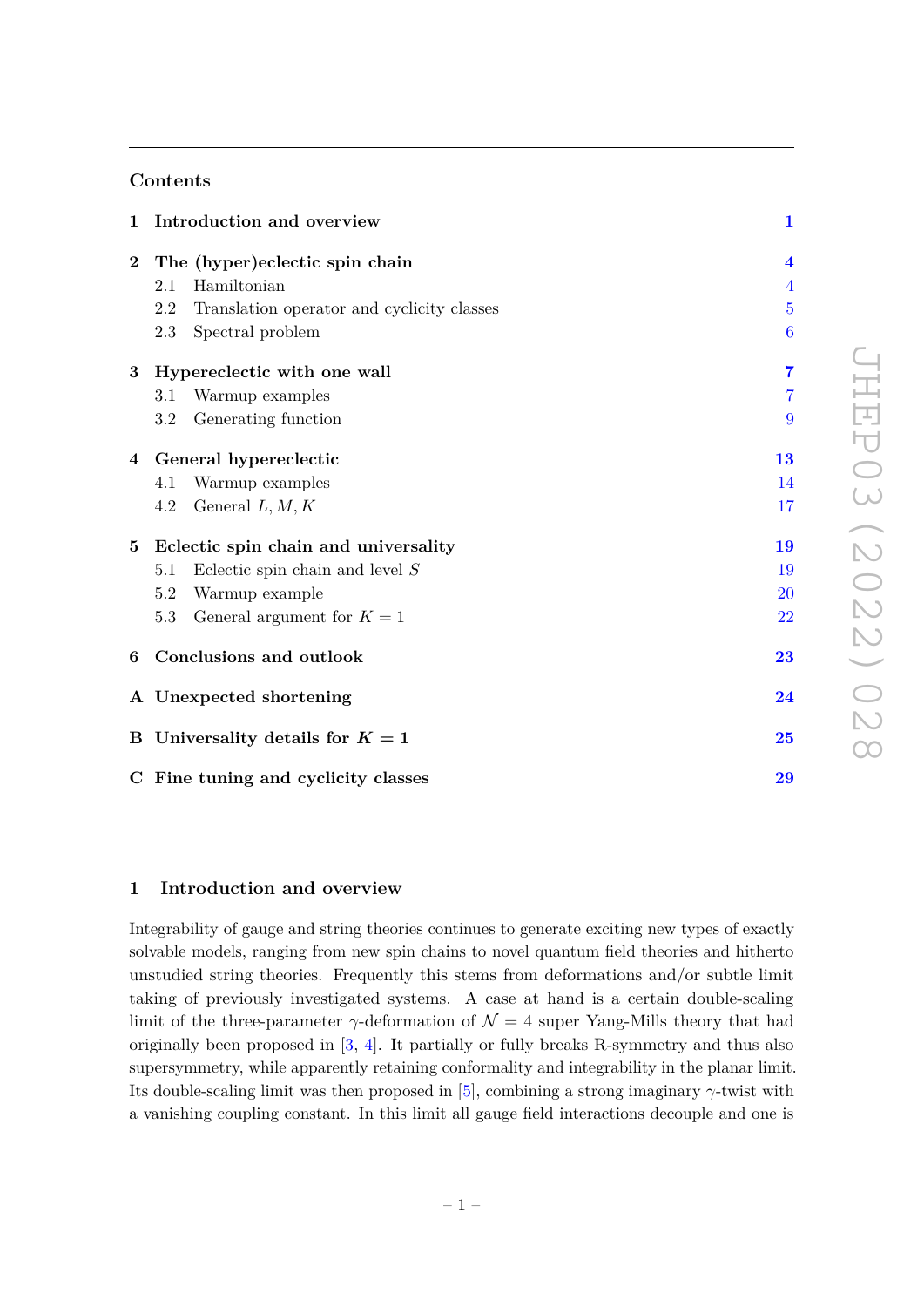left with an un-gauged quantum field theory of scalars  $\phi_i$  and fermions  $\psi_i$ ,  $i = 1, 2, 3$ . In light of [\[6\]](#page-30-5) we refer to the resulting theory as the *dynamical fishnet theory*, with interaction Lagrangian

$$
\mathcal{L}_{\text{DFN}}^{\text{int}} = N_c \text{tr} \left( \xi_1^2 \phi_2^{\dagger} \phi_3^{\dagger} \phi_2 \phi_3 + \xi_2^2 \phi_3^{\dagger} \phi_1^{\dagger} \phi_3 \phi_1 + \xi_3^2 \phi_1^{\dagger} \phi_2^{\dagger} \phi_1 \phi_2 \right) + N_c \text{tr} \left( i \sqrt{\xi_2 \xi_3} (\psi^3 \phi_1 \psi^2 + \bar{\psi}_3 \phi_1^{\dagger} \bar{\psi}_2) + \text{cyclic} \right).
$$
 (1.1)

This model can be further simplified by taking  $\xi_1 = \xi_2 = 0, \xi_3 \equiv \xi$ . In this case we recover the bi-scalar *fishnet theory*

<span id="page-2-1"></span><span id="page-2-0"></span>
$$
\mathcal{L}_{\text{FN}}^{\text{int}} = \xi^2 N_c \text{tr}\left(\phi_1^\dagger \phi_2^\dagger \phi_1 \phi_2\right). \tag{1.2}
$$

Notably, the theories  $(1.1)$  and  $(1.2)$  are non-unitary. However, the chiral nature of these interactions leads to a vast simplification in the Feynman-diagrammatic structure of many physical quantities. This raises the hope that the integrability of these models might be more easily understood from first principles. Recall that the origin of integrability of undeformed or  $\gamma$ -deformed  $\mathcal{N} = 4$  SYM remains shrouded in mystery. On the contrary, in the chiral models one often observes recursive structures in the Feynman graphs, and the associated graph-building operator may sometimes be shown to possess integrable properties  $[6-8]$  $[6-8]$ . In some cases, correlation functions are represented by a single Feynman diagram. An example of this is the fishnet Feynman integrals. These have been shown to enjoy a Yangian symmetry [\[9\]](#page-30-7), which in some cases has been sufficient to bootstrap the integral [\[10,](#page-30-8) [11\]](#page-30-9). In a four-point limit these fishnet graphs reduce to the celebrated Basso-Dixon correlators, for which integrability has been studied from various perspectives  $[12-14]$  $[12-14]$ . The fishnet theory has also been argued to possess at strong coupling a holographic dual  $[15-17]$  $[15-17]$ .

As written, the theories  $(1.1)$  and  $(1.2)$  are not strictly conformal, even in their planar limit [\[18,](#page-31-2) [19\]](#page-31-3). Double trace couplings are generated upon renormalisation. However, it has been argued in [\[6,](#page-30-5) [20\]](#page-31-4) that these coupling may be fine-tuned as a function of  $\xi^2$  such that the overall beta-function becomes identically zero, while preserving integrability. As a result, one expects to get an integrable *logarithmic* conformal field theory. This is a consequence of the models' non-unitarity: while the state space is still reducible, it is no longer decomposable. The logarithmic nature of the underlying CFT poses curious new challenges for the spectral problem of the theory [\[1,](#page-30-0) [2\]](#page-30-1). In particular, in certain operator sectors the dilatation operator is no longer diagonalisable. It is known that this leads to the appearance of logarithms in the two-point functions [\[21\]](#page-31-5). For example, in the simplest case where the dilatation operator acts on an operator pair  $\mathcal{O}_1, \mathcal{O}_2$  as a 2  $\times$  2 Jordan cell

$$
\mathfrak{D}\begin{pmatrix} \mathcal{O}_1 \\ \mathcal{O}_2 \end{pmatrix} = \begin{pmatrix} \Delta & 1 \\ 0 & \Delta \end{pmatrix} \begin{pmatrix} \mathcal{O}_1 \\ \mathcal{O}_2 \end{pmatrix},\tag{1.3}
$$

the two-point function can be brought into the form

$$
\langle \mathcal{O}_i(x)\mathcal{O}_j(0)\rangle = \frac{c}{|x|^{2\Delta}} \begin{pmatrix} \log x^2 & 1\\ 1 & 0 \end{pmatrix} . \tag{1.4}
$$

An explicit example of this in the fishnet theory for length 5 operators is given in [\[7\]](#page-30-12).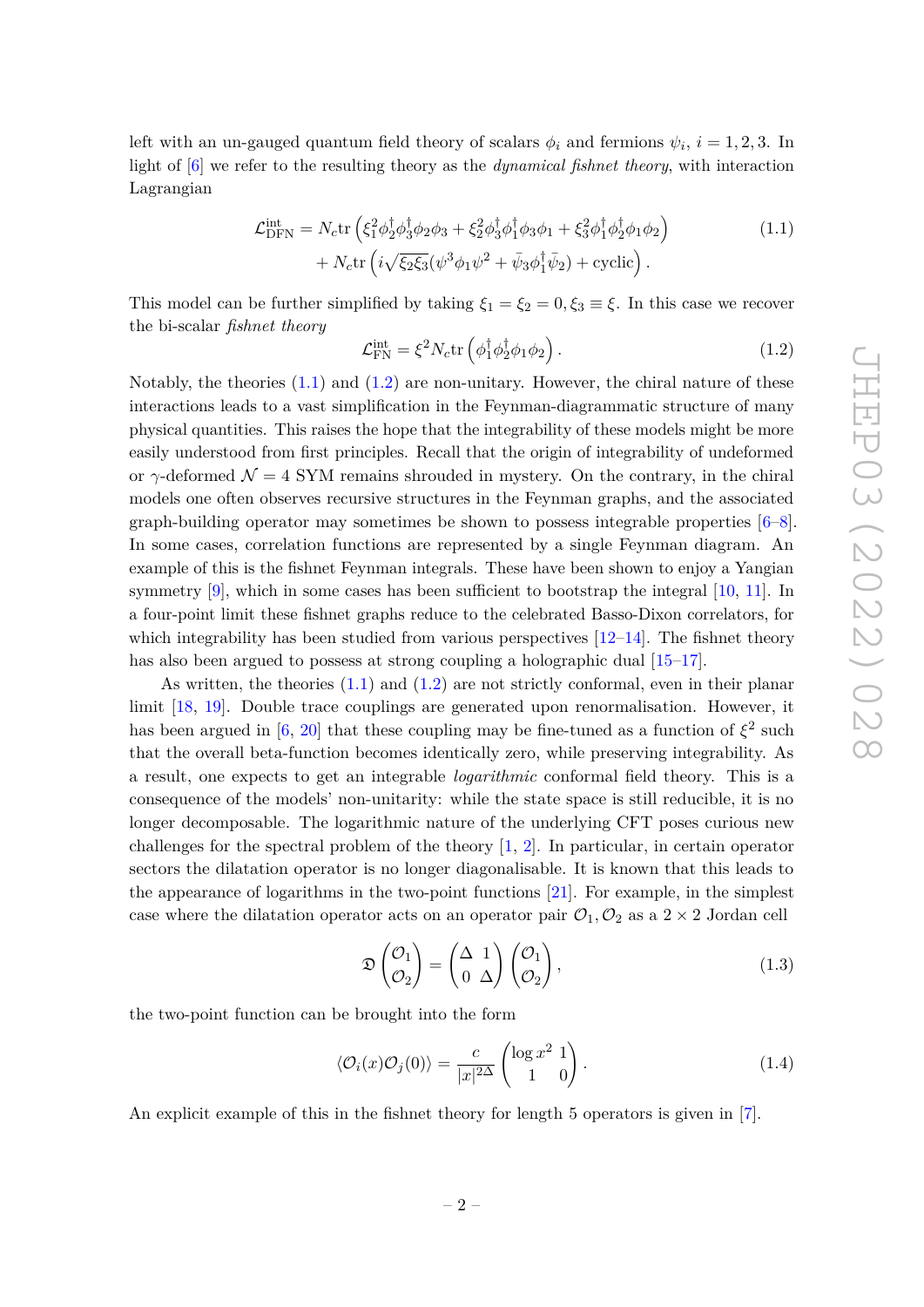Logarithmic conformal field theories play an important role in two dimensions [\[22\]](#page-31-6). There, due to their direct connection with two-dimensional statistical mechanics models, they are of great physical interest. Important examples include models of self-avoiding walks, polymers, and percolation; for recent progress see [\[23\]](#page-31-7) and references therein. Often the logarithmic scaling violations occurring in these models are of both experimental and theoretical interest. In fact, their mathematical analysis often shows intricate and novel features as compared to the non-logarithmic case. In higher dimensions, logarithmic CFTs have been much less studied. Still, given their success story in two dimensions, it is natural to suspect that they will also be of considerable value.

A systematic study of the dilatation operator in strongly twisted  $\mathcal{N} = 4$  SYM was initiated in [\[1\]](#page-30-0). It was found that the mentioned non-diagonalisability is ubiquitous in these models, leading to a rich structure of Jordan cells. It was also pointed out that the standard methods of integrability largely fail when applied to the model's non-diagonalisable sectors. This was then studied in more detail in a particularly simple setting, namely at one-loop and with three scalars of equal chirality, in [\[2\]](#page-30-1). The resulting spin chain was dubbed the *eclectic spin chain* in [\[1,](#page-30-0) [2\]](#page-30-1), and an even simpler model, the *hypereclectic spin chain* was proposed, but not solved. Interestingly, the latter appeared to possess an even richer spectrum of Jordan decompositions as compared to the one in the generic eclectic model. This phenomenon was called *universality* in [\[2\]](#page-30-1).

The current work seamlessly continues [\[2\]](#page-30-1), and proceeds to find the exact solution of the hypereclectic model. Curiously, for the moment this does not use at all the model's integrability, but instead combines methods of linear algebra and combinatorics. As a result we obtained an elegant generating function for the spectrum of Jordan blocks. It is reminiscent of a partition function, since it can be obtained by computing a trace over the state space

<span id="page-3-0"></span>
$$
\mathcal{Z}(q) = \text{tr}\,q^{\hat{S}'}\,,\tag{1.5}
$$

where  $\hat{S}^{\prime}$  is a certain counting operator, which is diagonal in the canonical basis of tensor product states of the spin chain, see end of section [4.2.](#page-17-0) It uniquely encodes in full generality the sizes and multiplicities of the Hamiltonian's Jordan block decomposition:

$$
\mathcal{Z}(q) = \sum_{j} N_{j}[j]_{q} = N_{1} q^{0} + N_{2} \left( q^{-\frac{1}{2}} + q^{\frac{1}{2}} \right) + N_{3} \left( q^{-1} + q^{0} + q^{1} \right) + \dots, \qquad (1.6)
$$

where  $N_j$  is the number of Jordan blocks of length *j*, and  $[j]_q$  is a *q*-analog of *j*, cf. [\(3.38\)](#page-13-1). It is easy to see that the  $\{N_i\}$  are indeed uniquely fixed once one knows  $\mathcal{Z}(q)$ . We also derive formulas expressing  $\mathcal{Z}(q)$  more explicitly than [\(1.5\)](#page-3-0) in terms of *q*-binomial coefficients. For example, for the case corresponding to the fishnet interaction Lagrangian [\(1.2\)](#page-2-1), with *L* − *M* fields  $\phi_1$ , *M* − 1 fields  $\phi_2$ , and a single, non-interacting third field  $\phi_3$ , we find for the one-loop spectrum of Jordan blocks in the cyclic sector the (shifted) *q*-binomial coefficients

$$
Z_{L,M}(q) = \begin{bmatrix} L-1 \\ M-1 \end{bmatrix}_q = \prod_{k=1}^{M-1} \frac{q^{\frac{L-k}{2}} - q^{-\frac{L-k}{2}}}{q^{\frac{k}{2}} - q^{-\frac{k}{2}}}.
$$
 (1.7)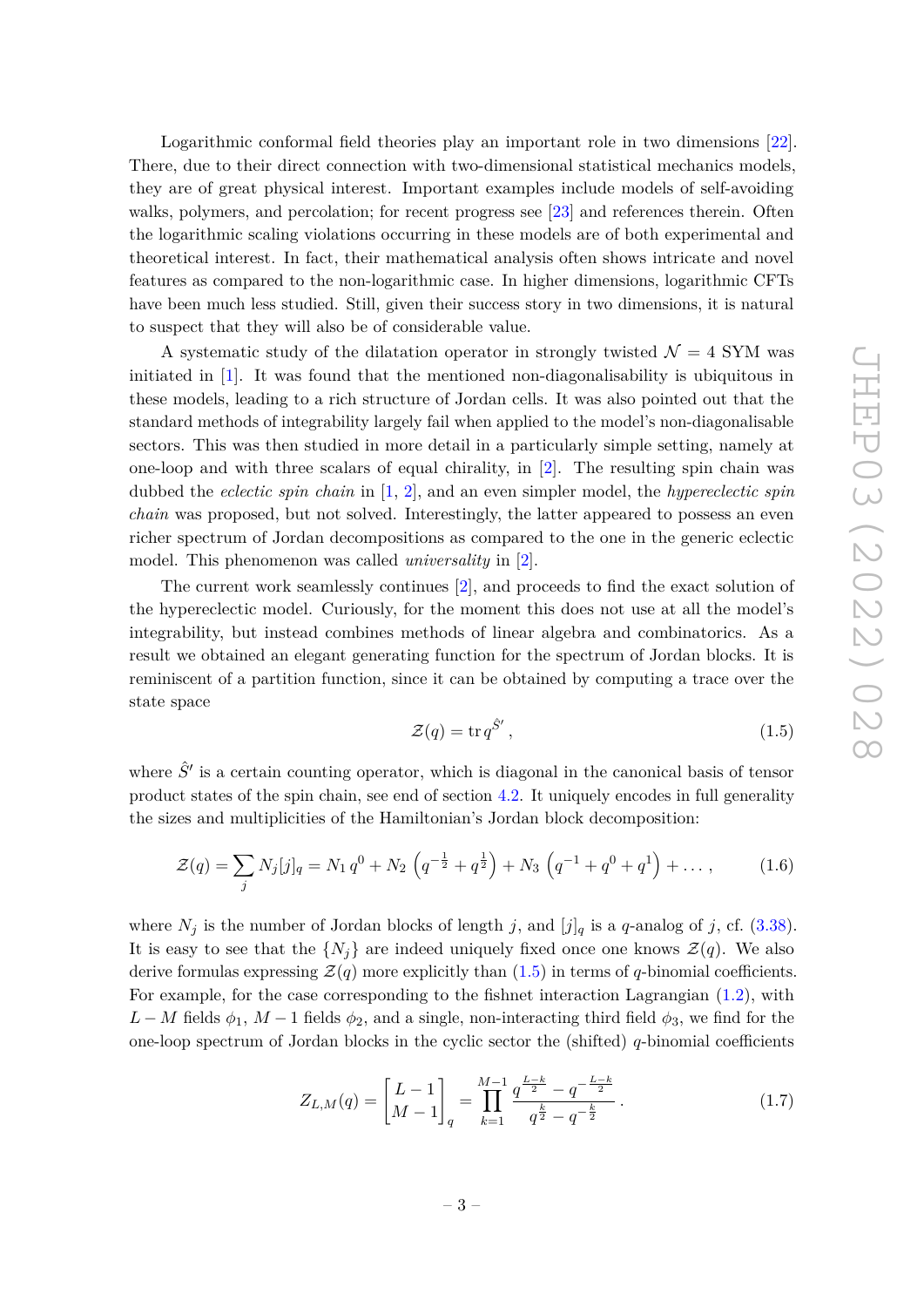Interestingly, this result is also valid for the dynamical fishnet theory interaction Lagrangian  $(1.1)$  (for generic couplings) due to the phenomenon of universality already pointed out in [\[2\]](#page-30-1).

The paper is organised as follows. Section [2](#page-4-0) recalls the definitions of the non-hermitian chiral spin chain models at hand. The hypereclectic spin chain has a particularly simple Hamiltonian, essentially describing chiral right-movers on a chain along with a number of impenetrable non-movers, which we call *walls*. Section [3](#page-7-0) derives the exact solution of this model in the case of a single wall. The partition function method is introduced, and the solution is expressed in terms of *q*-binomial coefficients. Section [4](#page-13-0) generalises these findings to an arbitrary number of walls. Section [5](#page-19-0) analyses the generic three-parameter eclectic model, and, for the case of a single wall, sketches a proof of the universality hypothesis. Some remarks on the general case are made. We end with the short, concluding section [6,](#page-23-0) where it is also pointed out that the most important open issue seems to be our current inability to use integrability to analyse these integrable models. A few appendices [A,](#page-24-0) [B,](#page-25-0) [C](#page-29-0) give further technical details.

#### <span id="page-4-0"></span>**2 The (hyper)eclectic spin chain**

In this section we collect basic facts about the models under consideration.

# <span id="page-4-1"></span>**2.1 Hamiltonian**

We consider local single-trace operators in the holomorphic 3-scalar sector of the theory  $(1.1)$ 

$$
\mathcal{O}_{j_1, j_2, \dots, j_L}(x) = \text{tr}\left(\phi_{j_1}\phi_{j_2}\cdots\phi_{j_L}(x)\right), \qquad j_i \in \{1, 2, 3\}.
$$
 (2.1)

In  $\mathcal{N} = 4$  SYM the one-loop dilatation operator in the analogous sector can be written as a sum over permutation operators and enjoys an  $\mathfrak{su}(3)$  symmetry [\[24\]](#page-31-8). In the strongly twisted theory [\(1.1\)](#page-2-0) this symmetry is broken and the one-loop dilatation operator  $H_{\text{ec}}: (\mathbb{C}^3)^{\otimes L} \to$  $(\mathbb{C}^3)^{\otimes L}$  is a sum over *chiral* permutation operators [\[2\]](#page-30-1)

<span id="page-4-2"></span>
$$
H_{\rm ec} = H_1 + H_2 + H_3 = \sum_{i=1}^{L} \left( \xi_1 \mathcal{H}_1^{i,i+1} + \xi_2 \mathcal{H}_2^{i,i+1} + \xi_3 \mathcal{H}_3^{i,i+1} \right). \tag{2.2}
$$

The chiral permutation operators  $\mathcal{H}_i: \mathbb{C}^3 \otimes \mathbb{C}^3 \to \mathbb{C}^3 \otimes \mathbb{C}^3$  act as follows:

$$
\mathcal{H}_1 |32\rangle = |23\rangle, \qquad \mathcal{H}_2 |13\rangle = |31\rangle, \qquad \mathcal{H}_3 |21\rangle = |12\rangle, \tag{2.3}
$$

and annihilate all other states. Periodic boundary conditions are implemented  $\mathcal{H}^{L,L+1}_i\!\equiv\!\mathcal{H}^{L,1}_i.$ We have simplified the notation for the states of the spin chain by

$$
|\phi_{j_1}\phi_{j_2}\cdots\phi_{j_L}\rangle \to |j_1j_2\cdots j_L\rangle. \tag{2.4}
$$

Therefore the Hamiltonian [\(2.2\)](#page-4-2) scans a state for neighboring fields in *chiral order*  $|32\rangle$ ,  $|13\rangle$ , or  $|21\rangle$ , and swaps them to *anti-chiral order*  $|23\rangle$ ,  $|31\rangle$ , and  $|12\rangle$  respectively. E.g. we have

$$
H_{\rm ec} |321\rangle = \xi_1 |231\rangle + \xi_3 |312\rangle + \xi_2 |123\rangle, \qquad (2.5)
$$
  

$$
H_{\rm ec} |123\rangle = 0.
$$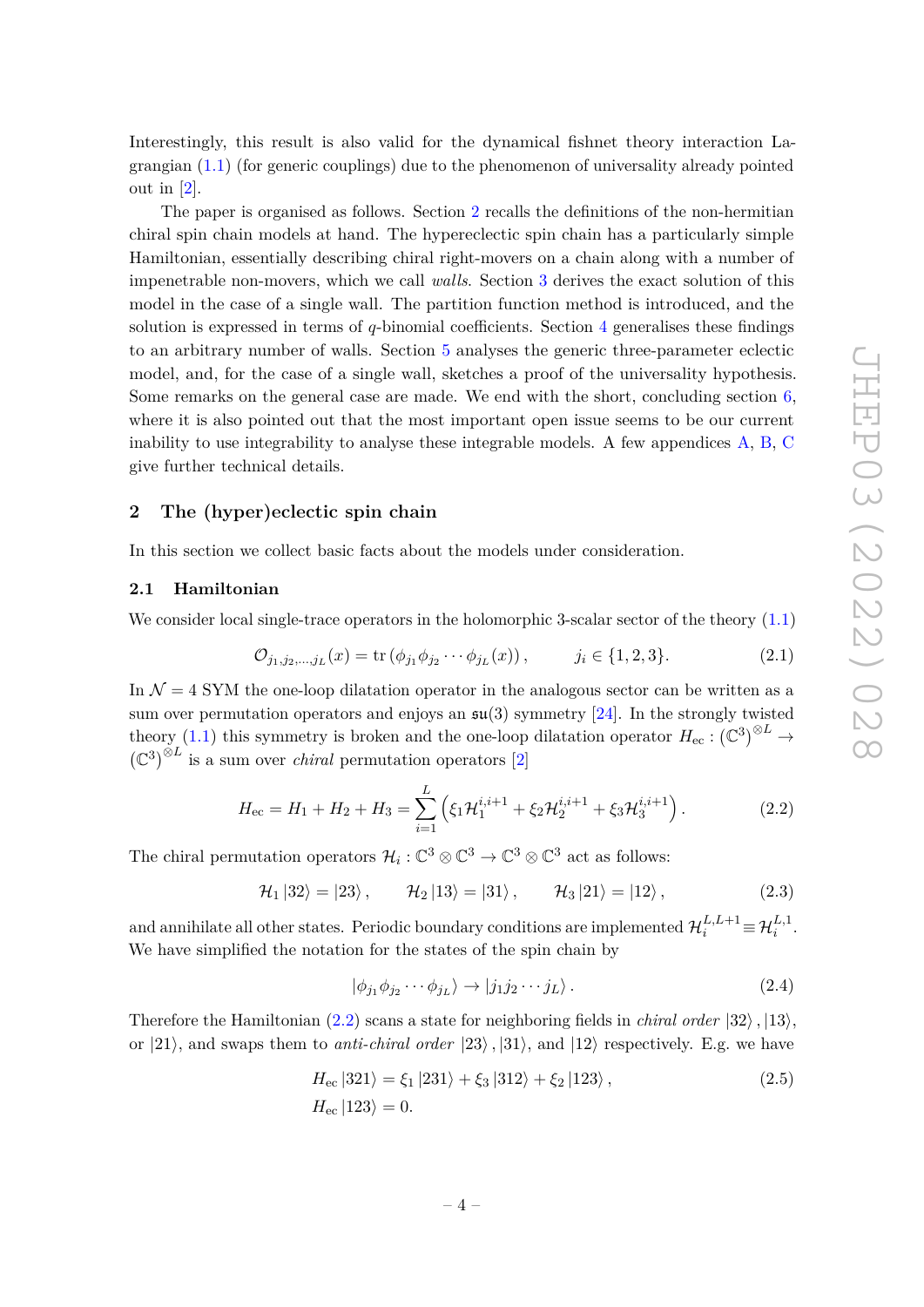Setting  $\xi_1 = \xi_2 = 0, \xi_3 \equiv \xi$  we recover the *hypereclectic* model

<span id="page-5-1"></span>
$$
H_3 = \xi \sum_{i=1}^{L} \mathcal{H}_3^{i,i+1}.
$$
 (2.6)

The Hamiltonians [\(2.2\)](#page-4-2) and [\(2.6\)](#page-5-1) are block diagonal with respect to sectors of fixed numbers *K* of  $\phi_3$  fields, *M* − *K* of  $\phi_2$  fields, and *L* − *M* of  $\phi_1$  fields. We define *V*<sup>*L*,*M*,*K*</sup> to be the vector subspace of  $(\mathbb{C}^3)^{\otimes L}$  corresponding to these numbers of fields. Clearly we have

$$
\dim V^{L,M,K} = \frac{L!}{(L-M)!(M-K)!K!}.
$$
\n(2.7)

*H*<sup>3</sup> corresponds to the one-loop dilatation operator in the fishnet theory, where we consider *K* non-dynamical insertions  $\phi_3$ , which act as walls. For  $K = 0$  this operator, although non-Hermitian, is diagonalisable via a coordinate Bethe ansatz [\[1\]](#page-30-0). It corresponds essentially to a chiral version of the XY-model [\[25\]](#page-31-9).

#### <span id="page-5-0"></span>**2.2 Translation operator and cyclicity classes**

We can further reduce the state space by considering the translation invariance of these Hamiltonians. Each  $H_i$  commutes with the translation operator  $U$ 

$$
[H_i, U] = 0, \qquad i = 1, 2, 3,
$$
\n<sup>(2.8)</sup>

where *U* generates a shift along the chain

$$
U|j_1j_2\cdots j_{L-1}j_L\rangle = |j_Lj_1j_2\cdots j_{L-1}\rangle.
$$
\n(2.9)

This further implies  $[H_{\text{ec}}, U] = 0$ . Therefore we can choose to work in a basis where *U* is diagonal. *U* has *L* distinct eigenvalues given by the *L th* roots of unity

$$
\omega_L^k = e^{2\pi i k/L}, \qquad k = 0, 1, \dots, L - 1.
$$
 (2.10)

The *U*-eigenstates in  $V^{L,M,K}$  with eigenvalue  $\omega_L^k$  are said to be in the *k*<sup>th</sup> *cyclicity class*  $V_k^{L,M,K}$  $V_k^{L,M,K}$ . The  $k=0$  cyclicity class  $V_{k=0}^{L,M,K}$  is known as the cyclic sector. The states in the  $k^{th}$  cyclicity class are easily generated by acting repeatedly on a reference elementary state<sup>[1](#page-5-2)</sup> with  $\omega_L^{-k}U$ . For example, given  $|123\rangle \in V^{3,2,1}$  we can form the cyclic state

$$
|123\rangle + U|123\rangle + U^2|123\rangle = |123\rangle + |312\rangle + |231\rangle, \qquad (2.11)
$$

and states with  $k = 1$  or  $k = 2$ 

$$
|123\rangle + \omega_3^{-1}U|123\rangle + \omega_3^{-2}U^2|123\rangle = |123\rangle + e^{-2\pi i/3}|312\rangle + e^{-4\pi i/3}|231\rangle, \qquad (2.12)
$$

$$
|123\rangle + \omega_3^{-2}U|123\rangle + \omega_3^{-4}U^2|123\rangle = |123\rangle + e^{-4\pi i/3}|312\rangle + e^{-8\pi i/3}|231\rangle. \tag{2.13}
$$

For a given  $L, M, K$  counting the number of states in  $V^{L,M,K}$  with a given cyclicity  $k$  requires Pólya counting, see for example [\[26\]](#page-31-10). We denote the states in the *k th* cyclicity class by

<span id="page-5-3"></span>
$$
|j_1 j_2 \cdots j_L\rangle_k \equiv \sum_{l=0}^{L-1} (w^{-k} U)^l |j_1 j_2 \cdots j_L\rangle \equiv \mathcal{C}_k |j_1 j_2 \cdots j_L\rangle, \qquad (2.14)
$$

<span id="page-5-2"></span><sup>1</sup>We call single ket states  $|i_1 i_2 \ldots i_l\rangle$  elementary. In general states are linear combinations of these.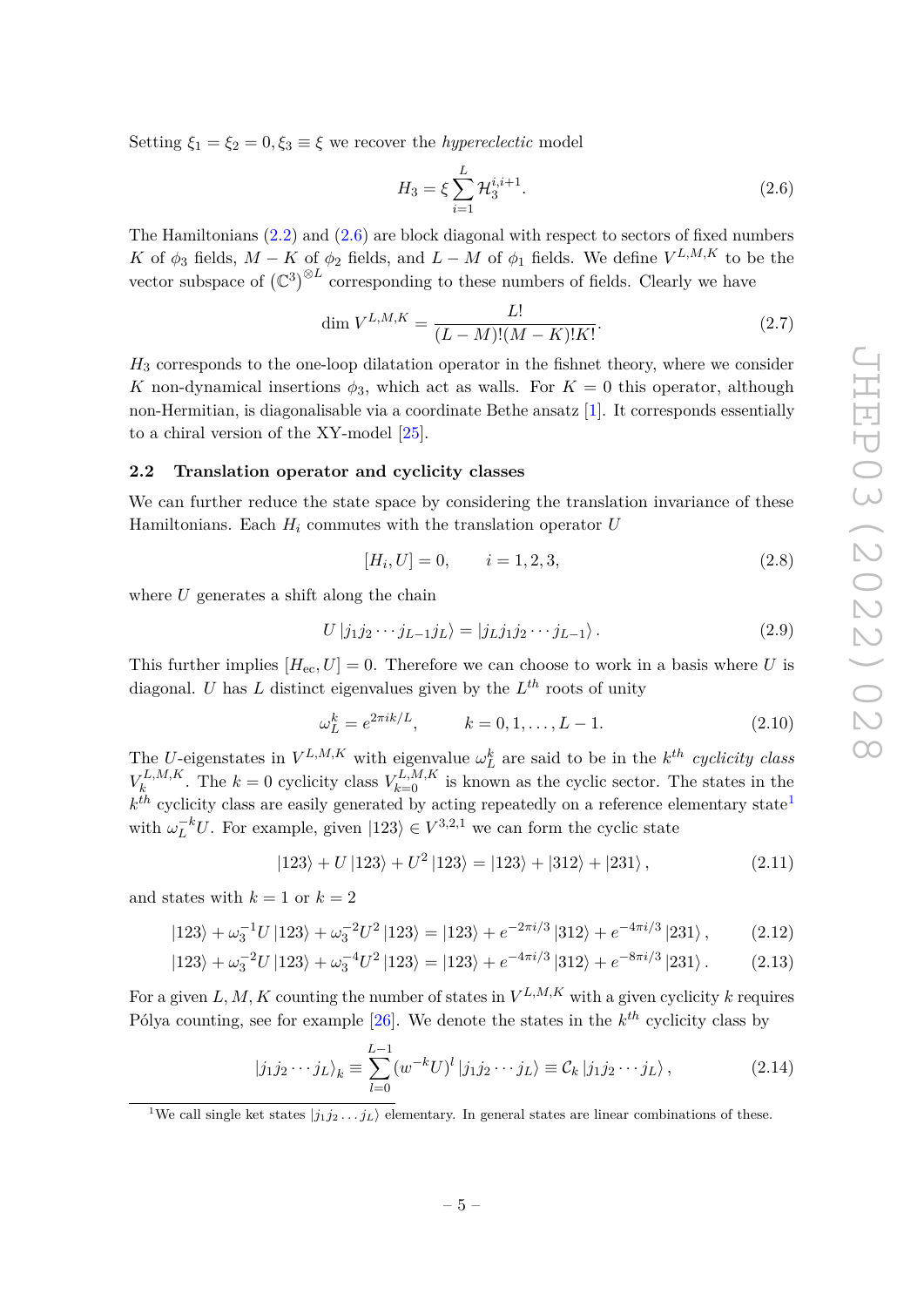where  $\mathcal{C}_k$  is an (unnormalised) projector<sup>[2](#page-6-1)</sup>  $\mathcal{C}_k^2 \propto \mathcal{C}_k$  onto the  $k^{th}$  cyclicity class  $V_k^{L,M,K}$  $k^{L,M,\Lambda}$ . For the hypereclectic spin chain we find it more natural to consider a so-called *static* basis, which we describe at the beginning of section [3.](#page-7-0)

#### <span id="page-6-0"></span>**2.3 Spectral problem**

Given a Hermitian Hamiltonian *H* on an *n*-dimensional Hilbert space, it is well-known that one can construct an orthonormal *H*-eigenbasis  $\psi_j$ ,  $j = 1, 2, \ldots, n$ , such that

$$
H\psi_j = E_j \psi_j \qquad j = 1, 2, \dots, n,\tag{2.15}
$$

where  $E_i \in \mathbb{C}$  are the (possibly degenerate) eigenvalues of *H*.

For non-Hermitian Hamiltonians diagonalisability is not guaranteed, and indeed the (hyper)eclectic Hamiltonian is nilpotent and therefore non-diagonalisable in sectors with  $K > 0$ . In this case there is still an essentially unique<sup>[3](#page-6-2)</sup> form to which the matrix can be brought, namely its *Jordan normal form*. Furthermore, it is exactly the structure of the Jordan normal form which determines how the logarithms appear in the two-point functions [\[21\]](#page-31-5).

Let  $H_{\text{ec}}^{L,M,K}$  be the eclectic Hamiltonian [\(2.2\)](#page-4-2) restricted to  $V^{L,M,K}$ . Then there exists a set of *generalised eigenstates*  $\psi_j^{m_j}$  $j^{m_j}$ ,  $j = 1, \ldots, N$ ,  $m_j = 1, \ldots, l_j$ , which satisfy

$$
H_{\rm ec}^{L,M,K} \psi_j^k = \psi_j^{k-1}, \qquad H_{\rm ec}^{L,M,K} \psi_j^1 = 0.
$$
 (2.16)

We then say there are *N* Jordan blocks labelled by *j*, each of length  $l_j$ . We call  $\psi_j^{\ell_j}$ *j* the *top state* of the *j*<sup>th</sup> block. Each block has a true eigenstate  $\psi_j^1$  of *H* with eigenvalue 0. In more general situations each block has a generalised eigenvalue  $\mathcal{E}_j$  associated to it. However, in our case we have  $\mathcal{E}_j = 0$  for each *j* since  $H_{\text{ec}}^{L,M,K}$  is nilpotent. On a Jordan block of length *l*,  $H_{\text{ec}}^{L,M,K}$  acts as the  $l \times l$  matrix

$$
J_l = \begin{pmatrix} 0 & 1 & 0 \\ 0 & 1 & 0 \\ 0 & \ddots & 0 \\ 0 & 0 & 0 \end{pmatrix} .
$$
 (2.17)

For the rest of this paper our goal will be to determine the Jordan block spectrum of  $H_{\text{ec}}$  as a function of the sector labels *L, M, K*. This means finding the length and multiplicities of each of the blocks. For example, consider the sector  $L = 5, M = 3, K = 1$ , which contains 30 total states. For generic values<sup>[4](#page-6-3)</sup> of the couplings  $\xi_i$  there are 5 Jordan blocks of length 5, and 5 Jordan blocks of length 1. We denote this as

$$
JNF_{531} = (5^5, 1^5). \tag{2.18}
$$

<span id="page-6-1"></span><sup>2</sup>Note that this projection may also result in a zero vector.

<span id="page-6-2"></span> $^3 \text{Up}$  to the ordering of the Jordan blocks.

<span id="page-6-3"></span><sup>4</sup> Interestingly, the couplings can be tuned to give a finer Jordan block decomposition, see appendix [C.](#page-29-0)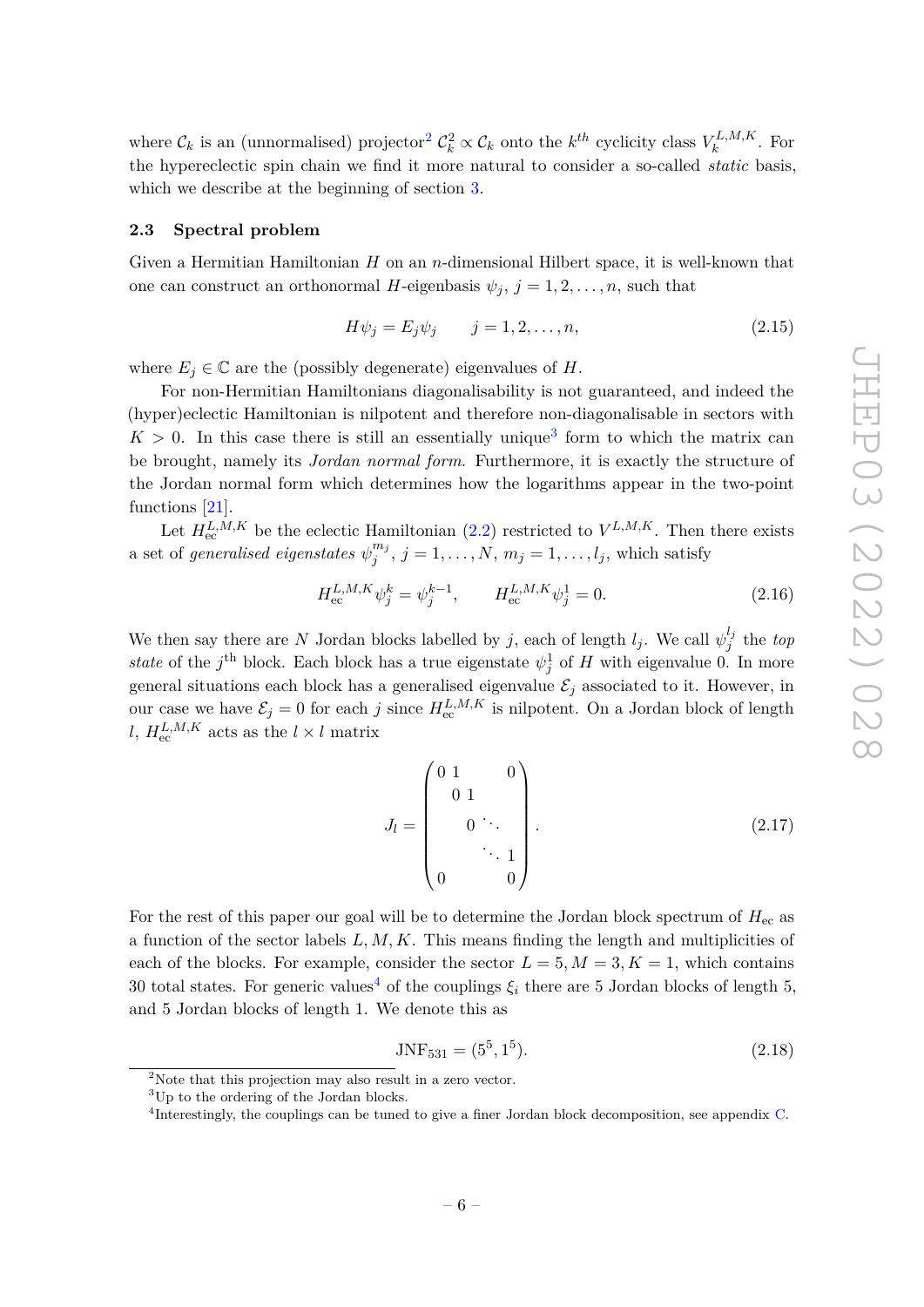# <span id="page-7-0"></span>**3 Hypereclectic with one wall**

In this section we describe a method to determine the full Jordan block spectrum for the hypereclectic spin chain in sectors where  $K = 1$ , i.e. there is a single, non-moving  $\phi_3$  field, which acts as a fixed wall. In these sectors the model is equivalent to a chiral XY spin chain with open boundary conditions. The sizes and multiplicities of the Jordan blocks can be read off very simply from a generating function  $Z_{L,M}(q)$ , and the states of the Jordan blocks are determined by algorithmic methods. Throughout this section we denote the hypereclectic Hamiltonian  $H_3 \equiv H$  and set  $\xi = 1$ .

Since the  $\phi_3$  field does not move under the action of *H*, we can further restrict to sectors with a fixed position of  $\phi_3$ . We will restrict to *static* states of the form  $|j_1j_2 \cdots j_{L-1}3\rangle$ , where  $j_1, j_2, \ldots, j_{L-1} \in \{1, 2\}$ . We will refer to the subspace of  $V^{L,M,1}$  spanned by states of this form as  $W^{L,M}$ . We can access states where  $\phi_3$  is in a different position by acting with the translation operator  $U$ , so that the Hilbert space decomposes

<span id="page-7-2"></span>
$$
V^{L,M,1} = \bigoplus_{j=0}^{L-1} U^j W^{L,M}.
$$
\n(3.1)

# <span id="page-7-1"></span>**3.1 Warmup examples**

**General** *L*,  $M = 2$ ,  $K = 1$ . The simplest situation is when  $M = 2$  and  $K = 1$ . This means there are a single  $\phi_3$  field, a single  $\phi_2$  field, and  $L-2$   $\phi_1$  fields. A natural basis for  $W^{L,2}$  is given by  $L-1$  states

$$
|211 \cdots 113 \rangle, |121 \cdots 113 \rangle, \ldots, |111 \cdots 123 \rangle. \tag{3.2}
$$

In this sector the states clearly form a single Jordan block of length *L* − 1, as can be seen by acting with *H* repeatedly on  $|211 \cdots 113\rangle$ 

$$
|211 \cdots 113\rangle \xrightarrow{H} |121 \cdots 113\rangle \xrightarrow{H} \cdots \xrightarrow{H} |111 \cdots 123\rangle \xrightarrow{H} 0. \tag{3.3}
$$

We will refer to any state of the form  $\left|2^{M-K}1^{L-M}3^{K}\right\rangle$  as *anti-locked*, and  $\left|1^{L-M}2^{M-K}3^{K}\right\rangle$  $\begin{bmatrix} 1 & 1 & 0 \\ 0 & 1 & 0 \\ 0 & 0 & 1 \end{bmatrix}$ as *locked*. Similarly for the spaces  $U^{j}W^{L,M}$ ,  $j = 1, \ldots, L-1$  there is a single Jordan block of length  $L - 1$ . Therefore for  $M = 2$  and  $K = 1$  we have

$$
JNF_{L,2,1} = (L-1)^L,\t\t(3.4)
$$

meaning there are *L* blocks of length  $L - 1$ .

 $L = 7, M = 3, K = 1$ . The situation becomes more intricate with increasing *M*, which we illustrate with the example  $L = 7, M = 3, K = 1$ . In this sector there are 4  $\phi_1$  fields, 2  $\phi_2$ fields, and a single  $\phi_3$  field. In  $W^{7,3}$  there are 15 states. We use the important observation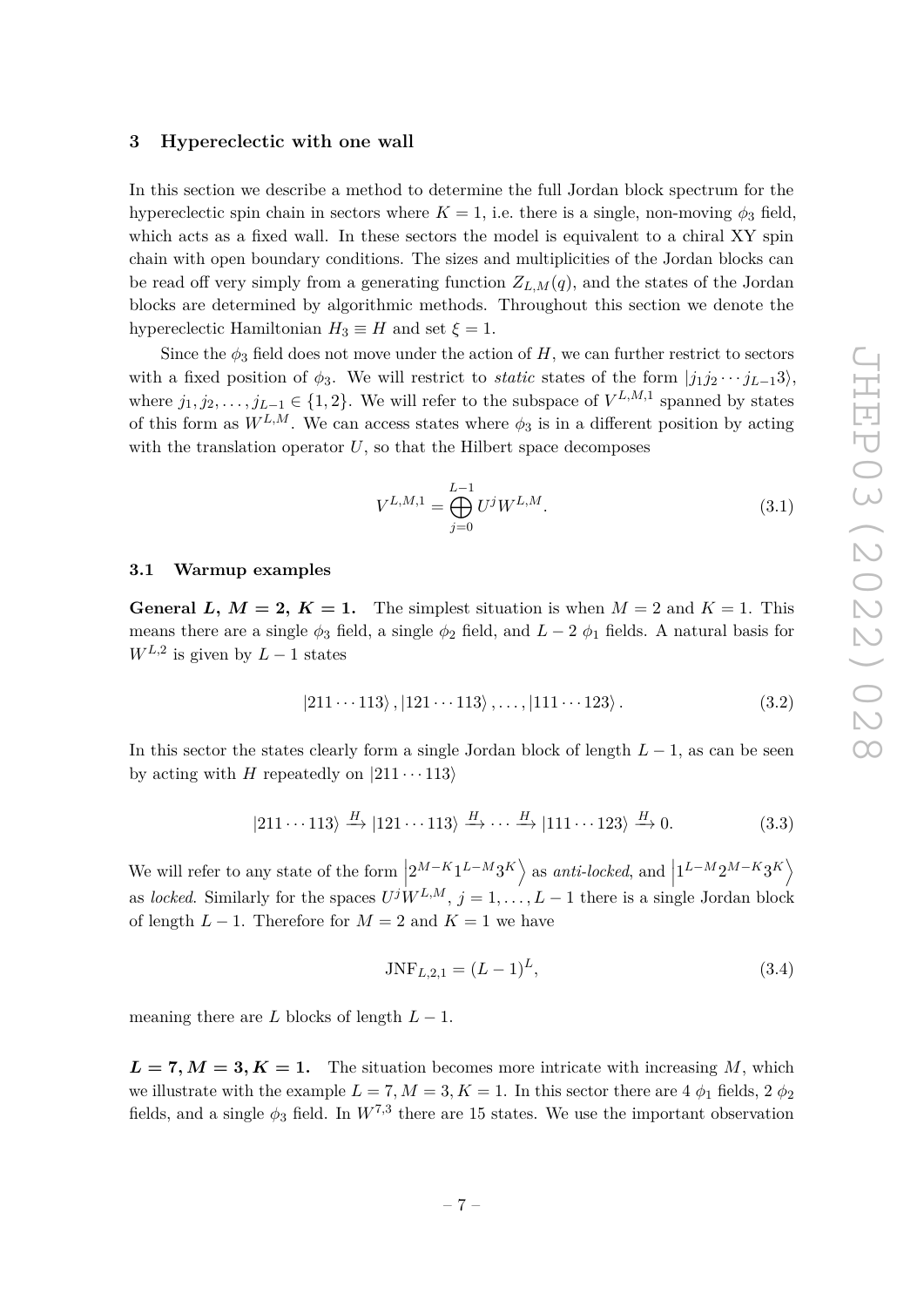that the anti-locked state is always a top state for the longest Jordan block

<span id="page-8-0"></span>

| $ 2211113\rangle$                                                  | $H^0$ | (3.5) |
|--------------------------------------------------------------------|-------|-------|
| $\rightarrow$  2121113)                                            | $H^1$ |       |
| $\rightarrow$  2112113) +  1221113)                                | $H^2$ |       |
| $\rightarrow$  2111213) + 2  1212113)                              | $H^3$ |       |
| $\rightarrow$  2111123\times\) + 3  1211213\times\) + 2  1122113\) | $H^4$ |       |
| $\rightarrow$ 4  1211123 $\rangle + 5$  1121213 $\rangle$          | $H^5$ |       |
| $\rightarrow$ 5  1112213 $\rangle$ + 9  1121123 $\rangle$          | $H^6$ |       |
| $\rightarrow$ 14   1112123)                                        | $H^7$ |       |
| $\rightarrow$ 14   1111223)                                        | $H^8$ |       |
| $\rightarrow 0,$                                                   | $H^9$ |       |

so we have identified a Jordan block of length 9, whose eigenstate is proportional to the locked state  $|1111223\rangle$ . However since there are 15 states in the sector there must be additional Jordan blocks.

We note that each of the 15 elementary states appear in the tower of states [\(3.5\)](#page-8-0). We classify these 15 states by where in this state tower they appear, by defining the *level S* of a state. We give the anti-locked state  $|2211113\rangle S = 8$  and the locked state  $|1111223\rangle S = 0$ . In general, if an elementary state appears in the row  $H^k$  of [\(3.5\)](#page-8-0), we give it  $S = 8 - k$ . One notices that the *S*-value for a state is the total number of 1's to the right of each of the 2's. Defining  $W_S^{7,3}$  $S<sup>7,3</sup>$  to be the vector subspace of  $W<sup>7,3</sup>$  spanned by states with level *S*, we get

$$
W^{7,3} = \bigoplus_{S=0}^{8} W_S^{7,3},\tag{3.6}
$$

and it is clear that

$$
H: W_S^{7,3} \to W_{S-1}^{7,3}, \qquad HW_0^{7,3} = 0. \tag{3.7}
$$

In light of this, the next natural place to look for a top state of a Jordan block is in  $W_6^{7,3}$  $\begin{matrix} 6 \ 6 \end{matrix}$ . This is because a single state from each  $W_S^{7,3}$  $S<sup>I,3</sup>$  is already contained in the largest Jordan block, and  $W_6^{7,3}$  $\epsilon_6^{6,5}$  is the space with largest *S* with dimension larger than 1. We thus deduce that the top state for the next Jordan block must be of the form

$$
\alpha |2112113\rangle + \beta |1221113\rangle \in W_6^{7,3},\tag{3.8}
$$

where  $\alpha \neq \beta$  as we want the state to be linearly independent from the corresponding state in the length 9 block. We act repeatedly on this state with  $H$  until there is a possible choice for  $\alpha$  and  $\beta$  which makes the state vanish

$$
\alpha |1221113\rangle + \beta |2112113\rangle
$$
  
\n
$$
\rightarrow \beta |2111213\rangle + (\alpha + \beta) |1212113\rangle
$$
  
\n
$$
\rightarrow \beta |2111123\rangle + (\alpha + 2\beta) |1211213\rangle + (\alpha + \beta) |1122113\rangle
$$
  
\n
$$
\rightarrow (\alpha + 3\beta) |1211123\rangle + (2\alpha + 3\beta) |1121213\rangle
$$
  
\n
$$
\rightarrow (2\alpha + 3\beta) |1112213\rangle + (3\alpha + 6\beta) |1121123\rangle
$$
  
\n
$$
\rightarrow (5\alpha + 9\beta) |1112123\rangle.
$$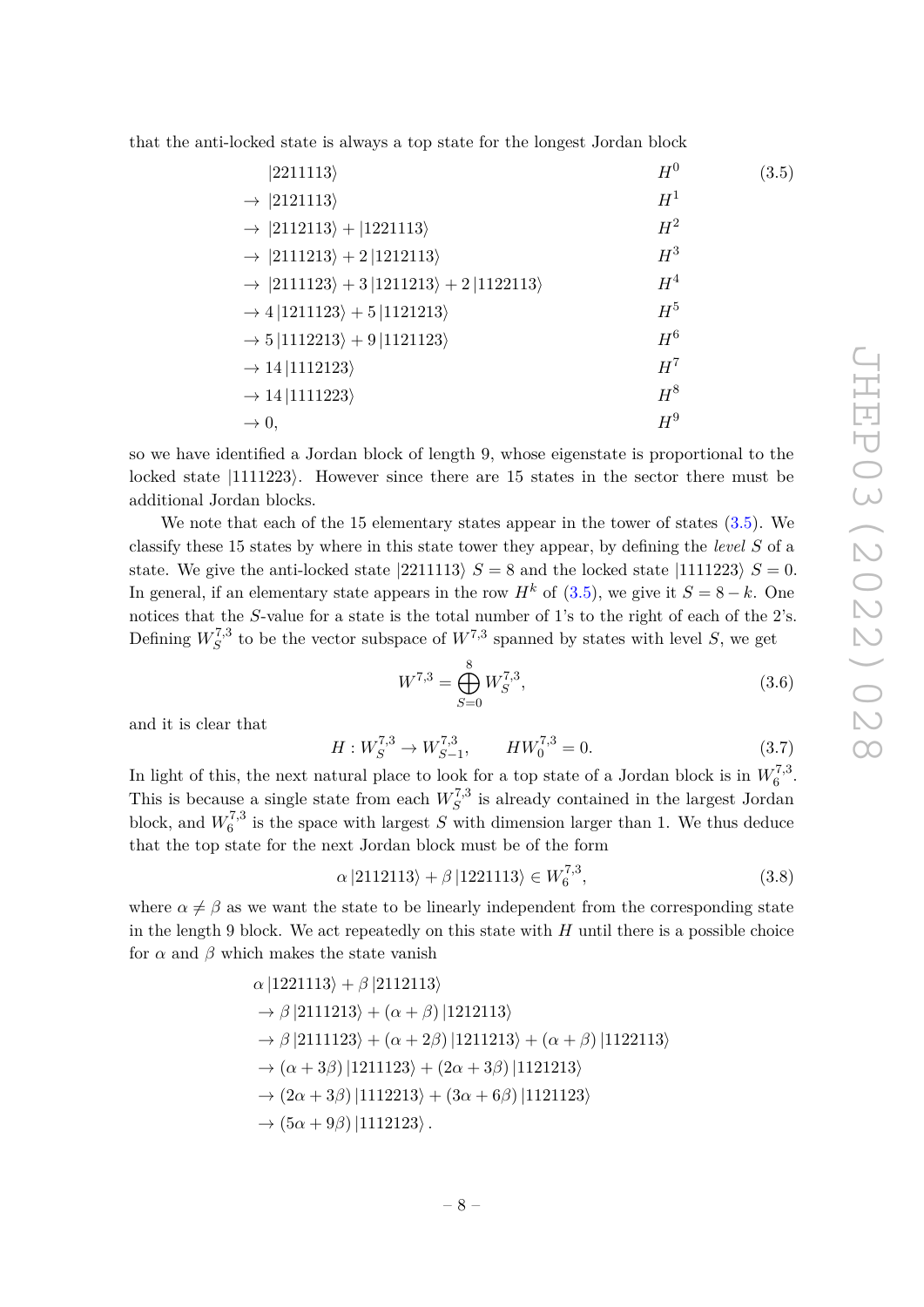We see that this yields a zero vector if  $5\alpha + 9\beta = 0$ , for example  $\alpha = -9, \beta = 5$ . Therefore this chain of states determines a Jordan block of length 5, with top state  $5 |2112113\rangle$  −  $9 |1221113\rangle \in W_6^{7,3}$  $W_{6}^{7,3}$  and eigenstate  $-3 |1112213\rangle + 3 |1121123\rangle \in W_{8-6}^{7,3} = W_{2}^{7,3}$  $2^{7,3}$ 

There must be a single Jordan block of length 1 remaining, and by state counting this must be contained in  $W_4^{7,3}$  $\mathcal{L}_4^{(1,3)}$ , since this is the only space with dimension greater than 2. We make the ansatz for the top state

$$
\alpha' |2111123\rangle + \beta' |1211213\rangle + \gamma' |1122113\rangle \in W_4^{7,3}.
$$
 (3.9)

This is easily checked to be an eigenstate of *H* for  $\alpha' = -\beta' = \gamma' = 1$  and thus determines a Jordan block of length 1. The story is identical for the remaining spaces  $U^jW^{7,3}$ ,  $j = 1, \ldots, 6$ , so the overall Jordan normal form for  $L = 7, M = 3, K = 1$  is

$$
JNF_{7,3,1} = (9^7, 5^7, 1^7). \tag{3.10}
$$

Let us step back and look at the state tower  $(3.5)$ , from which we can see the dimensions

$$
\dim W_S^{7,3}, \qquad S = 0, 1, \dots, 8 \tag{3.11}
$$

by counting the number of elementary states in each row. We note that these dimensions form a diamond, in that they start from 1 at  $S = 8$ , increase to a maximum of 3 at  $S = 4$ , and decrease symmetrically to 1 at  $S = 0$ . We encode these dimensions in a generating function

<span id="page-9-1"></span>
$$
\bar{Z}_{7,3}(q) = \sum_{S=0}^{8} \dim W_S^{7,3} q^S = 1 + q + 2q^2 + 2q^3 + 3q^4 + 2q^5 + 2q^6 + q^7 + q^8. \tag{3.12}
$$

Because of this diamond structure it is actually possible to deduce the Jordan block structure in  $W^{7,3}$  from the generating function, a purely combinatorial object, up to some possible subtleties described in the next section. Given the generating function [\(3.12\)](#page-9-1) we identify the Jordan block of length 9 by the degree of the polynomial plus 1. We then subtract  $1 + q + q^2 + \cdots + q^8$  to represent the fact that there is one state at each level in this largest block. We then normalise the resulting polynomial to have lowest power  $q^0$ , and repeat the procedure:

<span id="page-9-3"></span>
$$
1 + q + 2q^{2} + 2q^{3} + 3q^{4} + 2q^{5} + 2q^{6} + q^{7} + q^{8}
$$
\n
$$
\rightarrow 1 + q + 2q^{2} + q^{3} + q^{4}
$$
\n
$$
\rightarrow 1,
$$
\n(3.13)

from which we deduce the Jordan block spectrum (9*,* 5*,* 1). Therefore in the next section it will be our goal to generalise the arguments of this section and compute the generating function  $\bar{Z}_{L,M}(q)$  for arbitrary  $L, M$ .

## <span id="page-9-0"></span>**3.2 Generating function**

For general *L, M* we similarly grade the vector space in the static sector by the action of *H*

<span id="page-9-2"></span>
$$
W^{L,M} = \bigoplus_{S=0}^{S_{\text{max}}} W_S^{L,M},\tag{3.14}
$$

$$
H: W_S^{L,M} \to W_{S-1}^{L,M}, \qquad HW_0^{L,M} = 0.
$$
\n(3.15)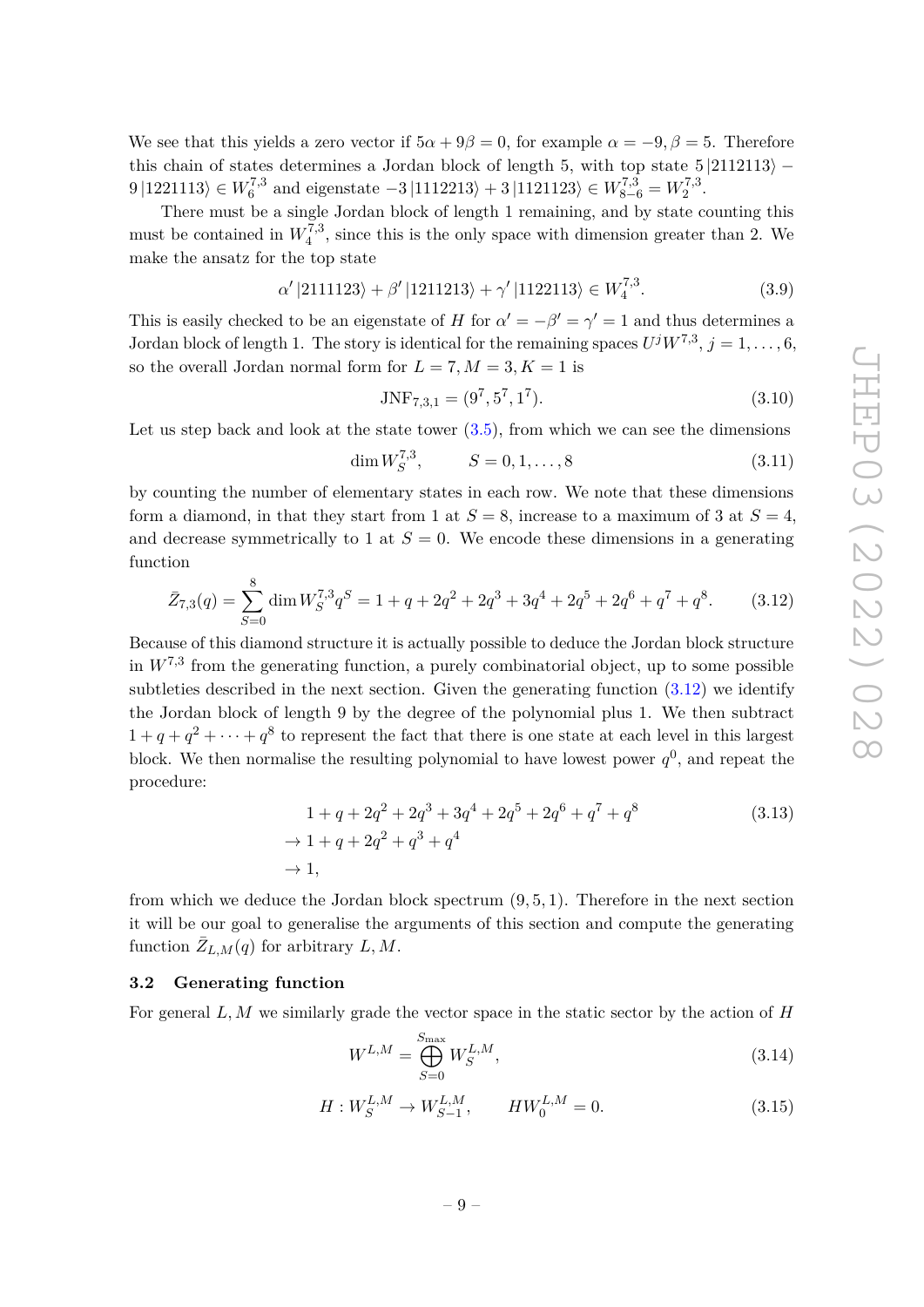We have in general  $S_{\text{max}} = L_1 M_1$ , where  $L_1 \equiv L - M$  is the number of 1's in the sector and  $M_1 \equiv M - 1$  is the number of 2's. The anti-locked state is  $\left|2^{M_1}1^{L_1}3\right\rangle \in W_{S_{\text{max}}}^{L,M}$  $\vert$  $S_{\text{max}}^{L,M}$  and the  $\left| 1^{L_1} 2^{M_1} 3 \right\rangle \in W_0^{L,M}$  $\int_0^{L,M}$ . In general an elementary state takes the form

<span id="page-10-0"></span>|*n*1*, n*2*, . . . , nM*<sup>1</sup> i ≡ | 1 · · · 1 | {z } *n*<sup>0</sup> **2** 1 · · · 1 | {z } *n*<sup>1</sup> **2** 1 · · · 1 | {z } *n*<sup>2</sup> · · · **2** 1 · · · 1 | {z } *nM*<sup>1</sup> **3**i*,* (3.16)

where  $n_j$  is the number of 1's between the  $j^{th}$  and  $(j+1)^{th}$  2. Clearly they should satisfy

$$
\sum_{j=0}^{M_1} n_j = L - M = L_1.
$$
\n(3.17)

In this notation we can define the level *S* for such a state which counts the number of 1's on the right hand side of each of the 2's. Explicitly the state  $|n_1, n_2, \ldots, n_{M_1}\rangle$  defined in [\(3.16\)](#page-10-0) has

<span id="page-10-1"></span>
$$
S = \sum_{j=1}^{M_1} j n_j.
$$
\n(3.18)

As before we define  $W_S^{L,M}$  $S^{L,M}$  to be spanned by elementary states with this level *S*. The Hamiltonian acts on [\(3.16\)](#page-10-0) as

<span id="page-10-2"></span>
$$
H: |n_1, n_2, \dots, n_{M_1} \rangle \rightarrow \sum_{j=1}^{M_1} |n_1, n_2, \dots, n_{j-1} + 1, n_j - 1, \dots, n_{M_1} \rangle. \tag{3.19}
$$

[\(3.18\)](#page-10-1) and [\(3.19\)](#page-10-2) make it clear that *H* decreases *S* to  $S - 1$ .

We now consider the problem of determining the dimensions of the spaces  $W_S^{L,M}$  $S^{L,M}$ . We would like to determine a generating function

$$
\bar{Z}_{L,M}(q) = \sum_{S=0}^{S_{\text{max}}} \dim W_S^{L,M} q^S.
$$
\n(3.20)

These dimensions  $\dim W_S^{L,M}$  $S^{L,M}$  are given by the number of partitions of the integer *S* into at most  $M_1$  parts, each less than or equal to  $L_1$ . Expressing  $(3.18)$  as

<span id="page-10-3"></span>
$$
S = (n_1 + n_2 + \dots + n_{M_1}) + (n_2 + \dots + n_{M_1}) + \dots + n_{M_1}
$$
\n(3.21)

one can notice that there is one-to-one correpondence between an elementary vector in [\(3.16\)](#page-10-0) and such a restricted partition of *S* in [\(3.21\)](#page-10-3). For example, consider the case of the previous section,  $L = 7, M = 3, K = 1$ . There were 3 elementary states in  $W_4^{7,3}$  $\frac{7}{4}$ :

$$
|2111123\rangle, \t (n_1 + n_2, n_2) = (4, 0), \t (3.22)
$$
  

$$
|1211213\rangle, \t (n_1 + n_2, n_2) = (3, 1), \t (1122113\rangle, \t (n_1 + n_2, n_2) = (2, 2).
$$

These correspond to the partitions of the integer 4 into at most  $M_1 = 2$  parts, where each part is less than or equal to  $L_1 = 4$ . There are 3 such partitions  $4 = 4 = 3 + 1 = 2 + 2$ .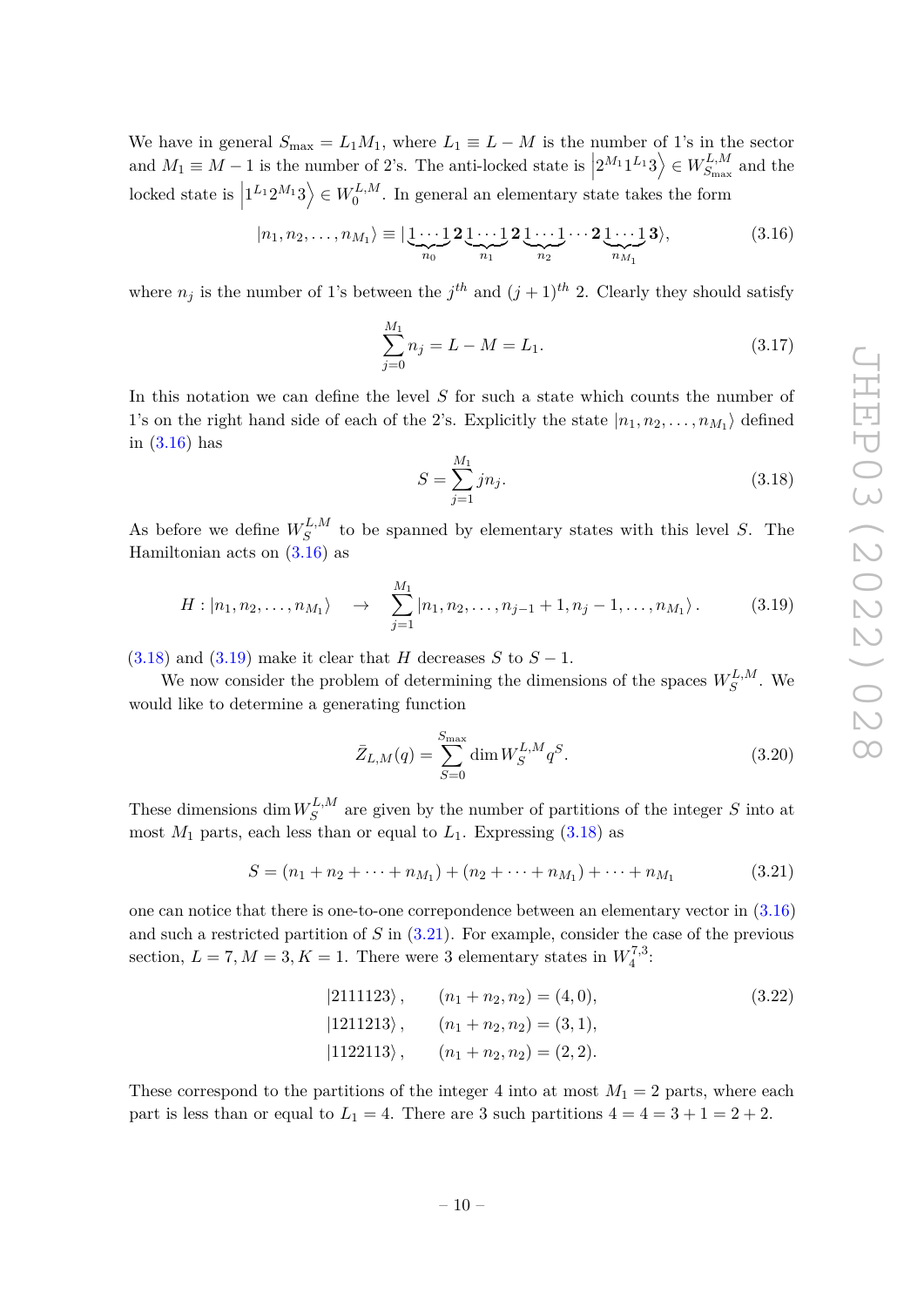Such restricted partitions described above can be generated by Gaussian (or *q*-) binomial coefficients [\[27\]](#page-31-11)

<span id="page-11-0"></span>
$$
\bar{Z}_{L,M}(q) = \sum_{S=0}^{S_{\text{max}}} \dim W_S^{L,M} q^S = \left(\frac{L-1}{M-1}\right)_q = \prod_{k=1}^{M-1} \frac{1-q^{L-k}}{1-q^k},\tag{3.23}
$$

which is always a polynomial in *q*. Note that if we send  $q \to 1$ , the *q*-binomial reduces to the ordinary binomial coefficient and we have

$$
\sum_{S=0}^{S_{\text{max}}} \dim W_S^{L,M} = \binom{L-1}{M-1} = \dim W^{L,M},\tag{3.24}
$$

as expected because of [\(3.14\)](#page-9-2). [\(3.23\)](#page-11-0) generates a list of dimensions<sup>[5](#page-11-1)</sup>  $\mathbf{d}_S \equiv \dim W_S^{L,M}$ *S*

<span id="page-11-2"></span>
$$
(\mathbf{d}_{S_{\max}}, \mathbf{d}_{S_{\max}-1}, \dots, \mathbf{d}_1, \mathbf{d}_0) \qquad \text{with} \quad \mathbf{d}_0 = \mathbf{d}_{S_{\max}} = 1. \tag{3.25}
$$

Furthermore, from a property of the *q*-binomial coefficient, the dimensions are increasing from the left to the right until the midpoint, and decreasing after that, because of the symmetry

$$
\mathbf{d}_S = \mathbf{d}_{\tilde{S}}, \qquad \tilde{S} \equiv S_{\text{max}} - S. \tag{3.26}
$$

For the space  $W^{L,M}_{S_{\text{max}}}$  $\chi_{S_{\text{max}}}^{L,M}$ , there is only one elementary state  $\psi_0 \equiv |2^{M_1}1^{L_1}3\rangle$ , the anti-locked state. By successive action of  $H$ , a Jordan string of states is generated

<span id="page-11-3"></span>
$$
\psi_0 \xrightarrow{H} H \psi_0 \xrightarrow{H} H^2 \psi_0 \xrightarrow{H} \cdots \xrightarrow{H} H^{S_{\text{max}}} \psi_0 \xrightarrow{H} 0. \tag{3.27}
$$

Therefore, this generates a Jordan block of size  $S_{\text{max}} + 1$ , the largest one.

It turns out that the next dimension  $\mathbf{d}_{S_{\text{max}}-1}$  in [\(3.25\)](#page-11-2) is also one, as can be computed from  $(3.23)$ . This means  $W_{S_{\text{max}}}^{L,M}$  $\frac{L M}{S_{\text{max}}-1}$  is spanned by  $H\psi_0$ , the first descendant of the anti-locked state in [\(3.27\)](#page-11-3). Therefore there is no other independent vector in  $W^{L,M}_{S_{\text{max}}-1}$  which can generate a new Jordan string.

The top state of the second Jordan block arises at the first level  $S = S_1$  below  $S_{\text{max}}$ whose dimension is bigger than 1. We can form  $\mathbf{d}_{S_1} - 1$  linearly independent potential top states in  $W^{L,M}_{S_1}$  $S_1^{L,M}$ , which are linearly independent from the *H*-descendant of the anti-locked state. We denote these states by  $\psi_i^{(S_1)}$  $j_j^{(S_1)}$   $(j = 1, ..., \mathbf{d}_{S_1} - 1)$ , and make the ansatz

$$
\psi_j^{(S_1)} = \sum_{i=1}^{\mathbf{d}_{S_1}} \alpha_j^{(i)} e_i^{(S_1)},\tag{3.28}
$$

where  $e_i^{(S_1)}$  $W^{(S_1)}_{i}$  are the elementary states in  $W^{L,M}_{S_1}$  $S_1^{L,M}$ .  $\alpha_j^{(i)}$  $j^{(i)}$  are constants which are determined by the condition that each  $\psi_i^{(S_1)}$  $j_j^{(51)}$  constitutes a top state for a new Jordan block. Each of these states generates a Jordan string

$$
\psi_j^{(S_1)} \xrightarrow{H} H \psi_j^{(S_1)} \xrightarrow{H} H^2 \psi_j^{(S_1)} \cdots \xrightarrow{H} H^{S_1 - \tilde{S}_1} \psi_j^{(S_1)} \xrightarrow{H} 0, \quad j = 1, \dots, \mathbf{d}_{S_1} - 1. \tag{3.29}
$$

<span id="page-11-1"></span> $\mathbf{5d}_S = \mathbf{d}_S(L_1, M_1)$ , we suppress the  $L_1, M_1$  dependence for now.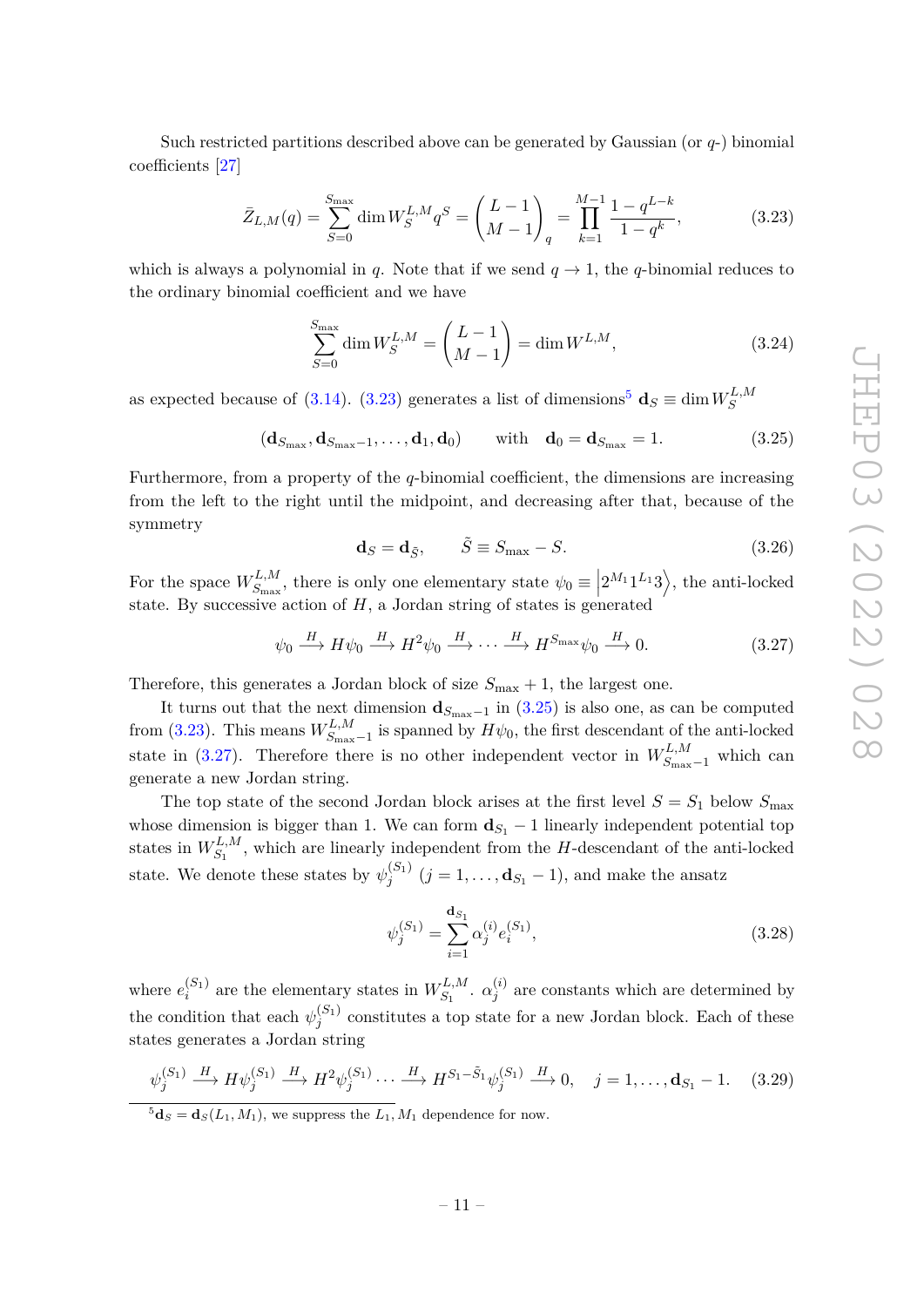The condition  $H^{S_1-\tilde{S}_1} \psi_i^{(S_1)}$ *j*  $\longrightarrow$  0 leads to a linear system of equations for the  $\alpha_j^{(i)}$  which can be solved to determine the  $\mathbf{d}_{S_1}$  – 1 new top states. These new Jordan blocks each have size  $S_1 - \tilde{S}_1 + 1$ . The only possible subtlety is the potential for an 'unexpected shortening' of the Jordan block, that is the possibility for the equation  $H^k \psi_j^{(S_1)} = 0$  to admit a solution in the  $\alpha_i^{(i)}$  $j_j^{(i)}$  for some  $k < S_1 - \tilde{S}_1 + 1$ . While we have not yet been able to rigorously disprove shortening in full generality, we have verified for a large number values of *L* and *M* that it does not happen. We were able to perform these extensive tests thanks to a mathematically more succinct reformulation of the problem, see appendix [A](#page-24-0) for details. We will assume that shortening cannot occur for the remainder of this paper.

The third set of Jordan blocks occurs at a level  $S_2$ , which is the largest integer satisfying  $\mathbf{d}_{S_2} > \mathbf{d}_{S_1}$ . Then, as before, we can form  $\mathbf{d}_{S_2} - \mathbf{d}_{S_1}$  linearly independent potential top states which are linearly independent from *H*-descendants of the previous vectors,  $\psi_0$  and  $\psi^{(S_1)}_i$  $j_j^{(01)}$ . We make a similar ansatz for these potential top states

$$
\psi_j^{(S_2)} = \sum_{i=1}^{\mathbf{d}_{S_2}} \beta_j^{(i)} e_i^{(S_2)},\tag{3.30}
$$

where  $\beta_i^{(i)}$  $j_j^{(i)}$  are constants. These states create new Jordan strings

$$
\psi_j^{(S_2)} \xrightarrow{H} H \psi_j^{(S_2)} \xrightarrow{H} H^2 \psi_j^{(S_2)} \cdots \xrightarrow{H} H^{S_2 - \tilde{S}_2} \psi_j^{(S_2)} \xrightarrow{H} 0, \quad j = 1, \dots, \mathbf{d}_{S_2} - \mathbf{d}_{S_1}, \tag{3.31}
$$

and the final condition  $H^{S_2-\tilde{S}_2}\psi_i^{(S_2)}$ *j*  $\stackrel{H}{\longrightarrow} 0$  is solved to determine the constants  $\beta_i^{(i)}$  $j^{(i)}$ . This leads to  $\mathbf{d}_{S_2} - \mathbf{d}_{S_1}$  Jordan blocks of size  $S_2 - \tilde{S}_2 + 1$ . This procedure can be continued until it reaches the maximum value of the dimension **d**<sub>*S*</sub> which occurs at  $S = [S_{\text{max}}/2]$ .

We note that for a given  $L, M$ , the dimensions  $\mathbf{d}_S$  are sufficient to determine the sizes and multiplicities of the Jordan blocks. For example, for  $L = 9, M = 5$  we compute using [\(3.23\)](#page-11-0)

$$
\bar{Z}_{9,5}(q) = 1 + q + 2q^2 + 3q^3 + 5q^4 + 5q^5 + 7q^6 + 7q^7 + 8q^8
$$
\n
$$
+ 7q^9 + 7q^{10} + 5q^{11} + 5q^{12} + 3q^{13} + 2q^{14} + q^{15} + q^{16},
$$
\n(3.32)

from which we can identify the Jordan normal form of *H* in  $W^{9,5}$  to be  $(17, 13, 11, 9^2, 5^2, 1)$ using the same procedure<sup>[6](#page-12-0)</sup> as  $(3.13)$ . We can exhaust the Hilbert space by application of  $U^j, j = 1, \ldots, 8$ , so that overall we have

<span id="page-12-1"></span>
$$
JNF_{9,5,1} = (17^9, 13^9, 11^9, 9^{18}, 5^{18}, 1^9).
$$
\n(3.33)

For higher  $K$ , see the next section [4,](#page-13-0) we find it necessary to work with a slightly modified generating function for the dimensions of *W L,M*  $S^{L,M}$  that is symmetric under  $q \to q^{-1}$ :

<span id="page-12-2"></span>
$$
Z_{L,M}(q) = q^{-S_{\max/2}} \bar{Z}_{L,M}(q) \equiv \begin{bmatrix} L-1 \\ M-1 \end{bmatrix}_q.
$$
 (3.34)

<span id="page-12-0"></span><sup>&</sup>lt;sup>6</sup>With some practice one can easily and quickly 'read off' the Jordan normal form from the generating function by visual inspection, i.e. this does not involve any calculations, just a bit of bookkeeping.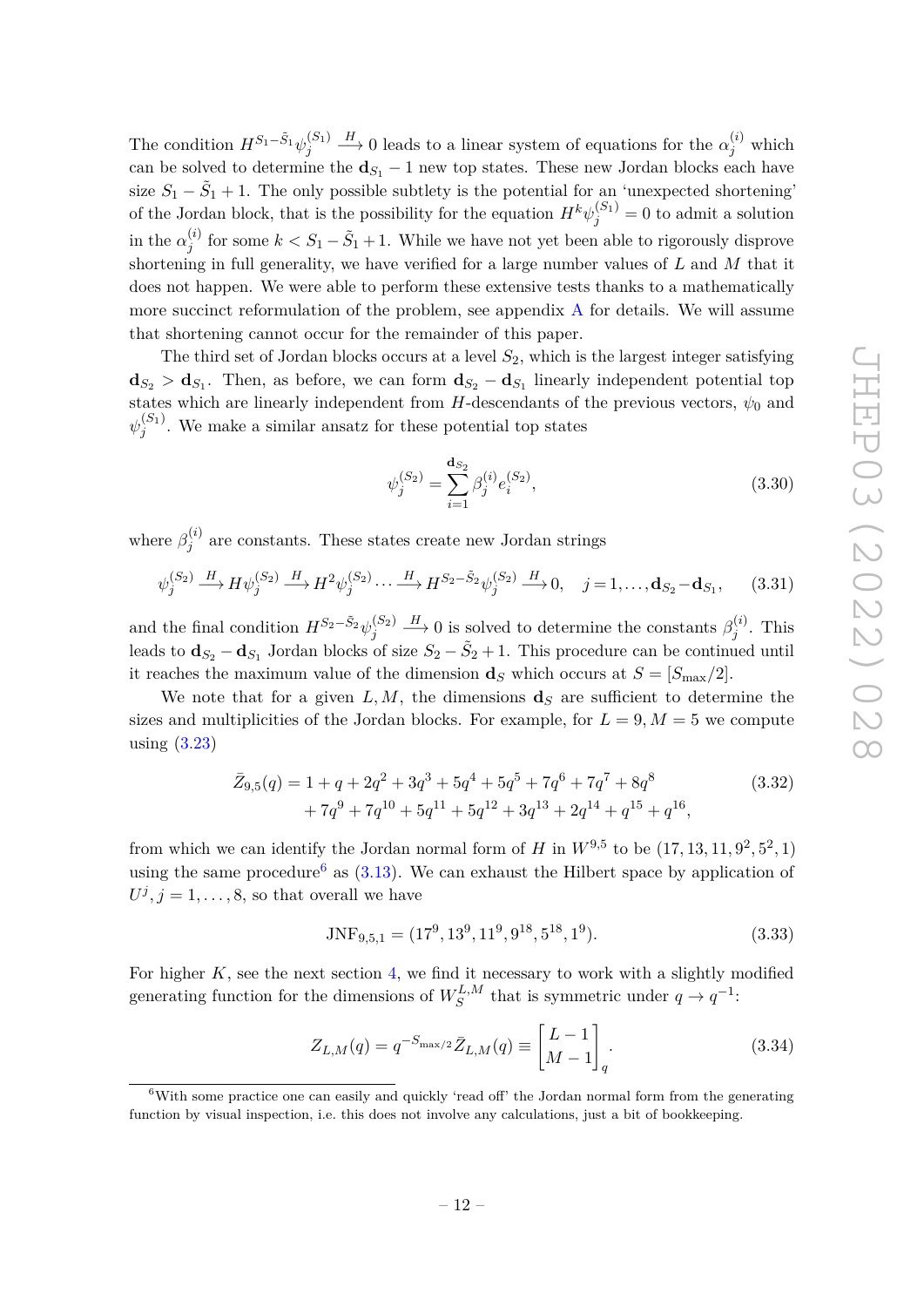For example,  $(3.12)$  and  $(3.32)$  are modified to

$$
Z_{7,3}(q) = q^{-4} + q^{-3} + 2q^{-2} + 2q^{-1} + 3 + 2q + 2q^{2} + q^{3} + q^{4},
$$
\n(3.35)

$$
Z_{9,5}(q) = q^{-8} + q^{-7} + 2q^{-6} + 3q^{-5} + 5q^{-4} + 5q^{-3} + 7q^{-2} + 7q^{-1} + 8
$$
\n
$$
+ 7q + 7q^{2} + 5q^{3} + 5q^{4} + 3q^{5} + 2q^{6} + q^{7} + q^{8}.
$$
\n(3.36)

The modified function also provides an elegant way to determine the sizes and multiplicities of the Jordan blocks in a sector uniquely. We have

<span id="page-13-3"></span>
$$
Z_{L,M}(q) = \sum_{j} N_j[j]_q = N_1 q^0 + N_2 \left( q^{-\frac{1}{2}} + q^{\frac{1}{2}} \right) + N_3 \left( q^{-1} + q^0 + q^1 \right) + \dots, \quad (3.37)
$$

where  $N_j$  is the number of Jordan blocks of length *j*. [*j*]<sub>*q*</sub> is a modified *q*-number

<span id="page-13-1"></span>
$$
[j]_q = \frac{q^{j/2} - q^{-j/2}}{q^{1/2} - q^{-1/2}} = \sum_{k = \frac{-j+1}{2}}^{\frac{j-1}{2}} q^k.
$$
 (3.38)

For example  $Z_{7,3}(q)$  and  $Z_{9,5}(q)$  can also be written

$$
Z_{7,3}(q) = [1]_q + [5]_q + [9]_q,\tag{3.39}
$$

$$
Z_{9,5}(q) = [1]_q + 2[5]_q + 2[9]_q + [11]_q + [13]_q + [17]_q,
$$
\n(3.40)

reflecting the Jordan block structures  $(9, 5, 1)$  and  $(17, 13, 11, 9^2, 5^2, 1)$  respectively. A generating function which generates the Jordan block spectrum of all of  $V^{L,M,1}$  can be obtained as a trace over the Hilbert space

$$
\mathcal{Z}_{L,M}(q) = \text{tr}\, q^{\hat{S}-S_{\text{max}}/2} = L \begin{bmatrix} L-1 \\ M-1 \end{bmatrix}_q,
$$
\n(3.41)

where  $\hat{S}$  acts on elementary states with well-defined values of  $S$ 

$$
\hat{S} \left| S \right\rangle = S \left| S \right\rangle,\tag{3.42}
$$

and is extended by linearity.

**Cyclicity classes.** We note that instead of considering states in  $U^{j}W^{L,M}$  where the  $\phi_3$ field is in a fixed position, we could have considered states in any cyclicity class *k*. If we replaced the states  $|j_1 j_2 \cdots j_{L-1} 3\rangle \rightarrow C_k | j_1 j_2 \cdots j_{L-1} 3\rangle$  for any  $k = 0, 1, \ldots, L-1$  the arguments of this section are unchanged because  $[H, \mathcal{C}_k] = 0$ , where  $\mathcal{C}_k$  is the unnormalised projector defined in [\(2.14\)](#page-5-3). Therefore the Jordan normal form of *H* is the same in *WL,M* and  $V_k^{L,M,1}$  $\int_k^{\mathcal{L},M,1}$  for any k.

# <span id="page-13-0"></span>**4 General hypereclectic**

Here we discuss the extension of the previous section to sectors with many walls, i.e.  $K > 1$ . The main observation is that *K >* 1 states behave essentially like a tensor product of *K* states with  $K = 1$ . Any elementary state  $v \in V^{L,M,K}$  ending in a 3 can be written

<span id="page-13-2"></span>
$$
v = v_1 \otimes v_2 \otimes \cdots \otimes v_K, \tag{4.1}
$$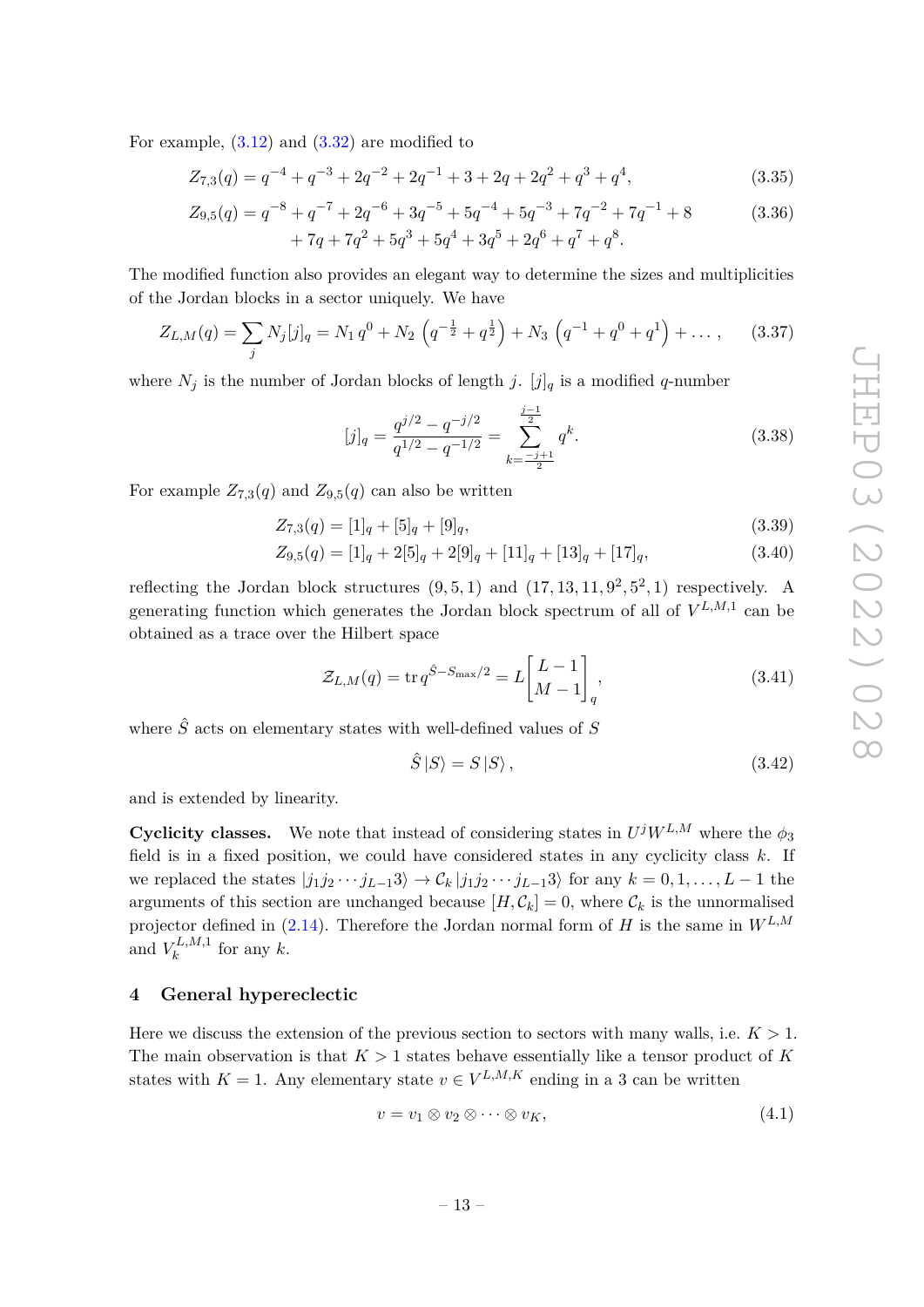where  $v_i \in W^{\ell_i+m_i+1,m_i+1}$  are elementary states themselves. We defined  $W^{L,M}$  above [\(3.1\)](#page-7-2).  $\ell_i$  denotes the number of 1's in  $v_i$  and  $m_i$  denotes the number of 2's. The hypereclectic Hamiltonian  $H$  acts on states of the form  $(4.1)$  as

$$
Hv = Hv_1 \otimes v_2 \otimes \cdots \otimes v_K + v_1 \otimes Hv_2 \otimes \cdots \otimes v_K + \cdots + v_1 \otimes v_2 \otimes \cdots \otimes Hv_K.
$$
 (4.2)

We define  $\ell \equiv (\ell_1, \ldots, \ell_K)$  and  $\mathbf{m} \equiv (m_1, \ldots, m_K)$ , which should satisfy

<span id="page-14-1"></span>
$$
\sum_{i=1}^{K} \ell_i = L - M = L_1, \qquad \sum_{i=1}^{K} m_i = M - K = M_1.
$$
 (4.3)

We will denote the spaces  $\bigotimes_{i=1}^{K} W^{\ell_i+m_i+1,m_i+1}$  as *subsectors*, and picking the vectors  $\ell, m$ corresponds to a choice of subsector. We consider subsectors  $(\ell, m)$  satisfying [\(4.3\)](#page-14-1) which are unique up to application of the translation operator  $U^j$ . In practise this means we identify  $(\ell, m) \sim (\ell', m')$  if  $\ell, \ell'$  and  $m, m'$  are related by the same cyclic permutation  $\sigma^n$ 

<span id="page-14-2"></span>
$$
(\ell, m) \sim (\ell', m') \iff (\ell', m') = (\sigma^n \ell, \sigma^n m), \tag{4.4}
$$

$$
\sigma(\ell_1, \ell_2, \dots, \ell_K) \equiv (\ell_2, \dots, \ell_K, \ell_1). \tag{4.5}
$$

In this way we can describe all the states in  $V^{L,M,K}$  using the translation operator *U*. Overall we have  $L/CT$ 

$$
V^{L,M,K} = \bigoplus_{(\ell,m)/\sim} \bigoplus_{j=1}^{L/S_{l,m}} U^j \bigotimes_{i=1}^K W^{\ell_i+m_i+1,m_i+1},\tag{4.6}
$$

where we introduced the *symmetry factor* for a subsector  $S_{l,m}$ . The symmetry factor reflects the fact that some subsectors are especially symmetric with respect to cyclicity. This occurs when there is an  $n < K$  such that

$$
(\sigma^n \ell, \sigma^n \mathbf{m}) = (\ell, \mathbf{m}),\tag{4.7}
$$

where  $\sigma$  is the cyclic permutation defined in [\(4.5\)](#page-14-2). In this case we give the subsector a symmetry factor  $S_{\ell,m} = K/n$ . For example, let  $L = 14, M = 8, K = 4$  and take the subsector  $\ell = (2, 1, 2, 1), m = (1, 1, 1, 1).$  We have  $\sigma^2 \ell = \ell$  and  $\sigma^2 m = m$  and so  $S_{\ell,m} = 4/2 = 2$  in this case.

#### <span id="page-14-0"></span>**4.1 Warmup examples**

 $L = 7, M = 4, K = 2$ . We begin with the simple example  $L = 7, M = 4, K = 2$ . In this sector there are three  $\phi_1$  fields, two  $\phi_2$  fields, two  $\phi_3$  fields and  $\frac{7!}{3!2!2!} = 210$  total states. In table [1](#page-15-0) we show the 6 inequivalent choices of  $(\ell, m)$ , which corresponds to the 6 ways to decompose the states into  $K = 1$  states, on which *H* acts block diagonally.

All subsectors except for 4 behave trivially as a single  $K = 1$  sector under the action of *H*. Their Jordan normal forms were determined in the previous section and are listed in the table. We look at states of the form **4** in a bit more detail. These states have the form of an  $L = 4, M = 2, K = 1$  state and an  $L = 3, M = 2, K = 1$  state glued together, which have Jordan blocks of size 3 and 2 respectively. The natural 'anti-locked' state comes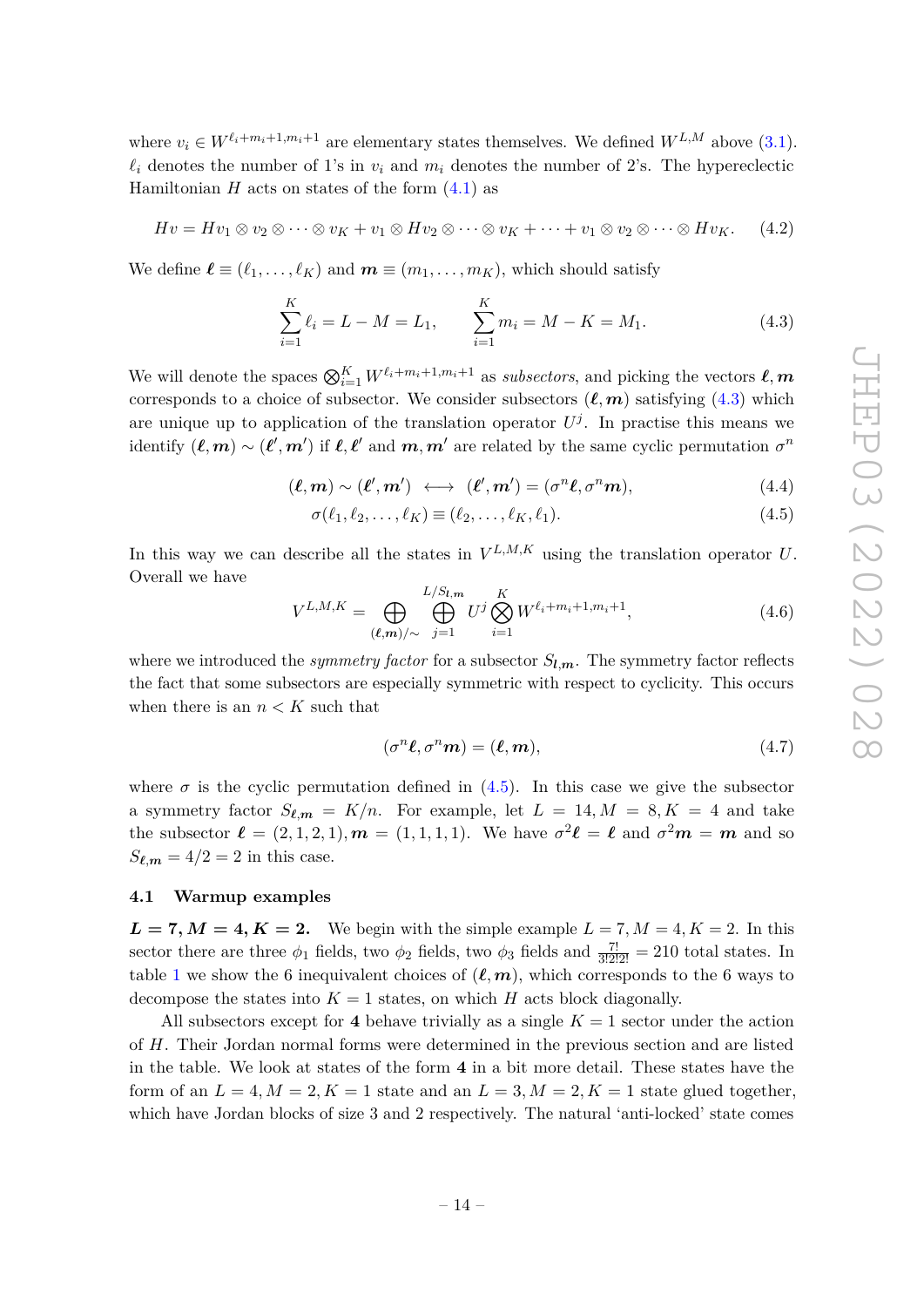|                | Form of state                      | Number of states   | $\ell,m$       | JNF            |
|----------------|------------------------------------|--------------------|----------------|----------------|
| 1 <sup>1</sup> | $ 111223\rangle \otimes  3\rangle$ | $10 \times 1 = 10$ | (3,0), (2,0)   | $7 \oplus 3$   |
| $\mathbf{2}$   | $ 11123\rangle \otimes  23\rangle$ | $4 \times 1 = 4$   | (3,0), (1,1)   | $\overline{4}$ |
| 3              | $ 11223\rangle \otimes  13\rangle$ | $6 \times 1 = 6$   | (2,1), (2,0)   | $5 \oplus 1$   |
| $\overline{4}$ | $ 1123\rangle \otimes  123\rangle$ | $3 \times 2 = 6$   | (2,1), (1,1)   | $3 \otimes 2$  |
| 5              | $ 1223\rangle \otimes  113\rangle$ | $3 \times 1 = 3$   | (1, 2), (2, 0) | 3              |
|                | $ 1113\rangle \otimes  223\rangle$ | $1 \times 1 = 1$   | (3,0), (0,2)   |                |

<span id="page-15-0"></span>**Table 1.** Decomposition of  $L = 7, M = 4, K = 2$  states into  $K = 1$  states. The 3's should be regarded as fixed, whereas the 1's and 2's can be permuted within their ket.

from gluing together the anti-locked states of the respective  $K = 1$  parts  $|2113213\rangle$ . We act successively on this state with *H*

$$
|2113213\rangle \rightarrow |1213213\rangle + |2113123\rangle
$$
  

$$
\rightarrow |1123213\rangle + 2|1213123\rangle \rightarrow 3|1123123\rangle \rightarrow 0,
$$
 (4.8)

which is a Jordan block of length 4. There is a further Jordan block of length 2 obtained by making the ansatz for a new top state

$$
\gamma_1 |1213213\rangle + \gamma_2 |2113123\rangle, \qquad (4.9)
$$

and similarly to the last section this gives a Jordan block of length 2 for  $\gamma_1 = -1, \gamma_2 = 2$ . Thus the Jordan decomposition of the subsector **4** is (4*,* 2). Since the Jordan decompositions of the  $K = 1$  sectors are (3) and (2) respectively, we denote this as  $3 \otimes 2 = 4 \oplus 2$ .

At the level of generating functions, we can deduce the Jordan normal form of the 'tensor product' sectors by multiplying the generating functions of the corresponding  $K = 1$ sectors. For example, for the subsector **4** we have

$$
Z_{7,4,2}^{4}(q) = Z_{4,2}(q)Z_{3,2}(q) = (q^{-1} + 1 + q)(q^{-1/2} + q^{1/2})
$$
\n
$$
= q^{-3/2} + 2q^{-1/2} + 2q^{1/2} + q^{3/2},
$$
\n(4.10)

from which the Jordan normal form (4*,* 2) can be easily deduced using [\(3.37\)](#page-13-3). To obtain the full generating function for each of the subsectors in  $L = 7, M = 4, K = 2$  we can simply add the generating functions for each of the subsectors **1***,* **2***, . . . ,* **6**

$$
Z_{7,4,2}(q) = \sum_{i=1}^{6} Z_{7,4,2}^{i}(q)
$$
  
=  $q^{-3} + 2q^{-2} + 2q^{-3/2} + 4q^{-1} + 3q^{-1/2} + 6 + 3q^{1/2} + 4q + 2q^{3/2} + 2q^{2} + q^{3}$ . (4.11)

Using [\(3.37\)](#page-13-3) leads to the following Jordan normal form:

<span id="page-15-2"></span><span id="page-15-1"></span>
$$
JNF_{7,4,2} = (7, 5, 4^2, 3^2, 2, 1^2). \tag{4.12}
$$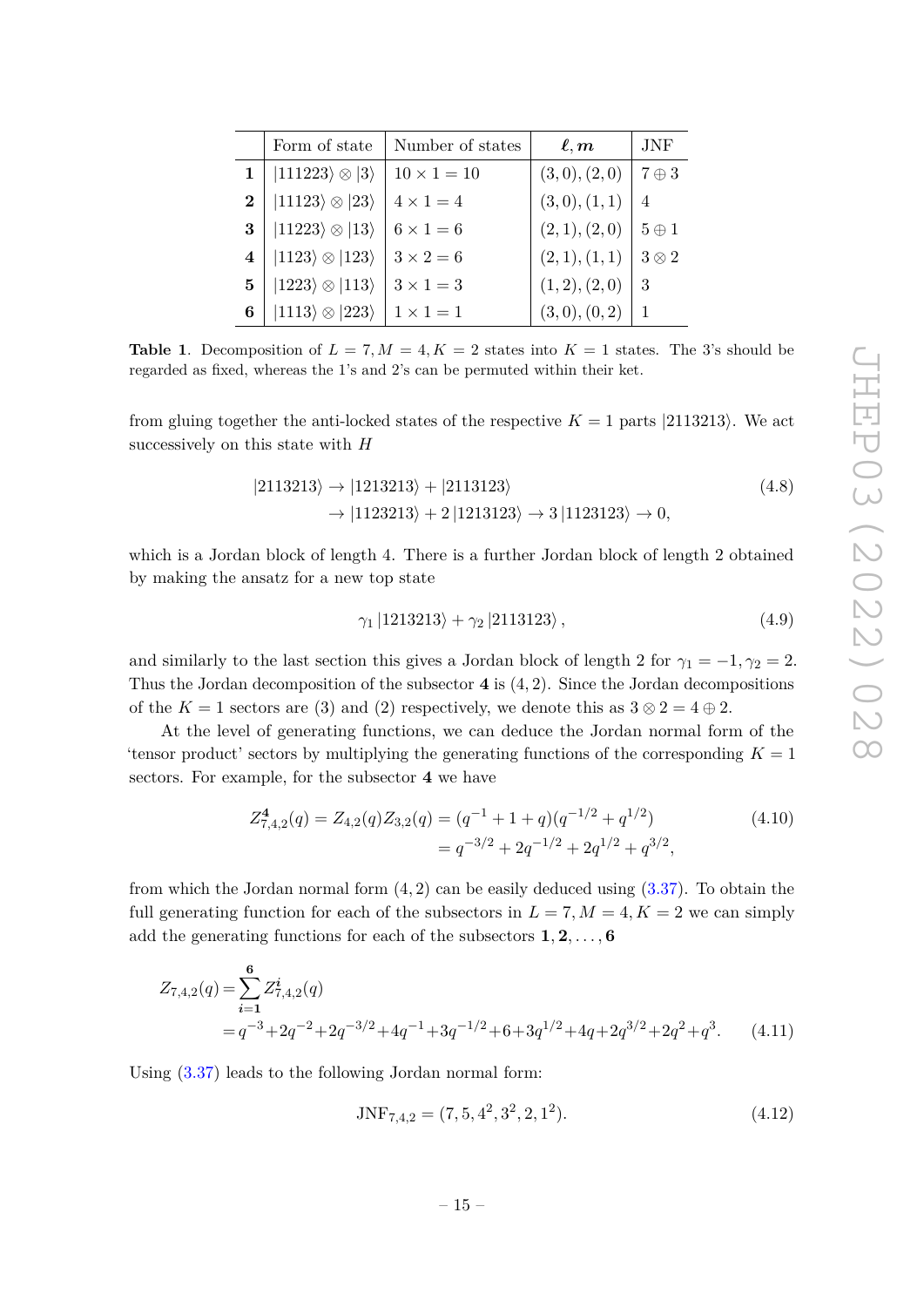|                | Form of state                       | Number of states   | $\boldsymbol{\ell},\boldsymbol{m}$ | Jordan decomposition                                 |
|----------------|-------------------------------------|--------------------|------------------------------------|------------------------------------------------------|
| 1              | $ 1111223\rangle \otimes  3\rangle$ | $15 \times 1 = 15$ | (4,0), (2,0)                       | $9 \oplus 5 \oplus 1$                                |
| $\bf{2}$       | $ 111223\rangle \otimes  13\rangle$ | $10 \times 1 = 10$ | (3,1), (2,0)                       | $7 \oplus 3$                                         |
| 3              | $ 111123\rangle \otimes  23\rangle$ | $5 \times 1 = 5$   | (4,0), (1,1)                       | $\frac{5}{2}$                                        |
| $\overline{4}$ | $ 11123\rangle \otimes  123\rangle$ | $4 \times 2 = 8$   | (3,1), (1,1)                       | $4 \otimes 2 = 5 \oplus 3$                           |
| 5              | $ 11223\rangle \otimes  113\rangle$ | $6 \times 1 = 6$   | (2, 2), (2, 0)                     | $7 \oplus 3$                                         |
| 6              | $ 11113\rangle \otimes  223\rangle$ | $1 \times 1 = 1$   | (4,0), (0,2)                       | 5                                                    |
| 7              | $ 1123\rangle \otimes  1123\rangle$ | $3 \times 3 = 9$   |                                    | $(2,2), (1,1)$   $3 \otimes 3 = 5 \oplus 3 \oplus 1$ |
| 8              | $ 1223\rangle \otimes  1113\rangle$ | $3 \times 1 = 3$   | (1,3), (2,0)                       | 3                                                    |

<span id="page-16-0"></span>**Table 2**. Decomposition of  $L = 8$ ,  $M = 4$ ,  $K = 2$  states into  $K = 1$  states.

In this sector there are no subtleties with cyclicity and the rest of the Hilbert space can be exhausted by application of the translation operator  $U^j$ ,  $j = 1, \ldots, 6$ . For each *j* we have the same argument as before, so the full Jordan block structure can be obtained as seven copies of [\(4.12\)](#page-15-1)

$$
JNF_{7,4,2}^{\text{tot}} = (7^7, 5^7, 4^{14}, 3^{14}, 2^7, 1^{14}).
$$
\n(4.13)

At the level of the generating function this can be obtained by multiplying  $(4.11)$  by  $L = 7$ . However, there are cases where cyclic symmetry leads to some subtleties, as we discuss next.

 $L = 8, M = 4, K = 2$ . Let us consider the case of  $L = 8, M = 4, K = 2$ . There are  $\frac{8!}{4!4!2!} = 420$  states in this sector. Therein one finds an  $(\ell, m)$  subsector that is symmetric with respect to cyclicity. In table [2](#page-16-0) we break the states into  $K = 1$  states as in the previous section, where we replaced  $4 \otimes 2 = 5 \oplus 3$  and  $3 \otimes 3 = 5 \oplus 3 \oplus 1$  by multiplying the appropriate  $K = 1$  generating functions and naively extracting the resulting Jordan block structures using [\(3.37\)](#page-13-3). We see that **7** is the subsector where the issues with cyclicity emerge. For the other subsectors we can exhaust the rest of the state space by acting with  $U^j$ ,  $j = 1, \ldots, 7$ . However for subsector **7** applying the translation  $U^4$  maps the states to a state in the same subsector, which reflects the fact this subsector has a symmetry factor  $S_{\ell,m} = 2$ . Therefore acting with  $U^j$ ,  $j = 0, 1, \ldots, 7$  leads to a double counting by a factor of 2. We can realise this at the level of an overall generating function for the  $L = 8, M = 4, K = 2$  sector by multiplying by  $1/S_{\ell,m} = 1/2$  for the subsector **7** 

<span id="page-16-1"></span>
$$
\mathcal{Z}_{8,4,2}(q) = 8\left(Z_{8,4,2}^1 + Z_{8,4,2}^2 + Z_{8,4,2}^3 + Z_{8,4,2}^4 + Z_{8,4,2}^5 + Z_{8,4,2}^6 + \frac{1}{2}Z_{8,4,2}^7 + Z_{8,4,2}^8\right). \tag{4.14}
$$

We compute  $(4.14)$  to be

$$
\mathcal{Z}_{8,4,2}(q) = 8q^{-4} + 16q^{-3} + 52q^{-2} + 80q^{-1} + 80q + 52q^{2} + 16q^{3} + 8q^{4}.
$$
 (4.15)

Using [\(3.37\)](#page-13-3) we identify the Jordan normal form to be

$$
JNF_{8,4,2}^{\text{tot}} = (9^8, 7^8, 5^{36}, 3^{28}, 1^{28}).
$$
\n(4.16)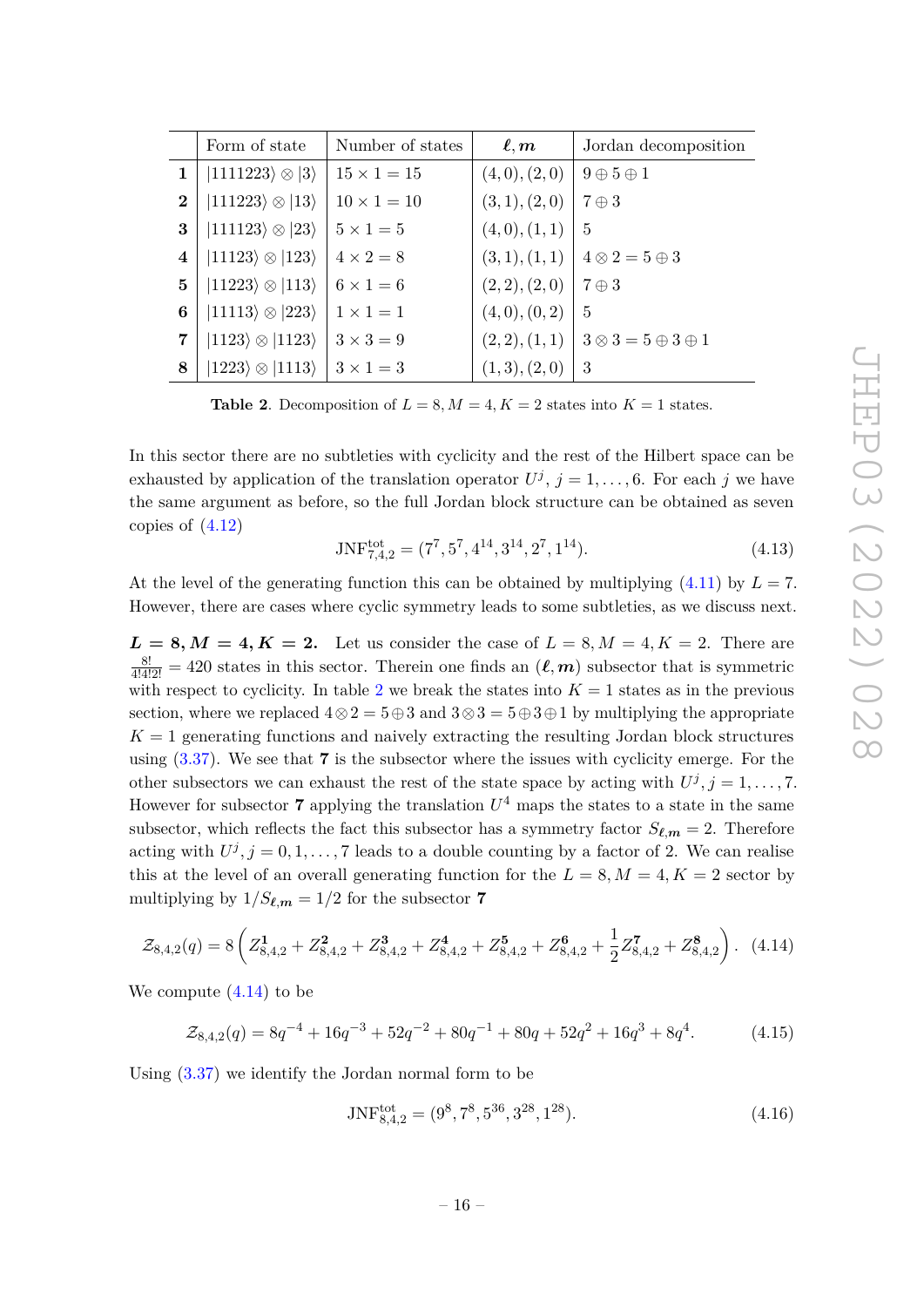#### <span id="page-17-0"></span>**4.2 General** *L, M, K*

Here we generalise the observations of the previous subsections to arbitrary *L, M, K* sectors. Given an  $L, M, K$  sector we consider a subsector  $\bigotimes_{i=1}^{K} W^{\ell_i+m_i+1, m_i+1}$  defined by the vectors  $\ell, m$ . The anti-locked state takes the form

$$
\Omega = |(2 \cdots 21 \cdots 1)_1 \mathbf{3}(2 \cdots 21 \cdots 1)_2 \mathbf{3} \cdots (2 \cdots 21 \cdots 1)_K \mathbf{3} \rangle, \tag{4.17}
$$

where  $(\ell_j, m_j)$  are the numbers of 1's and 2's in the *j*<sup>th</sup> bracket. Recall that we have

$$
\sum_{j=1}^{K} \ell_j = L_1 = L - M, \quad \sum_{j=1}^{K} m_j = M_1 = M - K. \tag{4.18}
$$

As for  $K = 1$ , we can grade the vector space by the action of  $H$ 

$$
\bigotimes_{i=1}^{K} W^{\ell_i + m_i + 1, m_i + 1} = \bigoplus_{S=0}^{S_{\text{max}}} W_S^{\ell, m}, \tag{4.19}
$$

where  $W^{\ell,m}_{S_{\text{max}}}$  $\mathcal{L}_{S_{\text{max}}}^{\ell,m}$  is spanned by the anti-locked state and *H* lowers the level  $S \to S - 1$ . By acting successively with *H* on  $\Omega$ , we will arrive at the locked state

$$
|(1 \cdots 12 \cdots 2)_1 \mathbf{3}(1 \cdots 12 \cdots 2)_2 \mathbf{3} \cdots (1 \cdots 12 \cdots 2)_K \mathbf{3} \rangle. \tag{4.20}
$$

There will be many different configurations in the middle with lower values of *S*. For the anti-locked state we have

$$
S = S_{\text{max}} = \ell \cdot \boldsymbol{m} = \sum_{j=1}^{K} \ell_j m_j,
$$
\n(4.21)

and so the size of the largest Jordan block in each subsector is  $S_{\text{max}} + 1$ . If we define the number of actions of *H* on the  $j^{\text{th}}$  bracket as  $n_j$ , a general state has a level

$$
S = \sum_{j=1}^{K} s_j = S_{\text{max}} - N, \quad s_j = \ell_j m_j - n_j, \quad N = \sum_{j=1}^{K} n_j, \quad \text{with} \quad 0 \le n_j \le \ell_j m_j. \tag{4.22}
$$

The anti-locked state has  $S = S_{\text{max}}$  (or  $N = 0$ ) and the locked state has  $S = 0$  (or  $N = S_{\text{max}}$ ).

Now consider states obtained by acting with *H N*-times on the anti-locked state,

$$
H^{N}\Omega = \sum_{n_{1}=0}^{\ell_{1}m_{1}} \cdots \sum_{n_{K}=0}^{\ell_{K}m_{K}} |H^{n_{1}}(2\cdots 21\cdots 1)\mathbf{3}H^{n_{2}}(2\cdots 21\cdots 1)\mathbf{3} \cdots H^{n_{K}}(2\cdots 21\cdots 1)\mathbf{3}\rangle. \tag{4.23}
$$

The number of elementary states generated by each  $H^{n_j}(2 \cdots 21 \cdots 1)$  was found in section [3.2](#page-9-0) to be  $\mathbf{d}_{l_jm_j-n_j}(\ell_j,m_j)$ , which appeared as a coefficient of the *q*-binomial  $\binom{\ell_j+m_j}{m_j}$  $\binom{+m_j}{m_j}_q$  as defined in [\(3.23\)](#page-11-0). Therefore we can compute the number of elementary states at each level *S* to be

<span id="page-17-1"></span>
$$
\mathbf{D}_{S_{\max}-N}^{\ell,m} \equiv \dim W_{S_{\max}-N}^{\ell,m} = \sum_{n_1=0}^{\ell_1 m_1} \cdots \sum_{n_K=0}^{\ell_K m_K} \prod_{j=1}^K \mathbf{d}_{l_j m_j - n_j}(\ell_j, m_j), \quad \text{with} \quad \sum_{j=1}^K n_j = N. \tag{4.24}
$$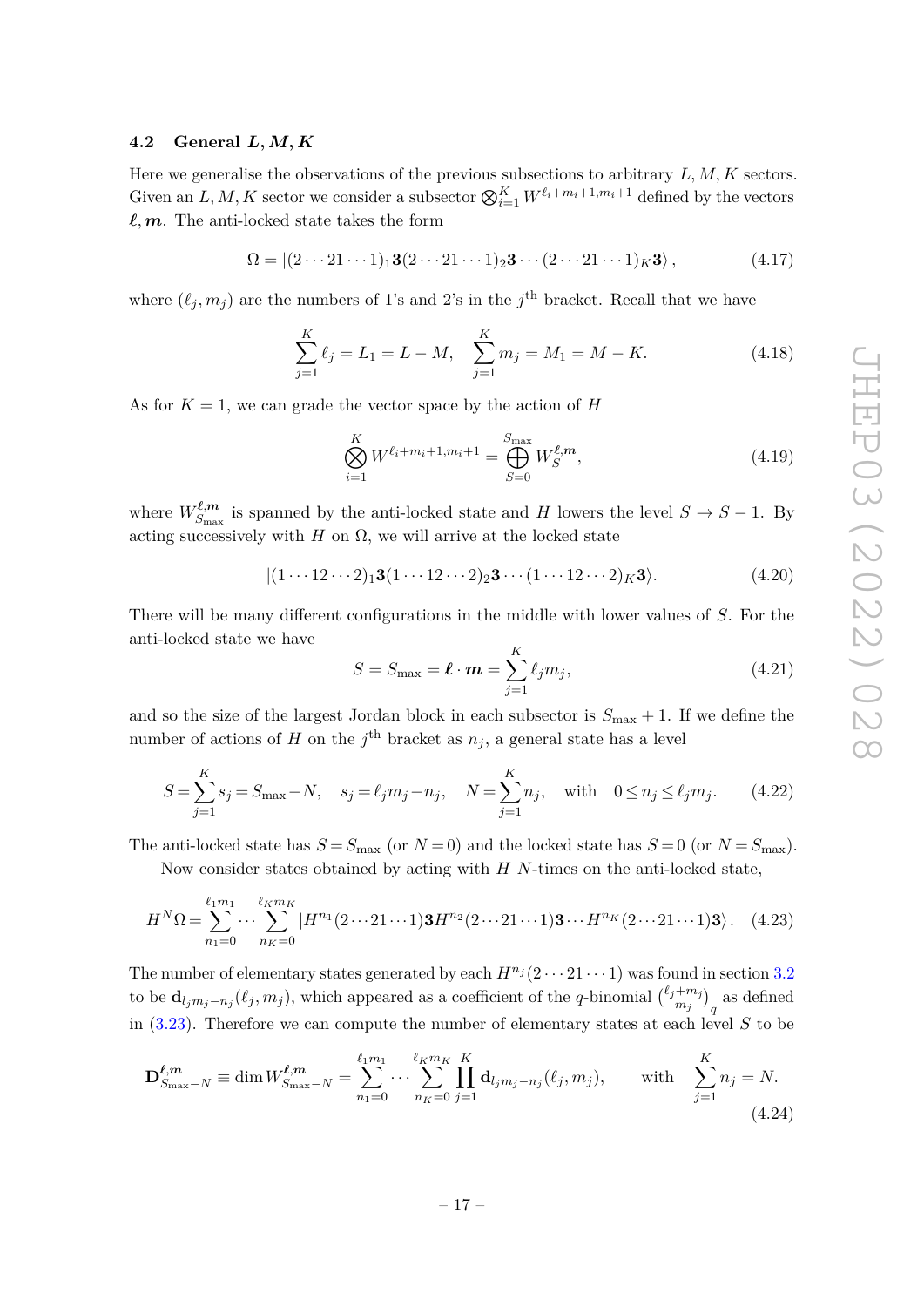This can be recast into a generating function

$$
\bar{Z}^{\ell,m}(q) = \sum_{N=0}^{S_{\text{max}}} \mathbf{D}^{\ell,m}_{S_{\text{max}}-N} q^N = \sum_{N=0}^{S_{\text{max}}} \left[ \sum_{n_1=0}^{\ell_1 m_1} \cdots \sum_{n_K=0}^{\ell_K m_K} \delta_{N, \sum_{i=1}^K n_i} \prod_{j=1}^K \mathbf{d}_{l_j m_j - n_j}(\ell_j, m_j) \right] q^N
$$
  
= 
$$
\sum_{n_1=0}^{\ell_1 m_1} \cdots \sum_{n_K=0}^{\ell_K m_K} \prod_{j=1}^K \left[ \mathbf{d}_{l_j m_j - n_j}(\ell_j, m_j) q^{n_j} \right] = \prod_{j=1}^K \left[ \prod_{k=1}^{m_j} \frac{1 - q^{\ell_j + m_j + 1 - k}}{1 - q^k} \right], \quad (4.25)
$$

using the expression for  $K = 1$  in  $(3.23)$ . This may be expressed through *q*-binomials as

$$
\bar{Z}^{\ell,m}(q) = \prod_{j=1}^{K} \binom{l_j + m_j}{m_j}_q.
$$
\n(4.26)

It proves that the generating function for an  $\ell, m$  is simply a product of the corresponding  $K = 1$  generating functions. For example, if we take  $L = 13, M = 7, K = 3$  and consider the subsector  $\ell = (3, 2, 1), m = (2, 1, 1)$  we find

$$
\bar{Z}^{\ell,m}(q) = \binom{5}{2}_q \binom{3}{1}_q \binom{2}{1}_q = \sum_{N=0}^9 \mathbf{D}_{9-N}^{l,m} q^N
$$
\n
$$
= 1 + 3q + 6q^2 + 9q^3 + 11q^4 + 11q^5 + 9q^6 + 6q^7 + 3q^8 + q^9. \tag{4.27}
$$

Analagously to the  $K = 1$  case, we can use  $(3.13)$  to determine the Jordan block spectrum in this subsector

$$
JNF_{13,7,3}^{\ell,m} = (2^2, 4^3, 6^3, 8^2, 10). \tag{4.28}
$$

Since the states belonging to a given partition  $\ell, m$  of  $(L_1, M_1)$  are not mixed with those in a different partition, the total Jordan block spectrum is just direct sum of all the spectrum sets. One can sum over all inequivalent partitions formally. For this purpose, it is necessary to use the modified *q*-binomial coefficients defined in [\(3.34\)](#page-12-2)

$$
Z^{\ell,m}(q) = \prod_{j=1}^{K} \binom{\ell_j + m_j}{m_j}_q = \prod_{j=1}^{K} q^{-\ell_j m_j/2} \binom{l_j + m_j}{m_j}_q.
$$
 (4.29)

For each  $\ell, m$  subsector we can exhaust the rest of the state space by acting with the translation operator  $U^j$ ,  $j = 1, ..., L - 1$ . The arguments of this section do not change in these cases, and so the overall generating function for a subsector can be obtained by simply multiplying it by L. The only exception is  $\ell, m$  subsectors which have a symmetry factor  $S_{\ell,m} \neq 1$ . Adjusting for this possibility, we can define the generating function for a whole *L, M, K* sector as a sum over inequivalent partitions

<span id="page-18-0"></span>
$$
\mathcal{Z}_{L,M,K}(q) = \sum_{(\ell,m)/\sim} \frac{L}{S_{\ell,m}} Z^{\ell,m}(q). \tag{4.30}
$$

This total generating function gives the complete Jordan block spectrum, as in [\(3.37\)](#page-13-3):

$$
\mathcal{Z}_{L,M,K}(q) = \sum_{j} N_j [j]_q = N_1 q^0 + N_2 \left( q^{-\frac{1}{2}} + q^{\frac{1}{2}} \right) + N_3 \left( q^{-1} + q^0 + q^1 \right) + \dots \quad (4.31)
$$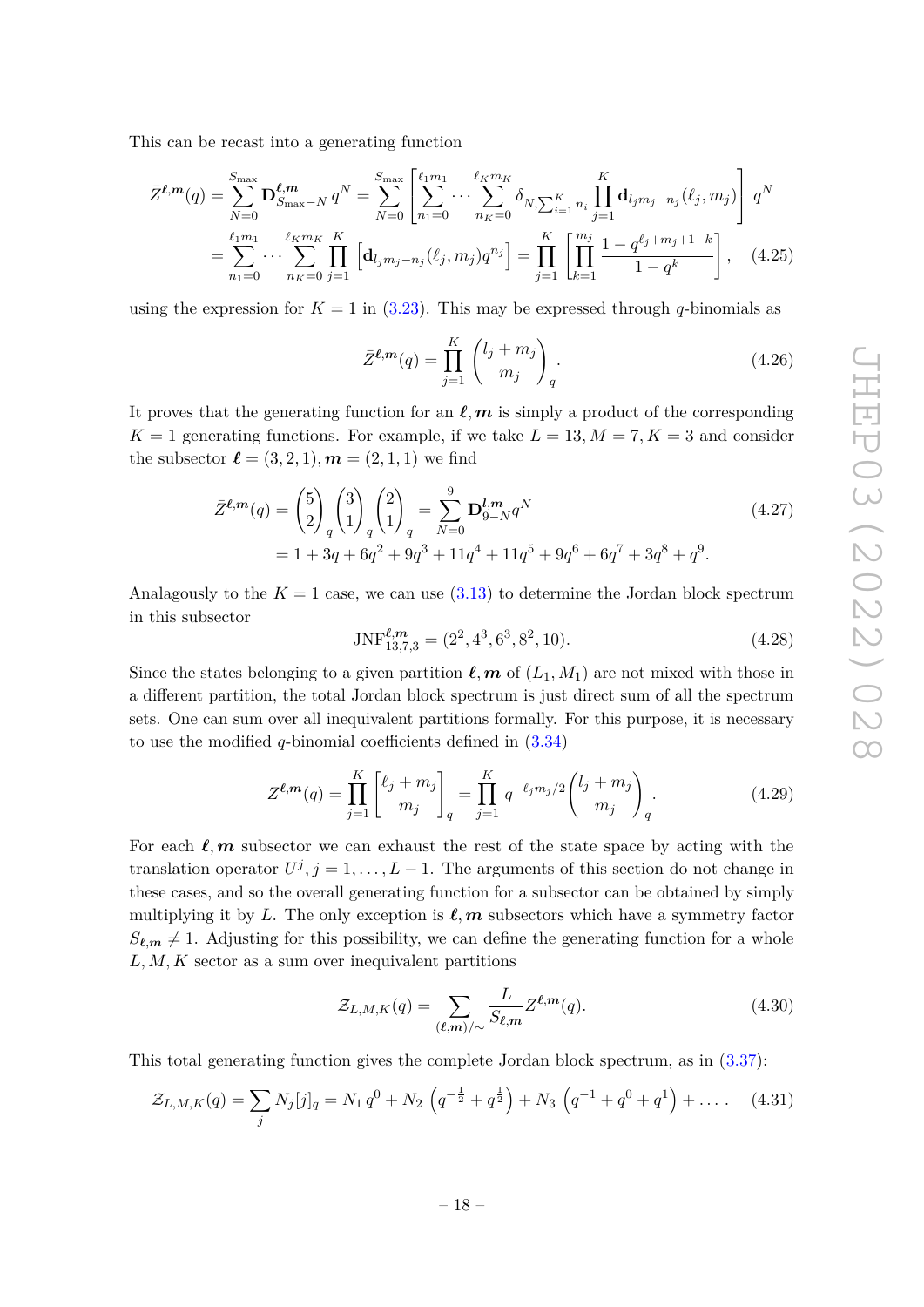As for the  $K = 1$  case,  $\mathcal{Z}_{L,M,K}(q)$  can alternatively be computed as a trace over the entire Hilbert space

<span id="page-19-2"></span>
$$
\mathcal{Z}_{L,M,K}(q) = \text{tr}\,q^{\hat{S}-\hat{S}_{\text{max}}/2},\tag{4.32}
$$

where  $\hat{S}$  measures the level *S* of an elementary state and  $\hat{S}_{\text{max}}$  measures  $S_{\text{max}} = \ell \cdot m$  of a state in an  $\ell, m$  subsector. Both operators are extended to the full Hilbert space by linearity. We can define  $\hat{S}' \equiv \hat{S} - \hat{S}_{\text{max}}/2$  for brevity.

**Cyclicity classes.** The expression [\(4.32\)](#page-19-2), which can also be expressed as [\(4.30\)](#page-18-0), gives a generating function that describes the Jordan block spectrum of the hypereclectic model in an arbitrary sector of operators defined by *L, M, K*. However, in certain circumstances it might be useful to compute the Jordan block spectrum in a specific cyclicity class *k*, for example the cyclic sector  $k = 0$  relevant to quantum field theory. In this case, remarkably the formula  $(4.32)$  still applies

$$
\mathcal{Z}_{L,M,K}^{k}(q) = \text{tr}_{k} q^{\hat{S}'},\tag{4.33}
$$

where we take care to trace only over states of a fixed cyclicity *k*.

#### <span id="page-19-0"></span>**5 Eclectic spin chain and universality**

In the previous sections we described a method to find the full Jordan block spectrum of the hypereclectic model, as opposed to the eclectic model [\(2.2\)](#page-4-2) which is our main interest. However, we claim a *universality hypothesis*: the Jordan block spectrum of the eclectic model for generic couplings  $\xi_1, \xi_2, \xi_3$  is identical to that of the hypereclectic model, provided *L, M, K* satisfy

<span id="page-19-3"></span>
$$
L_1 = L - M \ge K, \qquad M_1 = M - K \ge K. \tag{5.1}
$$

 $(5.1)$  implies that the number of  $\phi_3$  fields in the sector does not exceed the number of  $\phi_1$ 's or  $\phi_2$ 's. Without loss of generality we can further take

<span id="page-19-4"></span>
$$
L - M \ge M - K \ge K. \tag{5.2}
$$

Throughout this section we will consider  $(5.2)$  to be satisfied, otherwise we can simply relabel the fields so that it is. It is possible to fine-tune the couplings to break down the Jordan block structure in certain cyclicity classes, as discussed in appendix [C.](#page-29-0) Since the  $\phi_3$  fields no longer act as walls it is useful to work with states of a fixed cyclicity  $k$ , see section [2.2.](#page-5-0) For definiteness in the following examples we will restrict to the cyclic sector  $k = 0$ , which in addition happens to be the case relevant to quantum field theory.

#### <span id="page-19-1"></span>**5.1 Eclectic spin chain and level** *S*

Recall that for elementary states in  $K = 1$  sectors we defined a level *S*, which corresponds to the total number of 1's to the right of each of the 2's in a state. Here we work with cyclic states

<span id="page-19-5"></span>
$$
|j_1 j_2 \cdots j_{L-1} 3 \rangle_0 \equiv C_0 |j_1 j_2 \cdots j_{L-1} 3 \rangle = \sum_{j=0}^{L-1} U^j |j_1 j_2 \cdots j_{L-1} 3 \rangle.
$$
 (5.3)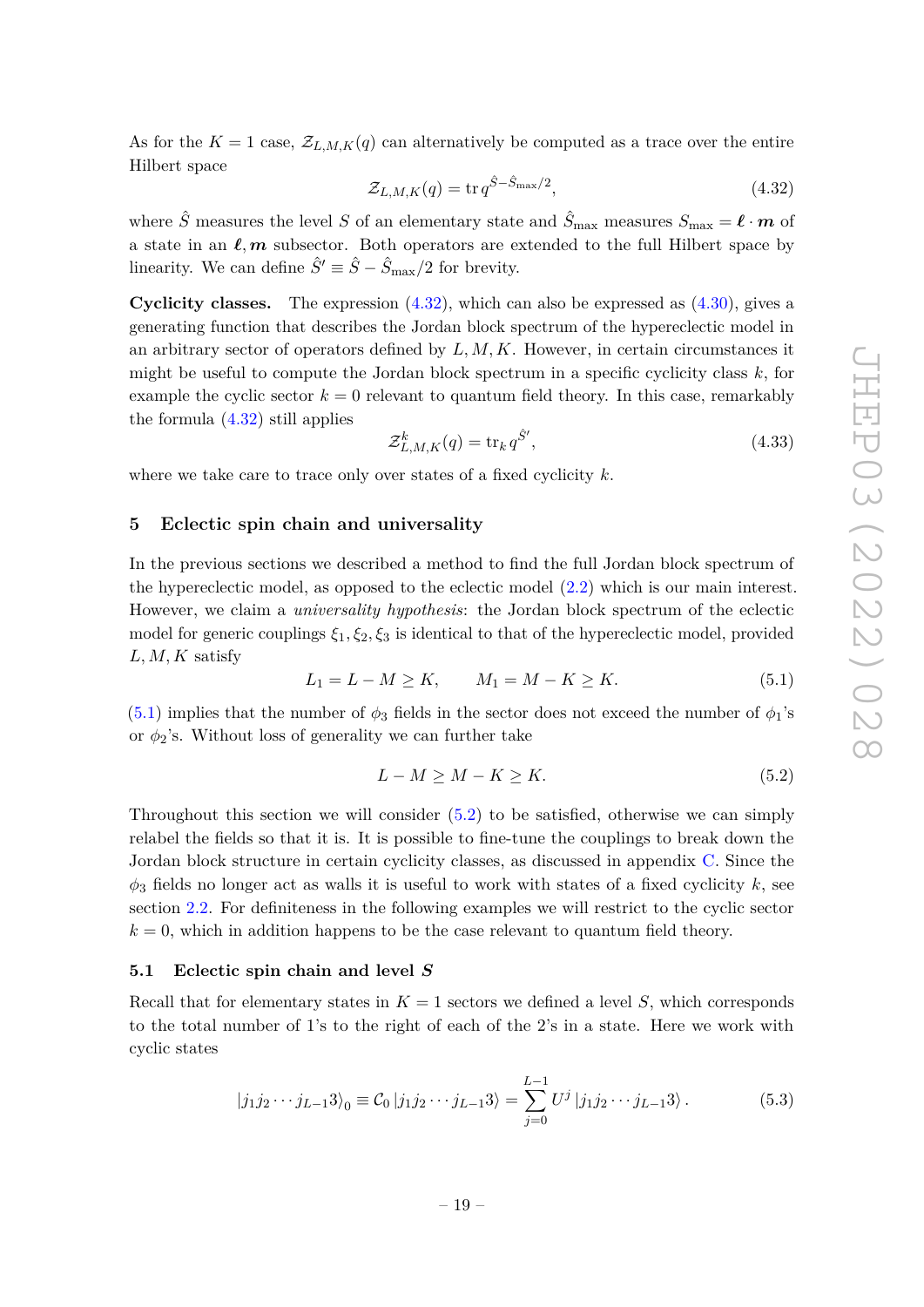We define *S* in an analogous manner for states of the form [\(5.3\)](#page-19-5). For example the state  $|1211213\rangle_0$  has  $S = 4$ . Let us define  $V_S$  to be the vector subspace of  $V^{L,M,1}$  spanned by cyclic states with level *S*. [7](#page-20-1) We saw previously that the hypereclectic Hamiltonian maps states in  $V_S$  to  $V_{S-1}$ 

<span id="page-20-3"></span>
$$
H_3: V_S \to V_{S-1}, \qquad H_3 V_0 = 0. \tag{5.4}
$$

Let us investigate the action of the full eclectic Hamiltonian  $H_{ec} = H_1 + H_2 + H_3$  on the vector spaces *VS*. We find that

<span id="page-20-2"></span>
$$
H_1: V_S \to V_{S-L_1}, \qquad H_2: V_S \to V_{S-M_1}.
$$
\n
$$
(5.5)
$$

Since  $L_1 \geq M_1 \geq 1$  [\(5.5\)](#page-20-2) implies that  $H_1$  and  $H_2$  decrease S for a state by a greater than or equal amount to  $H_3$ . This already makes plausible that they will not affect the Jordan normal form of  $H_3$ , since  $H_2$  and  $H_1$  will annihilate states faster than  $H_3$ . For example, consider the anti-locked state  $|221113\rangle_0 \in V_6$  for  $L = 6, M = 3, K = 1$ , so that  $L_1 = 3, M_1 = 2$ . Then

$$
H_1 |221113\rangle_0 = |211123\rangle_0 \in V_3,
$$
  
\n
$$
H_2 |221113\rangle_0 = |122113\rangle_0 \in V_4,
$$
  
\n
$$
H_3 |221113\rangle_0 = |212113\rangle_0 \in V_5.
$$
  
\n(5.6)

# <span id="page-20-0"></span>**5.2 Warmup example**

Let us consider the eclectic model for  $L = 7, M = 3, K = 1$ . In the hypereclectic model this sector has the Jordan block spectrum  $(9, 5, 1)$  in  $W^{9,5}$ . Here we show that the eclectic model has the same Jordan block spectrum in the cyclic sector.

**Top block.** The anti-locked state in the cyclic sector  $|2211113\rangle_0 \in V_8$  again determines a Jordan block of length 9. The first descendant of the anti-locked state is

$$
H_{\rm ec}\left|2211113\right\rangle_0 = \xi_1\left|2111123\right\rangle_0 + \xi_2\left|1221113\right\rangle_0 + \xi_3\left|2121113\right\rangle_0. \tag{5.7}
$$

Note that the coefficients of  $\xi_1, \xi_2$ , and  $\xi_3$  are states with  $S = 4, 6$ , and 7 respectively, which reflects equations [\(5.4\)](#page-20-3) and [\(5.5\)](#page-20-2). In general acting with a power of  $H_{\text{ec}}$  on  $|2211113\rangle_0$  gives

$$
H_{\rm ec}^n |2211113\rangle_0 = H_3^n |2211113\rangle_0 + \text{ lower } S \text{ states.} \tag{5.8}
$$

It is then easy to see that  $H^9 |2211113\rangle_0 = 0$  and thus  $|2211113\rangle_0$  is the top state for a Jordan block of length 9, as before.

**Middle block.** In the hypereclectic case the top state of the next Jordan block is

<span id="page-20-4"></span>
$$
\psi^{(6)} = -9 |1221113\rangle_0 + 5 |2112113\rangle_0 \in V_6,\tag{5.9}
$$

which satisfies  $H_3^5\psi^{(6)} = 0$ . Thus  $\psi^{(6)}$  determines a Jordan block of length 5 for  $H_3$ . However, in this case things are a bit trickier in the eclectic model. We have

<span id="page-20-5"></span>
$$
H_{\text{ec}}^{5}\psi^{(6)} = 15\xi_{2}\xi_{3}^{4} |1111223\rangle_{0} \neq 0. \tag{5.10}
$$

<span id="page-20-1"></span><sup>&</sup>lt;sup>7</sup>We suppress the *L*, *M* dependence of  $V_S$ .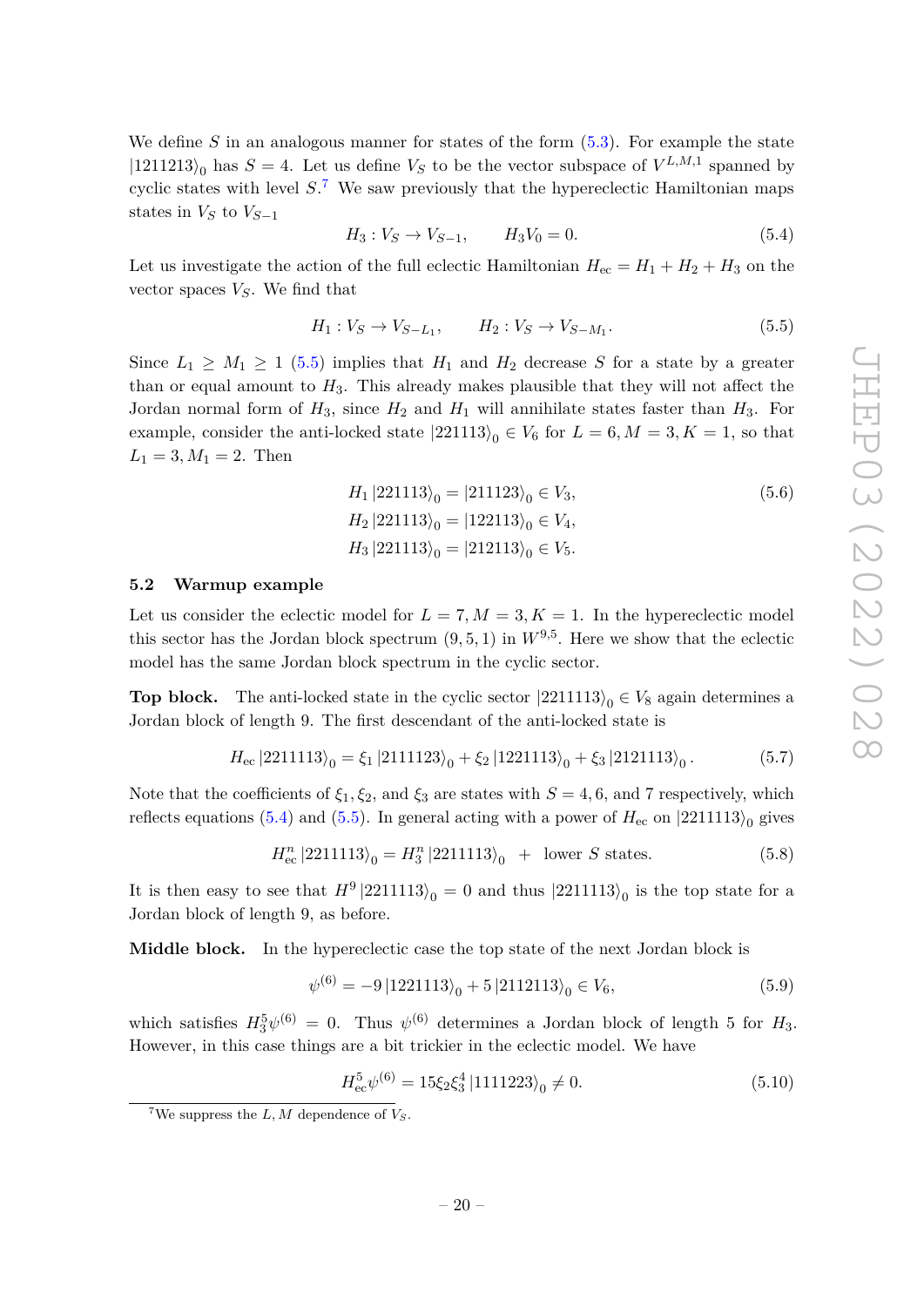It is however possible to modify the top state [\(5.9\)](#page-20-4) by adding states of lower *S*, such that the residual term  $(5.10)$  vanishes. In this case it is sufficient to add states with  $S = 5$  to  $\psi^{(6)}$ . Since dim  $V_5 = 2$  we can add 2 states, to arrive at a new top state

<span id="page-21-0"></span>
$$
\chi^{(6)} = \psi^{(6)} + \gamma_1 |1212113\rangle_0 + \gamma_2 |2111213\rangle. \tag{5.11}
$$

This state satisfies

$$
H_{ec}^{5}\psi^{(6)} = (-15\xi_2 + (5\gamma_1 + 4\gamma_2)\xi_3)\xi_3^4 |1111223\rangle_0, \qquad (5.12)
$$

which is 0 for  $5\gamma_1 + 4\gamma_2 = 15\xi_2/\xi_3$ . Note that this defines a one-parameter family of top states. Therefore the eclectic model also has a Jordan block of length 5 in this sector, with a slightly modified top state  $(5.11)$  which contains lower  $S = 5$  states.

**Bottom block.** In the hypereclectic model the top state for the final Jordan block is

<span id="page-21-1"></span>
$$
\psi^{(4)} = |2111123\rangle_0 - |1211213\rangle_0 + |1122113\rangle_0 \in V_4,\tag{5.13}
$$

which satisfies  $H_3\psi^{(4)} = 0$  and thus determines a Jordan block of length 1. The action of the eclectic Hamiltonian on this state gives a residual

<span id="page-21-2"></span>
$$
H_{\rm ec} \psi^{(4)} = -\xi_1 \left| 1111223 \right\rangle_0 - \xi_2 \left| 1112213 \right\rangle_0 - \xi_2 \left| 1121123 \right\rangle_0 \neq 0,\tag{5.14}
$$

which consists of states with  $S = 0$  and  $S = 2$ . As before we can eliminate this residual by adding states of lower *S* to the top state [\(5.13\)](#page-21-1). We first try to add states with  $S = 3$ , and since  $\dim V_3 = 2$  we add 2 states

$$
\chi^{(4)} = \psi^{(4)} + \alpha_1 |1121213\rangle_0 + \alpha_2 |1211123\rangle_0.
$$
\n(5.15)

We check that for  $\alpha_1 = \frac{\xi_2}{\xi_3}, \alpha_2 = -2\frac{\xi_2}{\xi_3}$  the  $S = 2$  states in the residual [\(5.14\)](#page-21-2) vanish

$$
H_{\rm ec} \chi^{(4)} = -\xi_1 \left| 1111223 \right\rangle_0 + \frac{\xi_2^2}{\xi_3} \left| 1112123 \right\rangle_0,\tag{5.16}
$$

which is a new residual consisting of an  $S = 1$  and an  $S = 0$  state. These can be removed by adding  $S = 2$  states into the top state ansatz

$$
\bar{\chi}^{(4)} = \chi^{(4)} + \beta_1 |1112213\rangle_0 + \beta_2 |1121123\rangle_0, \qquad (5.17)
$$

and setting  $\beta_1 = \xi_1/\xi_2$ ,  $\beta_2 = -\xi_1/\xi_2 - \xi_2^2/\xi_3^2$ . With these choices for  $\alpha_i$  and  $\beta_i$  we have

$$
H_{\rm ec}\bar{\chi}^{(4)} = 0,\t\t(5.18)
$$

and so we have identified the Jordan block of length one in this sector of the eclectic model. In summary, by taking a top state for the hypereclectic model at a level *S*, we can manufacture a top state (of a Jordan block of the same length) for the eclectic model by adding appropriate combinations of states with lower values of *S*. We will argue that it is always possible to add these states of lower *S*, thus rendering the Jordan block spectra of the hypereclectic and eclectic models equivalent.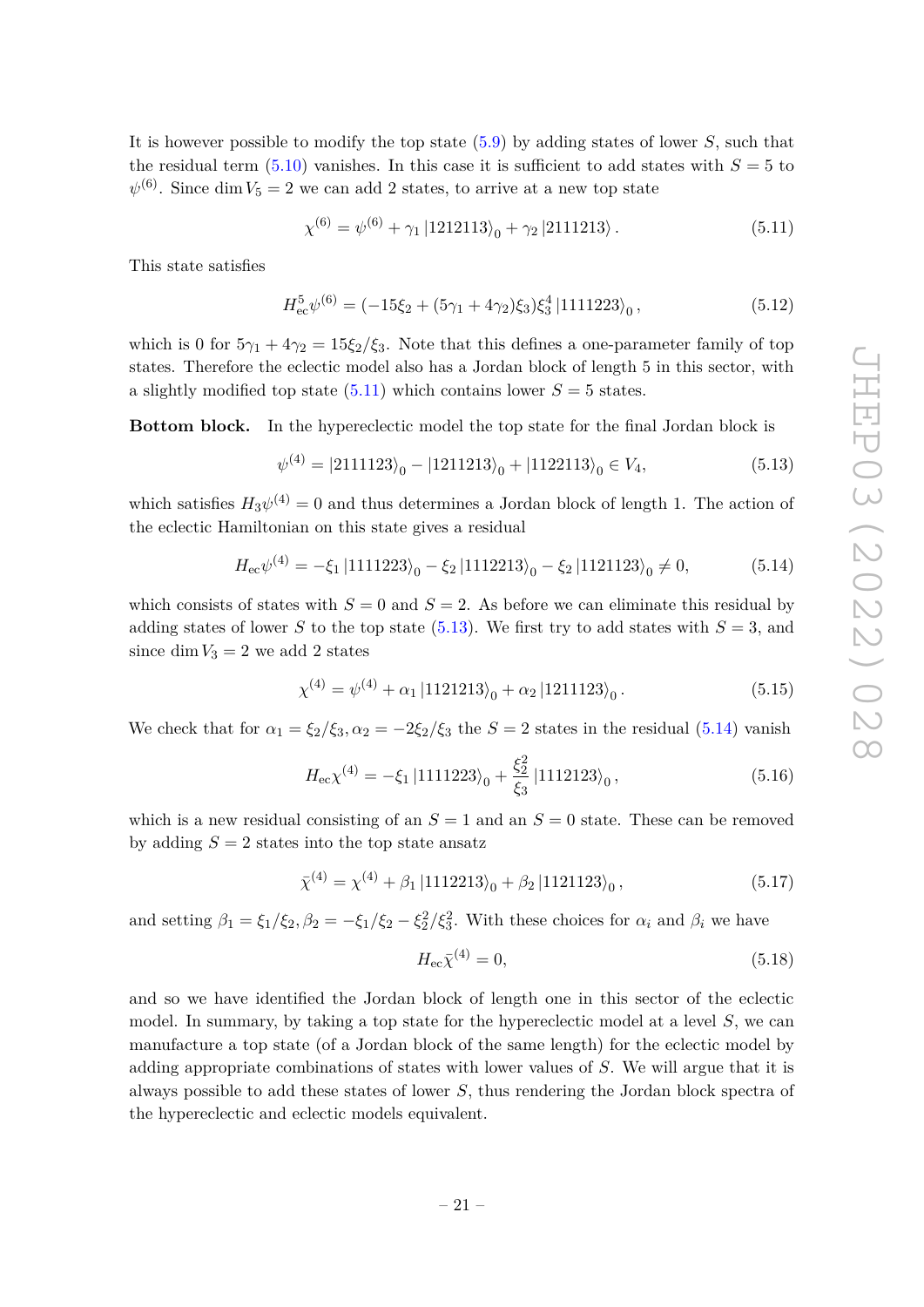#### <span id="page-22-0"></span>**5.3** General argument for  $K = 1$

Here we sketch a proof of universality for  $K = 1$ , where the filling condition [\(5.1\)](#page-19-3) is trivially satisfied, if all three particles are present in the spin chain state. We find it useful to first introduce the notion of *supereclectic* models. These are intermediate models between the eclectic model  $H_{\text{ec}}$  and the hypereclectic model  $H_3$ , defined by setting only a single coupling *ξ*<sup>1</sup> or *ξ*<sup>2</sup> equal to zero

<span id="page-22-1"></span>
$$
H_{\text{super},i} = H_i + H_3, \qquad i = 1, 2. \tag{5.19}
$$

For both of these cases it is possible to prove rigorously that  $H_{\text{super},i}$  has the same Jordan normal form as  $H_3$  for generic couplings. The general strategy of the proof is reminiscent of the example given in section [5.2.](#page-20-0) For the hypereclectic model, at a level *S* satisfying  $\mathbf{d}_S > \mathbf{d}_{S+1}$  we can construct  $\mathbf{d}_S - \mathbf{d}_{S+1}$  top states

$$
\psi^{(S)} = \sum_{j=1}^{\mathbf{d}_S} \alpha_j^{(S)} e_j^{(S)},\tag{5.20}
$$

where  $\alpha_i^{(S)}$  $j^{(S)}$  are known coefficients and  $e_j^{(S)}$  $j^{(S)}$  are the elementary states at level *S*.  $\psi^{(S)}$  is the top state for a Jordan block of length  $S - \tilde{S} + 1$ 

$$
H_3^{S-\tilde{S}+1}\psi^{(S)} = 0,\t\t(5.21)
$$

where we recall  $\tilde{S} = S_{\text{max}} - S = (L - M)(M - 1) - S$ . We show that it is always possible to modify the state by adding a linear combination of states with lower *S*

$$
\psi^{(S)} \to \psi_i^{(S)} = \psi^{(S)} + \sum_{n=0}^{S-1} \varphi^{(n)} \tag{5.22}
$$

where  $\varphi^{(n)} \in V_n$ . The modified state is a top state for a Jordan block of the same length in the supereclectic model  $H_{\text{super},i}$ 

$$
H_{\text{super},i}^{S-\tilde{S}+1} \psi_i^{(S)} = 0,\t\t(5.23)
$$

which renders the Jordan normal forms of  $H_{\text{super},i}$  and  $H_3$  equivalent for generic couplings. More technical details of this proof are given in appendix [B.](#page-25-0) This argument can then be slightly modified to motivate that the Jordan normal forms of  $H_{\text{ec}}$  and  $H_3$  are also equivalent, see again [B,](#page-25-0) even if we have not yet worked out all details of the proof.

**Universality for**  $K > 1$ **.** It is even more complicated to show the universality for  $K > 1$ . One main difference from the  $K = 1$  case of the supereclectic models, as explained in appendix [B,](#page-25-0) is that the action of  $h_j$  on  $\varphi^{(S)}$  in general generates several states with differing *S*-values. If we interpret  $\hat{S}(h_j\varphi^{(\tilde{S})})$  in [\(B.4\)](#page-25-1) as the largest among these and replace  $L_1$ with the associated  $\ell_j$ , the same logic should be valid, so that one can construct for the supereclectic models all subleading states in [\(4.24\)](#page-17-1).

For the eclectic model, however, a critical simplification used in [\(B.22\)](#page-28-0) is not valid. While we have extensive numerical evidence for general universality, we are currently unable to provide a proof. We leave this for future work.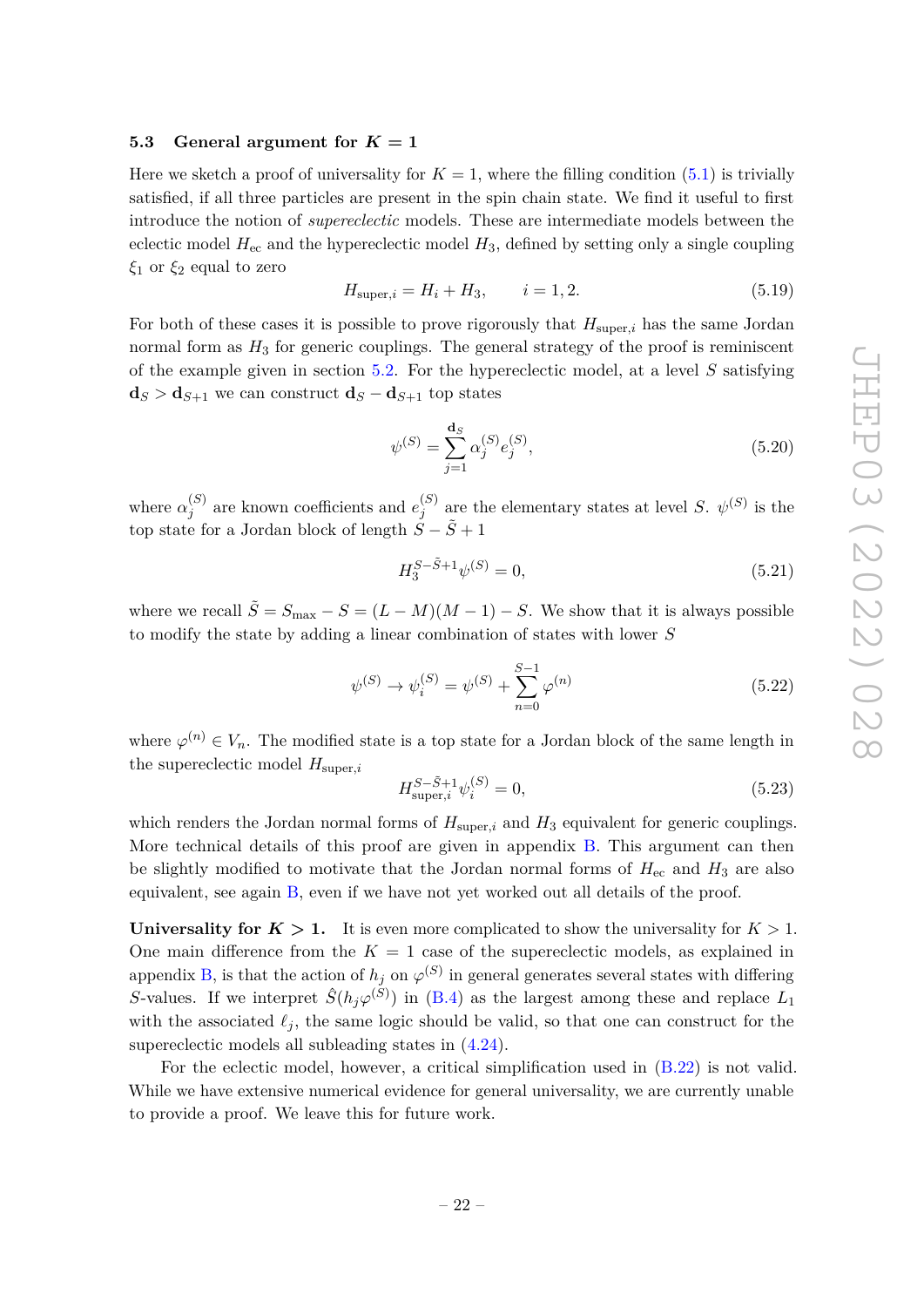#### <span id="page-23-0"></span>**6 Conclusions and outlook**

We introduced a generating function  $\mathcal{Z}_{L,M,K}(q)$  that we conjectured (and partially proved) to fully enumerate the Jordan block spectrum of the hypereclectic model introduced in [\[2\]](#page-30-1), for any sector of particles labelled by *L, M, K*. Interestingly, it takes a form reminiscent of a partition function, where one traces a certain kind of number operator over the state space. It may also be expressed as a sum over products of (shifted) *q*-binomial coefficients, which elegantly reduces to a single *q*-binomial for the case of one wall, i.e.  $K = 1$ . Furthermore, our approach for determining this generating function yields an algorithmic method for generating the states of the Jordan blocks. We also provided further strong evidence and partial proofs for the validity of the universality hypothesis of [\[2\]](#page-30-1), i.e. the claim that the spectrum of the hypereclectic and eclectic models agree for special filling conditions. This is important, as the hypereclectic model is much easier to handle combinatorially in comparison with the eclectic one. Apart from its intrinsic value as a new type of solution for a new type of spin chain, our results appear to be an important starting point for an in-depth analysis of the indecomposability properties of the dynamical fishnet theory, cf. [\(1.1\)](#page-2-0), an integrable logarithmic conformal field theory in four dimensions. In this context, note that *q*-binomials are ubiquitous in the analysis of two-dimensional logarithmic conformal field theories, see for example [\[28\]](#page-31-12).

There are a number of gaps in our derivations that call for further research. Firstly, our combinatorial arguments do not rigorously exclude the possibility of 'unexpected shortening' of Jordan blocks, as explained in appendix [A.](#page-24-0) Secondly, while we made some progress towards a proof of the universality conjecture, a full proof is still missing. It is possible that the filling of these two gaps will require entirely new methods.

In this context, note that our results for these integrable models have *not* been derived by directly using integrability. Instead, they have been obtained by linear algebra arguments combined with combinatorics. Still, note that we were able to provide rather elegant formulas that clean up and organise to a large degree the (at first sight) incredibly intricate Jordan block structure of the models. One therefore wonders whether this, at least to us, rather astonishing fact is not an indirect manifestation of the integrability of these non-hermitian spin chain models. Understanding our findings from integrability is not only an interesting intellectual challenge, but might eventually allow to fill in the above mentioned gaps and incomplete proofs of this paper. Also, using integrability might lead to more explicit formulas than  $(4.30)$  for  $\mathcal{Z}_{L,M,K}(q)$  for  $K > 1$ .

There are numerous further directions for investigations to consider. An interesting conceptual question is whether the Jordan block spectrum of other non-diagonalisable spin chains, integrable or not, can also be described by similar generating functions. Or else, is this something particular to the (hyper)eclectic spin chain? There would be a few natural ways to test this. For example, one could study the dilatation operator in other non-diagonalisable sectors of (dynamical) fishnet theory. These sectors could contain derivative fields/fermions, and would be more intricate to analyse. There are also different strong twist limits of  $\mathcal{N} = 4$  SYM available, which should contain new diagonalisable models, see [\[2\]](#page-30-1). One could also consider the dilatation operator in the strong twist limit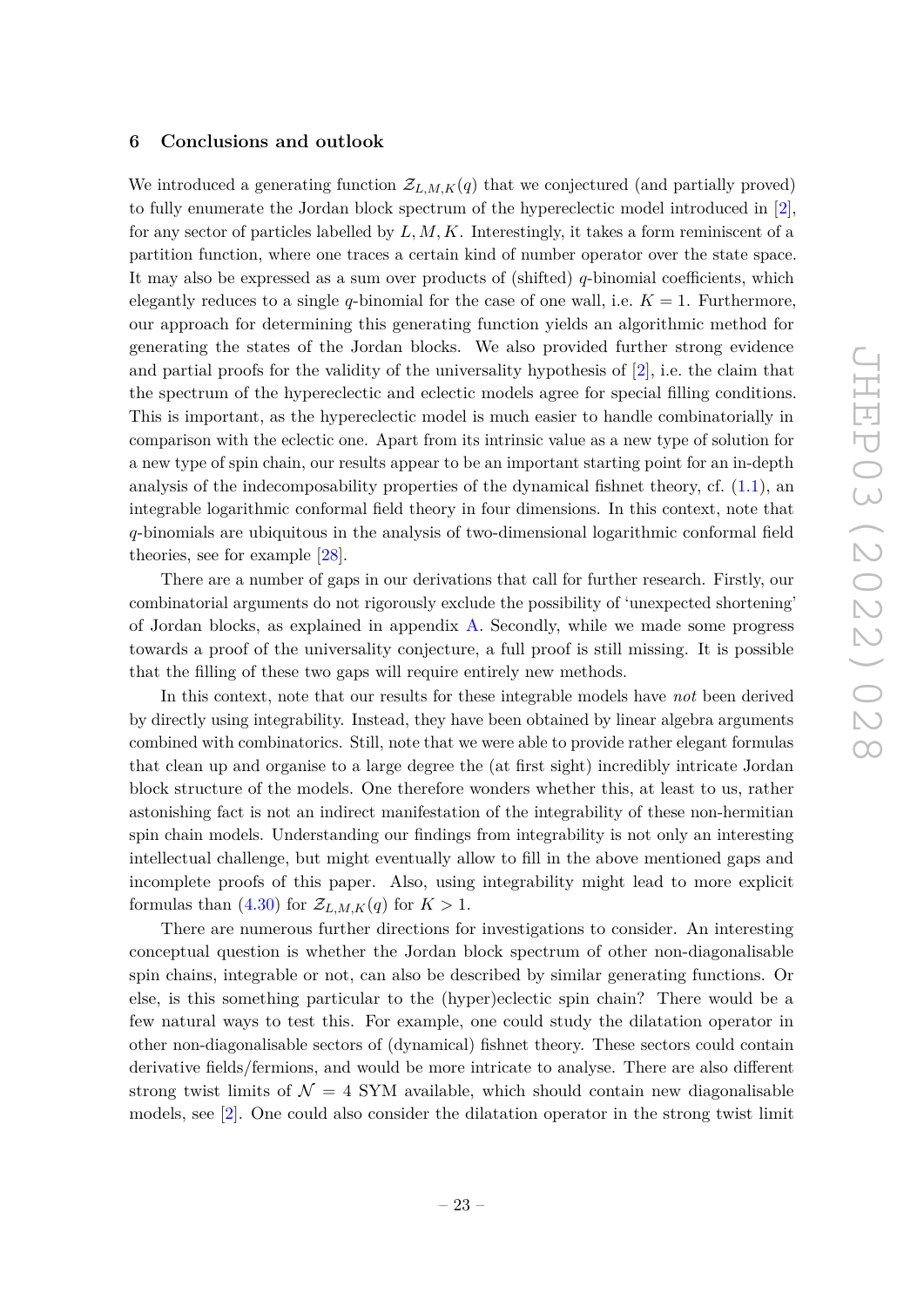of ABJM theory [\[29\]](#page-31-13). In this case the first quantum correction to the dilatation operator appears at two loops, and we expect this would be a chiral version of the alternating spin chain given in [\[30\]](#page-31-14).

The results of this paper concern the dilatation operator at one-loop order. It is natural to ask what might happen at higher loops. The dilatation operator certainly continues to be nilpotent, and therefore is non-diagonalisable. It would be interesting to see in detailed generality if and how the dilatation operator at different loop orders refines the Jordan block spectrum. And clearly if would be exciting to understand the structure of Jordan blocks on the non-perturbative level. Note that the QSC approach does not, in its current form, allow to even address the question [\[31\]](#page-31-15).

#### **Acknowledgments**

We are very thankful to Moritz Kade for helpful discussions, comments on the draft, and for writing a very useful Mathematica program for numerically obtaining the Jordan normal form of the hypereclectic spin chain. We would like to express our sincere gratitude to the Brain Pool Program of the Korean National Research Foundation (NRF) under grant 2- 2019-1283-001-1 for generous support of this research. MS thanks Ewha Womans University for hospitality in this difficult period. This project has received funding from NRF grant (NRF- 2016R1D1A1B02007258) (CA) and from the European Union's Horizon 2020 research and innovation programme under the Marie Sklodowska-Curie grant agreement No. 764850 'SAGEX' (LC, MS).

# <span id="page-24-0"></span>**A Unexpected shortening**

Here we succinctly reformulate the conditions for the unwanted 'unexpected shortening' described in section [3.2.](#page-9-0) This might be helpful for eventually finding a rigorous proof. In any case, it was very useful for the extensive numerical checking of our conjecture: unexpected shortening cannot happen.

In a sector with general  $L, M, K = 1$ , we argued for the existence of a top state in  $W^{L,M}_S$  $S^{L,M}$ , where *S* was such that  $\mathbf{d}_S > \mathbf{d}_{S+1}$ :

$$
\psi^{(S)} = \sum_{i=1}^{\mathbf{d}_S} \alpha_i e_i^{(S)},\tag{A.1}
$$

where  $\alpha_i$  are constants and  $e_i^{(S)}$  $a_i^{(S)}$  are the elementary states in  $W_S^{L,M}$  $S^{L,M}$ . Acting with a power of *H* on this state gives

$$
H^{k}\psi^{(S)} = \sum_{i=1}^{\mathbf{d}_{S-k}} \sum_{j=1}^{\mathbf{d}_{S}} A_{ij}^{(k)} \alpha_j e_i^{(S-k)} = \sum_{i=1}^{\mathbf{d}_{S-k}} (A^{(k)} \alpha)_{i} e_i^{(S-k)}, \tag{A.2}
$$

where  $A^{(k)}$  is a  $\mathbf{d}_{S-k} \times \mathbf{d}_S$  matrix, and  $\alpha$  is a vector of length  $\mathbf{d}_S$  with entries  $\alpha_i$ . The top state  $\psi^{(S)}$  defines a Jordan block of length *k* if  $H^k\psi^{(S)}=0$ , or equivalently the homogeneous linear system

<span id="page-24-1"></span>
$$
A^{(k)}\alpha = 0\tag{A.3}
$$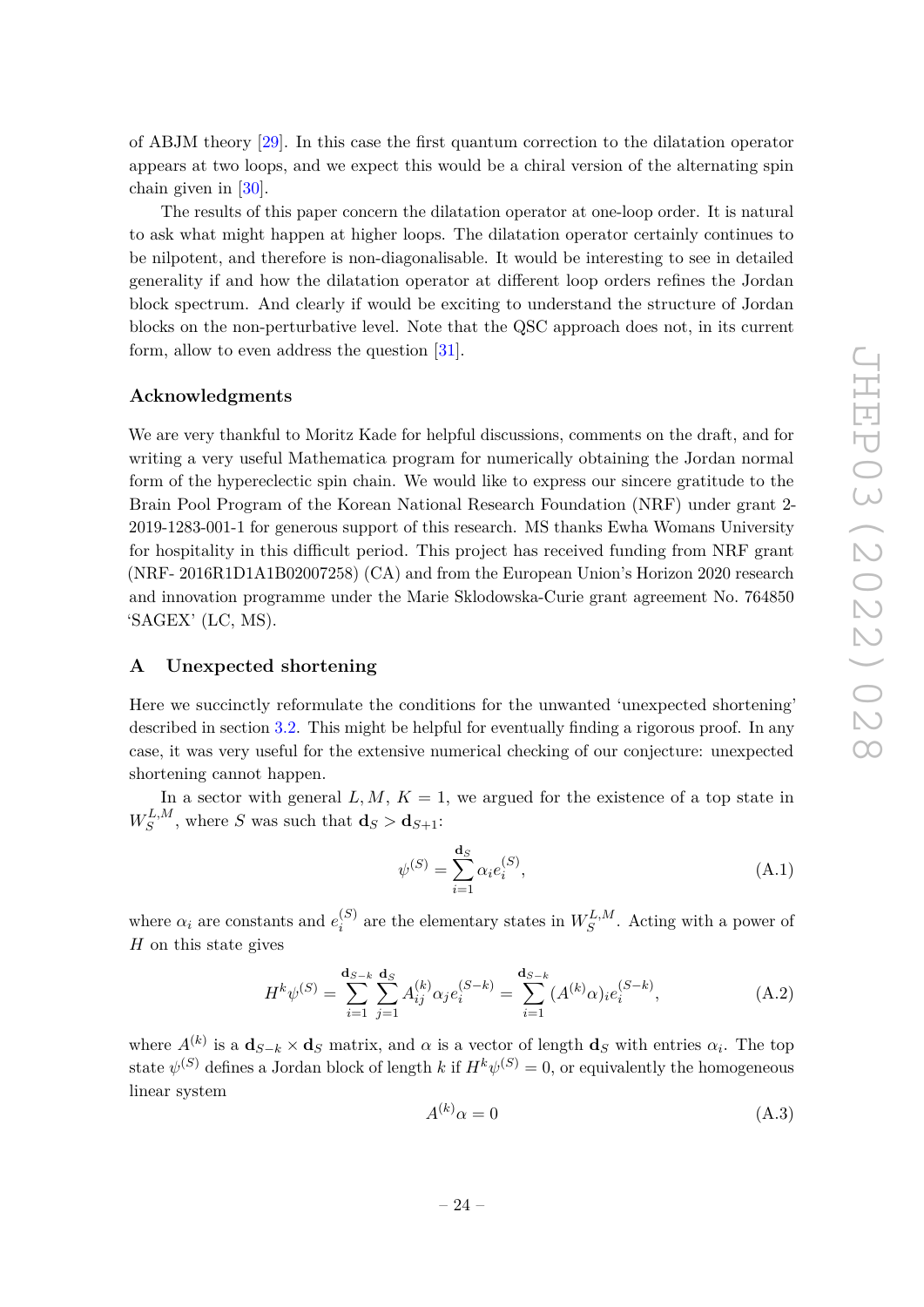admits at least one nontrivial solution in  $\alpha$ . We claim that the rank of  $A^{(k)}$  is always maximal:  $\lambda$ 

$$
rank(A^{(k)}) = min(\mathbf{d}_{S-k}, \mathbf{d}_S). \tag{A.4}
$$

In this case, it is well-known that  $(A.3)$  can only admit a nontrivial solution in  $\alpha$  if and only if  $\text{rank}(A^{(k)}) < d_S$ . Moreover, the number of independent nontrivial solutions is **d***<sup>S</sup>* − rank(*A*(*k*) ). Therefore a nontrivial solution only exists when **d***S*−*<sup>k</sup> <* **d***S*. This occurs precisely when  $k = S - \tilde{S} + 1$ , as can be deduced from [\(3.23\)](#page-11-0). Therefore, if the rank of  $A^{(k)}$  is always maximal, the top state  $\psi^{(S)}$  determines  $\mathbf{d}_S - \mathbf{d}_{S+1}$  Jordan blocks, each of length  $S - \tilde{S} + 1$ . We checked the rank of  $A^{(k)}$  for all top states and for all values of *k*, up to  $L = 30, M = 6$ , and always found it to be maximal, in line with our conjecture.

#### <span id="page-25-0"></span>**B** Universality details for  $K = 1$

In this section we prove that  $H_{\text{super},i}$ , defined in  $(5.19)$ , has the same Jordan block structure as the hypereclectic model  $H_3$  for  $K = 1$ , under the assumption discussed in appendix [A.](#page-24-0) Then we describe how to modify these arguments to include the full eclectic Hamiltonian, and sketch a possible universality proof for  $K = 1$ .

**Universality for**  $H_{\text{super,1}}$ **.** We start with the first supereclectic model defined in  $(5.19)$ ,  $H_{\text{super},1}$ . Consider a top vector  $\psi^{(S)}$  for the hypereclectic model at a level *S*. This vector determines a Jordan block of length  $n_S \equiv S - \tilde{S} + 1$ 

<span id="page-25-4"></span>
$$
H_3^{n_S} \psi^{(S)} = 0. \tag{B.1}
$$

We can expand  $H_{\text{super},1}^{n_S}$  as

$$
H_{\text{super},1}^{n_S} = \sum_{k=0}^{n_S} \binom{n_S}{k} H_1^k H_3^{n_S - k} = H_3^{n_S} + n_S H_1 H_3^{n_S - 1} + \frac{n_S(n_S - 1)}{2} H_1^2 H_3^{n_S - 2} + \cdots, \tag{B.2}
$$

where we have used  $[H_1, H_3] = 0$ . We introduce a shorthand notation

<span id="page-25-2"></span>
$$
H_{\text{super},1}^{n_S} = \sum_{j=0}^{n_S} h_j, \quad h_0 = H_3^{n_S}, \quad h_j \equiv \binom{n_S}{k} H_1^j H_3^{n_S - j}, \quad j = 1, \dots, n_S. \tag{B.3}
$$

Because of [\(5.4\)](#page-20-3) and [\(5.5\)](#page-20-2) each  $h_j$  lowers the *S*-value of a state by  $j(L_1 - 1) + n_S$ . In other words, given a vector  $\varphi^{(S)} \in V_S$  we have

<span id="page-25-1"></span>
$$
\hat{S}(h_j \varphi^{(S)}) = S - j(L_1 - 1) - n_S = (\tilde{S} - 1) - j(L_1 - 1). \tag{B.4}
$$

In particular,  $h_j\varphi^{(S)}=0$  if this value is negative. Now let us consider the  $\tilde{S}$  value of a top vector to be in an interval

<span id="page-25-3"></span>
$$
\ell(L_1 - 1) \le \tilde{S} - 1 < (\ell + 1)(L_1 - 1). \tag{B.5}
$$

In this case, all operators  $h_j$  with  $j > \ell$  will annihilate the top vector and its descendants. Therefore, we may consider only operators  $h_0, h_1, \ldots, h_\ell$  and disregard others in [\(B.3\)](#page-25-2).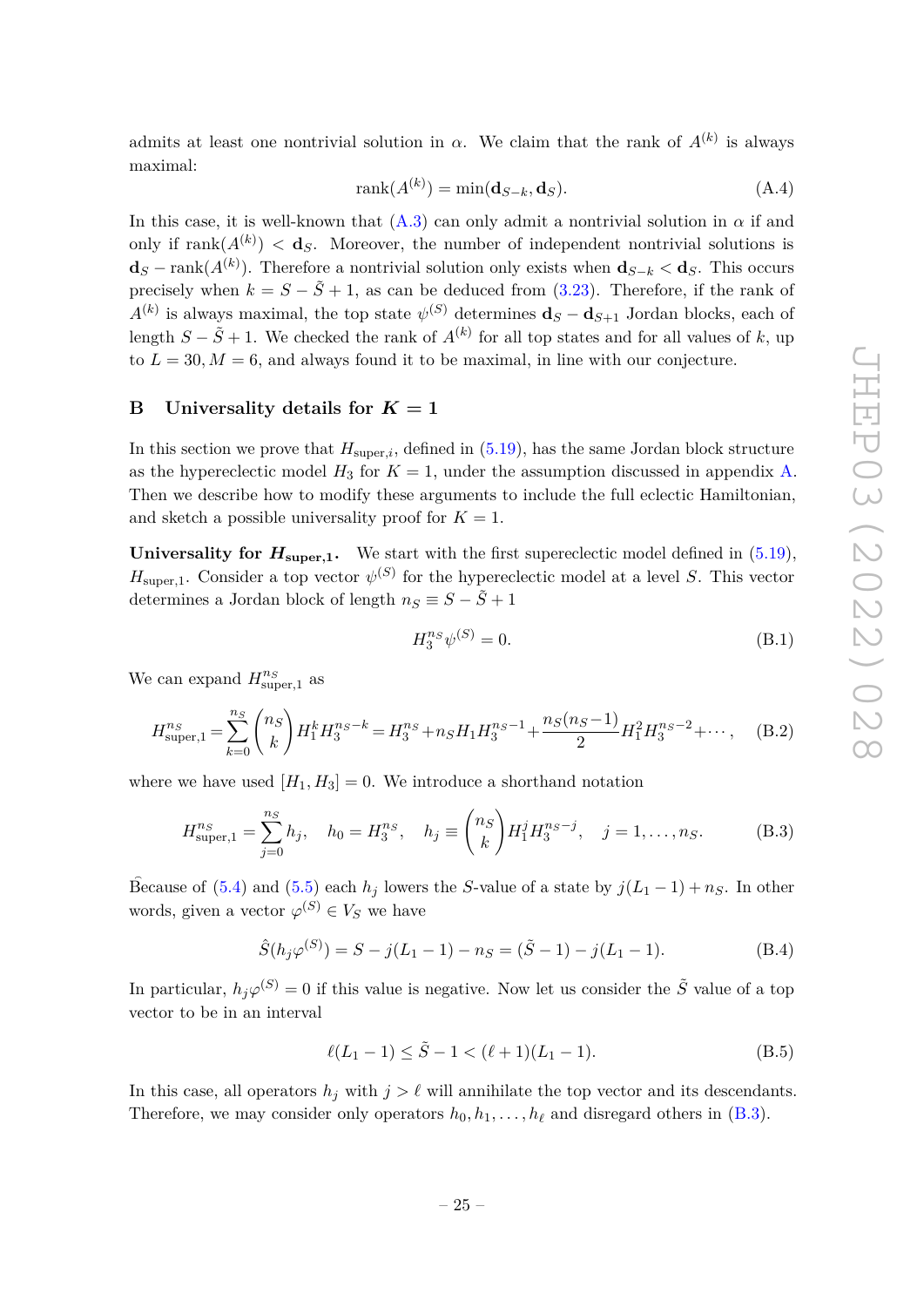For this *S* value of the top vector of the hypereclectic model  $\psi^{(S)}$ , we claim that we can construct a corresponding top vector  $\psi_1^{(S)}$  $I_1^{(3)}$  of the supereclectic model  $H_{\text{super},1}$ , defined by

<span id="page-26-1"></span><span id="page-26-0"></span>
$$
H_{\text{super},1}^{n_S} \psi_1^{(S)} = 0,\t\t(B.6)
$$

via the ansatz

$$
\psi_1^{(S)} = \varphi_0 + \varphi_1 + \dots + \varphi_\ell, \qquad \varphi_0 = \psi^{(S)}, \tag{B.7}
$$

if the top vector has  $\tilde{S}$  which satisfies [\(B.5\)](#page-25-3). The condition [\(B.6\)](#page-26-0) can be written as

$$
(h_0 + h_1 + h_2 + \dots + h_\ell)(\varphi_0 + \varphi_1 + \dots + \varphi_\ell)
$$
  
=  $(h_0\varphi_0) + (h_0\varphi_1 + h_1\varphi_0) + \dots + (h_0\varphi_\ell + h_1\varphi_{\ell-1} + \dots + h_\ell\varphi_0) + \dots = 0,$  (B.8)

where we have grouped terms in a very particular way. The first term  $h_0\varphi_0$  in [\(B.8\)](#page-26-1) vanishes due to  $(B.1)$ . Now we want to find  $\varphi_1$  in the second bracket from the restriction that it vanishes

<span id="page-26-3"></span>
$$
h_0\varphi_1 + h_1\varphi_0 = 0. \tag{B.9}
$$

Since  $\hat{S}(h_1\varphi_0) = (\tilde{S} - 1) - (L_1 - 1)$  from [\(B.4\)](#page-25-1), this equation should be expressed by elementary vectors with this *S* value. There are  $\mathbf{d}_{(\tilde{S}-1)-(L_1-1)}$  of them, which becomes the number of constraints.<sup>[8](#page-26-2)</sup> This equation also determines  $\hat{S}(\varphi_1) = \hat{S}(h_1\varphi_0) + n_S = S - (L_1 - 1)$ . Therefore,  $\varphi_1$  can be expressed as a linear combination of  $\mathbf{d}_{S-(L_1-1)}$  elementary states. Since **d**<sub>*S*−(*L*<sub>1</sub>−1)</sub> = **d**<sub>*S*<sup> $+$ </sup>(*L*<sub>1</sub>−1)</sub> > **d**<sub>(*S*<sup> $-$ 1)−(*L*<sub>1</sub>−1)</sub>, one can solve coefficients of the linear combination</sub></sup> from [\(B.9\)](#page-26-3) (not always unique). This proves that we can always find the solution  $\varphi_1$ .

We require the next bracket in  $(B.8)$  to vanish:

<span id="page-26-4"></span>
$$
h_0 \varphi_2 + h_1 \varphi_1 + h_2 \varphi_0 = 0.
$$
 (B.10)

Again, one can find that  $\hat{S}(h_1\varphi_1) = \hat{S}(h_2\varphi_0) = (\tilde{S}-1) - 2(L_1-1)$ , from which we determine  $\hat{S}(\varphi_2) = S - 2(L_1 - 1)$ . Since the maximum number of constraints is smaller than that of the coefficients due to  $\mathbf{d}_{S-2(L_1-1)} > \mathbf{d}_{(\tilde{S}-1)-2(L_1-1)}$ , one can find  $\varphi_2$  from the known vectors  $\varphi_1$  and  $\varphi_0$  using [\(B.10\)](#page-26-4).

One can easily generalise this argument up to the  $\ell$ -th bracket in  $(B.8)$ :

<span id="page-26-5"></span>
$$
h_0\varphi_\ell + h_1\varphi_{\ell-1} + \dots + h_\ell\varphi_0 = 0, \tag{B.11}
$$

where the vectors  $\varphi_j$ ,  $j = 0, \ldots, \ell - 1$  have already been found in previous steps. Since  $\hat{S}(\varphi_i) = S - j(L_1 - 1)$  we have  $\hat{S}(h_i \varphi_{\ell-i}) = (\tilde{S} - 1) - \ell(L_1 - 1)$  for  $j = 1, ..., \ell$ . This determines *S*-value of the unknown vector  $\varphi_{\ell}$  to be  $\hat{S}(\varphi_{\ell}) = S - \ell(L_1 - 1)$ . Again, the maximum number of constraints in [\(B.11\)](#page-26-5) is smaller than the number of coefficients in the expansion of  $\varphi_{\ell}$  in terms of elementary states, which guarantees that we can always find its solution.

There are more terms which we did not include in the second line of [\(B.8\)](#page-26-1), but it is easy to show they all vanish. For example, the  $(\ell + 1)$ -th bracket would be

$$
h_1\varphi_\ell + \dots + h_\ell\varphi_1. \tag{B.12}
$$

<span id="page-26-2"></span><sup>8</sup> In fact, this is the maximum number of constraints since some of the elementary vectors may not appear.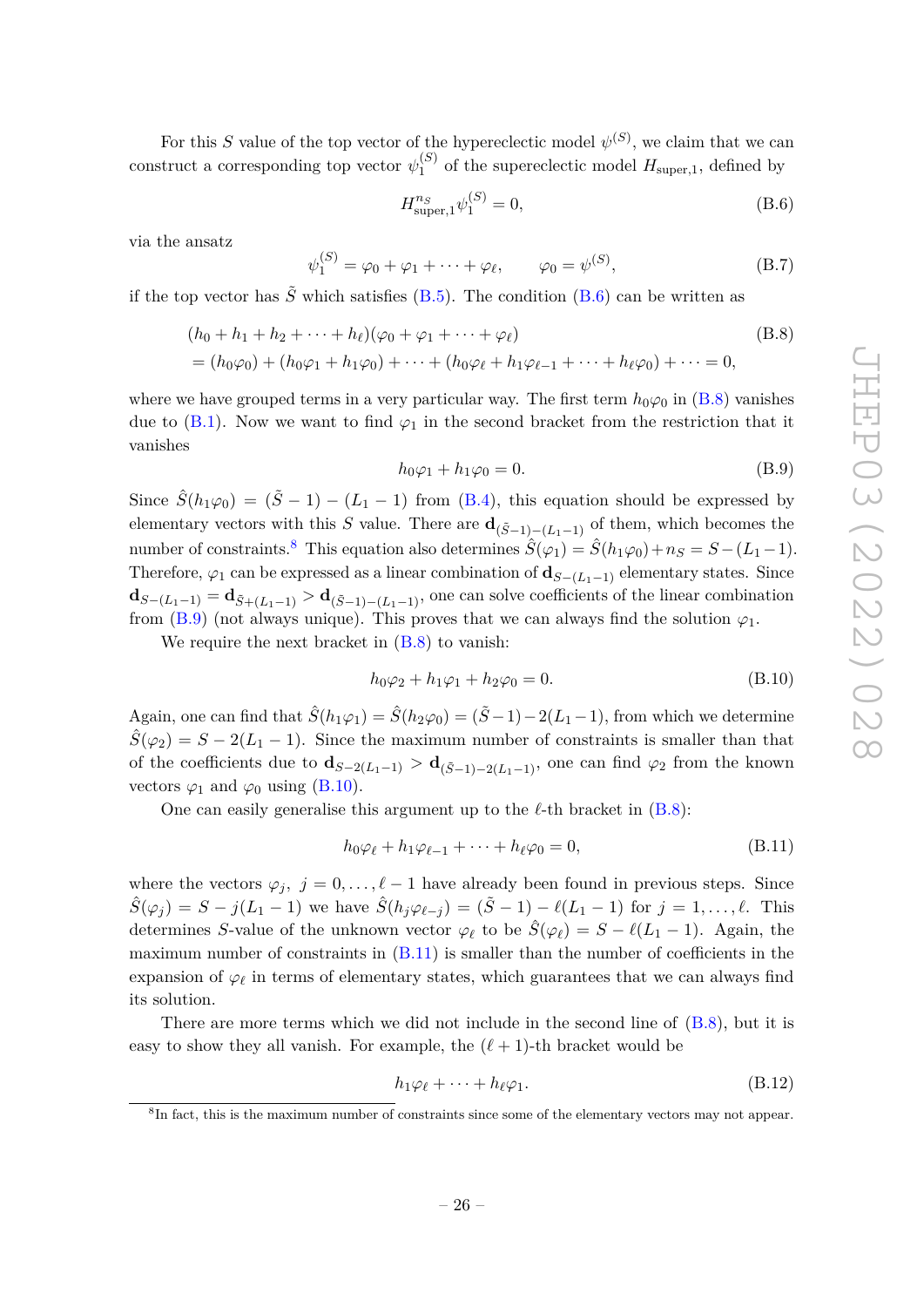Their *S*-values should be  $(\tilde{S} - 1) - (\ell + 1)(L_1 - 1)$ , which is negative due to [\(B.5\)](#page-25-3). This means that all these vectors vanish.

This proves our universality conjecture for the supereclectic model  $H_{\text{super,1}}$  by constructing the top vector explicitly as

$$
\psi_1^{(S)} = \psi^{(S)} + \varphi_1 + \dots + \varphi_\ell, \tag{B.13}
$$

for  $\tilde{S}$  in [\(B.5\)](#page-25-3).

Because  $\tilde{S} \leq S_{\text{max}}/2$  ( $\tilde{S} \leq S$  by definition), the interval [\(B.5\)](#page-25-3) is limited by the maximum value of  $\ell$  which is

$$
\ell_{\max} = \left[\frac{L_1 M_1}{2(L_1 - 1)}\right],\tag{B.14}
$$

where  $[x]$  is the largest integer not exceeding x.

**Universality for**  $H_{\text{super},2}$ **.** The second supereclectic model  $H_{\text{super},2}$  defined in [\(5.19\)](#page-22-1) can be analysed in exactly the same way. Again, one can express

<span id="page-27-0"></span>
$$
H_{\text{super},2}^{n_S} = \sum_{m=0}^{n_S} g_m, \quad g_m \equiv \binom{n_S}{m} H_2^m H_3^{n_S - m}, \quad m = 0, \dots, n_S, \quad g_0 = h_0 = H_3^{n_S}.
$$
 (B.15)

Each *g<sup>m</sup>* lowers *S*-values as follows:

$$
\hat{S}(g_m \phi^{(S)}) = S - m(M_1 - 1) - n_S.
$$
\n(B.16)

In the same way as before, a top vector with level *S* (and corresponding  $\tilde{S}$ ) with

<span id="page-27-1"></span>
$$
m(M_1 - 1) \le \tilde{S} - 1 < (m+1)(M_1 - 1),\tag{B.17}
$$

we only need to consider terms in  $(B.15)$  up to  $g_m$ .

The remaining procedure is identical to the previous case. One can always find  $\tilde{\varphi}_k$  from  $\tilde{\varphi}_0, \ldots, \tilde{\varphi}_{k-1}$  using

$$
g_0\tilde{\varphi}_k + g_1\tilde{\varphi}_{k-1} + \dots + g_k\tilde{\varphi}_0 = 0, \quad k = 1, \dots, m.
$$
 (B.18)

This proves the universality conjecture for *H*super*,*<sup>2</sup> by constructing the top vector explicitly as

$$
\psi_2^{(S)} = \psi^{(S)} + \tilde{\varphi}_1 + \dots + \tilde{\varphi}_m,\tag{B.19}
$$

for  $\tilde{S}$  in [\(B.17\)](#page-27-1), where *m* should be limited by the maximum value

$$
m_{\text{max}} = \left[\frac{L_1 M_1}{2(M_1 - 1)}\right].
$$
 (B.20)

**Universality for general eclectic model.** Powers of  $H_{ec}$  can be written as

<span id="page-27-2"></span>
$$
H_{\rm ec}^{n_S} = \sum_{k=0}^{n_S} \binom{n_S}{k} (H_1 + H_2)^k H_3^{n_S - k}.
$$
 (B.21)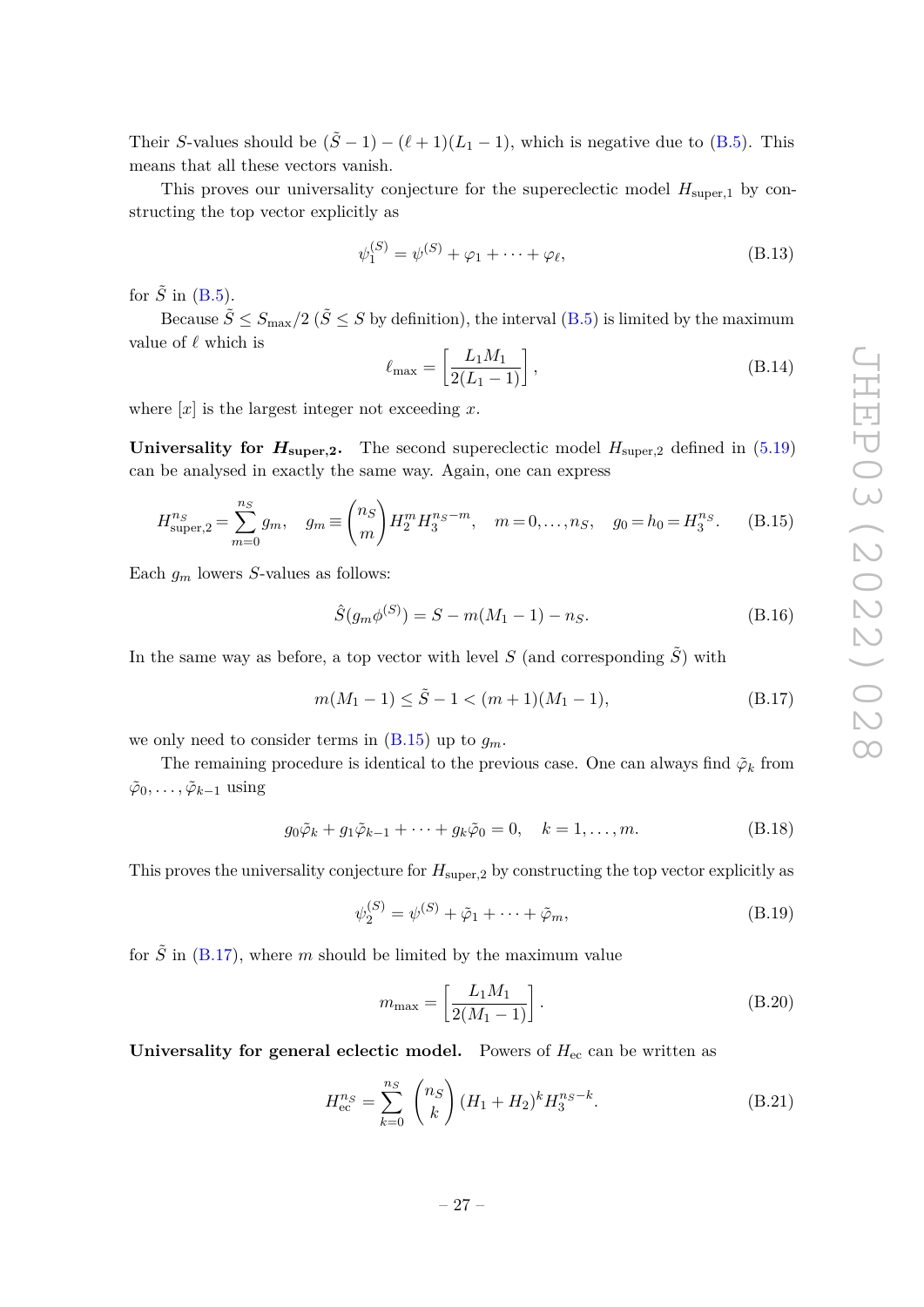This expression can be simplified greatly by observing that  $H_1H_2 = H_2H_1 = 0$  in sectors where  $K = 1$ . This can be seen by acting with  $H_1$  on any state

<span id="page-28-0"></span>
$$
H_1|\mathbf{21}\cdots\mathbf{121}\cdots\mathbf{1}\cdots\mathbf{21}\cdots\mathbf{13}\rangle = |\mathbf{1}\cdots\mathbf{121}\cdots\mathbf{1}\cdots\mathbf{21}\cdots\mathbf{123}\rangle. \tag{B.22}
$$

Then, *H*<sup>2</sup> will annihilate the resulting state since it cannot contain 1**3**. Therefore we can remove any terms with both  $H_1$  and  $H_2$  in the expansion  $(B.21)$ , which leads to

$$
H_{\text{ec}}^{n_S} = h_0 + (g_1 + g_2 + \dots + g_{n_S}) + (h_1 + h_2 + \dots + h_{n_S}).
$$
 (B.23)

We can restrict the interval for  $\tilde{S}$  by the two relations [\(B.5\)](#page-25-3) and [\(B.17\)](#page-27-1). Since  $L_1 \geq M_1$ , for a given  $\ell$  we can find  $m$  such that

$$
m(M_1 - 1) \le \ell(L_1 - 1) < (m+1)(M_1 - 1). \tag{B.24}
$$

In this case, the intersection of the two intervals is given by

$$
m(M_1 - 1) \le \ell(L_1 - 1) \le \tilde{S} - 1 < (m+1)(M_1 - 1). \tag{B.25}
$$

For these values of *S*, the expansion of power of the eclectic Hamiltonian is truncated to

$$
H_{\text{ec}}^{n_S} = h_0 + (g_1 + g_2 + \dots + g_m) + (h_1 + h_2 + \dots + h_\ell). \tag{B.26}
$$

We now claim that the top vector of the eclectic model can be always constructed from the hypereclectic top state  $\psi^{(S)} = \varphi_0$  as follows:

$$
\psi_{\rm ec}^{(S)} = \varphi_0 + \sum_{i=1}^{m} \tilde{\varphi}_i + \sum_{j=1}^{\ell} \varphi_j.
$$
 (B.27)

Let us provide the detailed proof for the simplest case  $m = 2, \ell = 1$ , with

<span id="page-28-2"></span>
$$
2(M_1 - 1) \le (L_1 - 1) \le \tilde{S} - 1 < 3(M_1 - 1). \tag{B.28}
$$

We will show that the top vector for the eclectic model can be constructed as

<span id="page-28-1"></span>
$$
\psi_{ec}^{(S)} = \varphi_0 + \tilde{\varphi}_1 + \tilde{\varphi}_2 + \varphi_1.
$$
\n(B.29)

One can expand  $H_{\text{ec}}^{n_S} \psi_{\text{ec}}^{(S)} = 0$  as

$$
(h_0 + g_1 + g_2 + h_1)(\varphi_0 + \tilde{\varphi}_1 + \tilde{\varphi}_2 + \varphi_1)
$$
\n
$$
= (h_0\varphi_0) + (g_0\tilde{\varphi}_1 + g_1\varphi_0) + (g_0\tilde{\varphi}_2 + g_1\tilde{\varphi}_1 + g_2\varphi_0) + (g_0\varphi_1 + g_1\tilde{\varphi}_2 + g_2\tilde{\varphi}_1 + h_1\varphi_0) + \dots = 0.
$$
\n(B.30)

The first three brackets in  $(B.30)$  have already been solved for  $H_{\text{super},2}$ , therefore we only need to consider the fourth term and ellipsis. The *S*-values of each term have already been computed as

$$
\hat{S}(g_1\tilde{\varphi}_2) = \hat{S}(g_2\tilde{\varphi}_1) = (\tilde{S} - 1) - 3(M_1 - 1) < \hat{S}(h_1\varphi_0) = (\tilde{S} - 1) - (L_1 - 1). \tag{B.31}
$$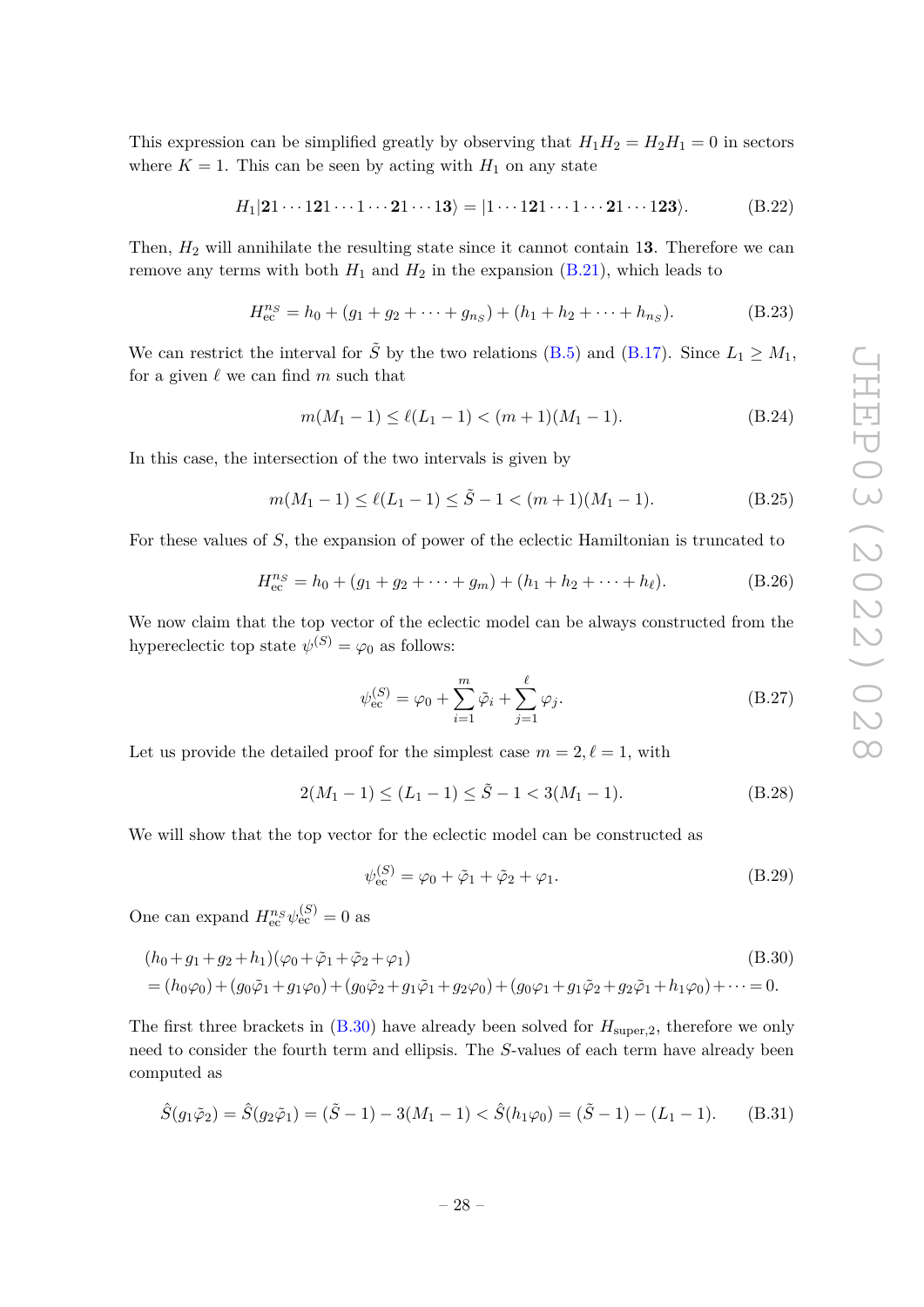Therefore,  $\varphi_1$  can be determined from  $\varphi_0$  in the same way as for  $H_{\text{super},1}$  with additional subleading terms in *S* from the known  $\tilde{\varphi}_1$ ,  $\tilde{\varphi}_2$ . The terms in the ellipsis in [\(B.30\)](#page-28-1) are

$$
\cdots = g_1 \varphi_1 + g_2 \tilde{\varphi}_2 + h_1 \tilde{\varphi}_1 + g_2 \varphi_1 + h_1 \tilde{\varphi}_2 + h_1 \varphi_1.
$$
 (B.32)

The *S*-values for these vectors are given by

$$
\hat{S}(g_i \varphi_j) = \hat{S}(h_j \tilde{\varphi}_i) = (\tilde{S} - 1) - j(L_1 - 1) - i(M_1 - 1),
$$
  
\n
$$
\hat{S}(h_i \varphi_j) = (\tilde{S} - 1) - (i + j)(L_1 - 1), \quad \hat{S}(g_i \tilde{\varphi}_j) = (\tilde{S} - 1) - (i + j)(M_1 - 1).
$$
 (B.33)

It is not difficult to see from [\(B.28\)](#page-28-2) that all these vectors should vanish since their *S*-values are all negative.

This procedure can now be generalised in principle to any value of  $(\ell, m)$ , although it is hard to give general, explicit expressions, since the mixed interval depends closely on explicit vaues of *L*1*, M*1. It would be interesting to complete the details of this sketch of a proof of  $K = 1$  universality.

#### <span id="page-29-0"></span>**C Fine tuning and cyclicity classes**

Although we have proven the universality hypothesis for generic values of the couplings  $\xi_i$ for  $K = 1$ , it is possible to fine-tune the couplings to destroy the Jordan block structures in a particular cyclicity class. We give a simple example of this occurring, for the sector  $L = 5, M = 3, K = 1$ . There are 30 states in this sector:

$$
\mathcal{C}_k |22113\rangle, \quad \mathcal{C}_k |21213\rangle, \quad \mathcal{C}_k |12213\rangle, \n\mathcal{C}_k |21123\rangle, \quad \mathcal{C}_k |12123\rangle, \quad \mathcal{C}_k |11223\rangle,
$$
\n(C.1)

where  $\mathcal{C}_k$  is the unnormalised projector defined in  $(2.14)$  and  $k = 0, 1, 2, 3, 4$  labels the cyclicity class. In each cyclicity class *k* the hypereclectic model *H*<sup>3</sup> has Jordan decomposition  $(5,1)$ , so that the overall Jordan decomposition is  $(5^5,1^5)$ . The other models related to  $H_3$ by permutations of the fields  $H_1$  and  $H_2$  have Jordan decomposition  $(3,2,1)$  in each cyclicity class. For generic  $\xi_i$  we have argued that the eclectic Hamiltonian  $H_{ec} = H_1 + H_2 + H_3$  also has the Jordan decomposition  $(5^5, 1^5)$ , since this sector satisfies the filling conditions  $(5.2)$ . Setting  $\xi_3 = 0$  leads to a Jordan decomposition  $(3^5, 2^5, 1^5)$ . Interestingly, this decomposition can be further refined by tuning  $\xi_1$  and  $\xi_2$ . Let us act with  $H_{ec}|_{\xi_3=0}$  on the top state  $\mathcal{C}_k$  |22113 $\rangle$ :

$$
\mathcal{C}_k |22113\rangle \to \omega^k \xi_1 \mathcal{C}_k |21123\rangle + \omega^{-k} \xi_2 \mathcal{C}_k |12213\rangle
$$
\n
$$
\to (\omega^{2k} \xi_1^2 + \omega^{-2k} \xi_2^2) \mathcal{C}_k |11223\rangle \to 0,
$$
\n(C.2)

where  $\omega = e^{2\pi i/5}$  and we used  $C_k U^{\pm 1} \psi = \omega^{\pm k} C_k \psi$ ,  $[H_i, C_k] = 0$ . For generic couplings this gives a length 3 block in each cyclicity class. However, if we tune the couplings such that  $\xi_2^2 = -\omega^{4k}\xi_1^2$  the block splits into a 2-block and a 1-block in this cyclicity class *k*. There are two further top states in this sector:

$$
\mathcal{C}_k |21213\rangle \to (\xi_1 \omega^k + \xi_2 \omega^{-k}) \mathcal{C}_k |12123\rangle \to 0,
$$
\n
$$
\xi_2 \omega^{-k} \mathcal{C}_k |21123\rangle - \xi_1 \omega^k \mathcal{C}_k |12213\rangle \to 0.
$$
\n(C.3)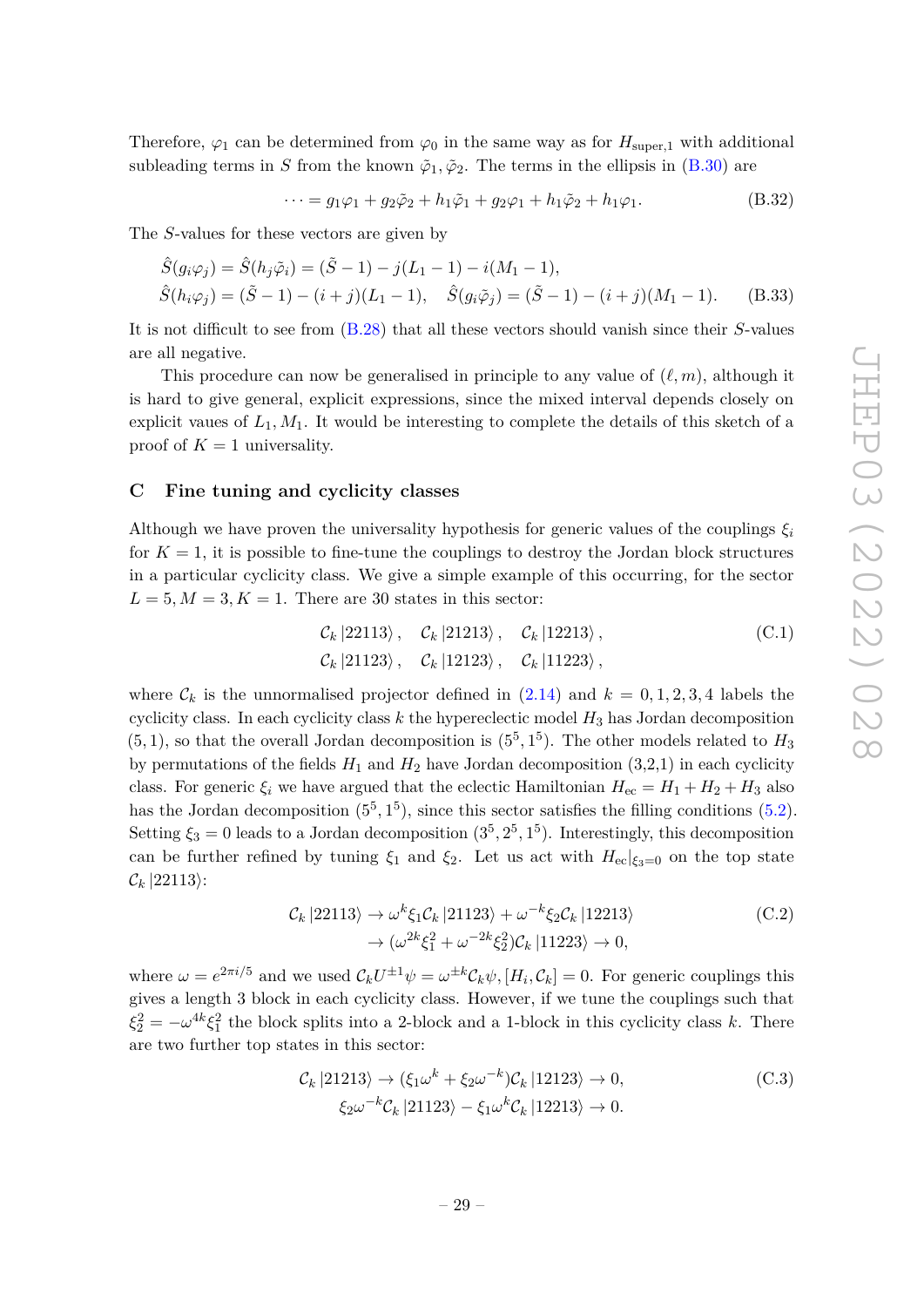The first of these is a 2-block, which can be broken into two 1-blocks in a single cyclicity class if  $\xi_2 = -\omega^{2k}\xi_1$ . The next of these is always a 1-block. From this example we see explicitly that finer Jordan block decompositions can be obtained in specific cyclicity classes by tuning the couplings appropriately.

**Open Access.** This article is distributed under the terms of the Creative Commons Attribution License [\(CC-BY 4.0\)](https://creativecommons.org/licenses/by/4.0/), which permits any use, distribution and reproduction in any medium, provided the original author(s) and source are credited.

# **References**

- <span id="page-30-0"></span>[1] A.C. Ipsen, M. Staudacher and L. Zippelius, *The one-loop spectral problem of strongly twisted* N = 4 *Super Yang-Mills theory*, *JHEP* **04** [\(2019\) 044](https://doi.org/10.1007/JHEP04(2019)044) [[arXiv:1812.08794](https://arxiv.org/abs/1812.08794)] [IN[SPIRE](https://inspirehep.net/search?p=find+EPRINT%2BarXiv%3A1812.08794)].
- <span id="page-30-1"></span>[2] C. Ahn and M. Staudacher, *The Integrable (Hyper)eclectic Spin Chain*, *JHEP* **02** [\(2021\) 019](https://doi.org/10.1007/JHEP02(2021)019) [[arXiv:2010.14515](https://arxiv.org/abs/2010.14515)] [IN[SPIRE](https://inspirehep.net/search?p=find+EPRINT%2BarXiv%3A2010.14515)].
- <span id="page-30-2"></span>[3] S. Frolov, *Lax pair for strings in Lunin-Maldacena background*, *JHEP* **05** [\(2005\) 069](https://doi.org/10.1088/1126-6708/2005/05/069) [[hep-th/0503201](https://arxiv.org/abs/hep-th/0503201)] [IN[SPIRE](https://inspirehep.net/search?p=find+EPRINT%2Bhep-th%2F0503201)].
- <span id="page-30-3"></span>[4] S.A. Frolov, R. Roiban and A.A. Tseytlin, *Gauge-string duality for (non)supersymmetric deformations of*  $N = 4$  *super Yang-Mills theory, [Nucl. Phys. B](https://doi.org/10.1016/j.nuclphysb.2005.10.004)* **731** (2005) 1 [[hep-th/0507021](https://arxiv.org/abs/hep-th/0507021)] [IN[SPIRE](https://inspirehep.net/search?p=find+EPRINT%2Bhep-th%2F0507021)].
- <span id="page-30-4"></span>[5] O. Gürdoğan and V. Kazakov, *New Integrable* 4*D Quantum Field Theories from Strongly Deformed Planar*  $\mathcal{N} = 4$  *Supersymmetric Yang-Mills Theory, [Phys. Rev. Lett.](https://doi.org/10.1103/PhysRevLett.117.201602)* **117** (2016) [201602](https://doi.org/10.1103/PhysRevLett.117.201602) [*Addendum ibid.* **117** (2016) 259903] [[arXiv:1512.06704](https://arxiv.org/abs/1512.06704)] [IN[SPIRE](https://inspirehep.net/search?p=find+EPRINT%2BarXiv%3A1512.06704)].
- <span id="page-30-5"></span>[6] V. Kazakov, E. Olivucci and M. Preti, *Generalized fishnets and exact four-point correlators in chiral CFT*4, *JHEP* **06** [\(2019\) 078](https://doi.org/10.1007/JHEP06(2019)078) [[arXiv:1901.00011](https://arxiv.org/abs/1901.00011)] [IN[SPIRE](https://inspirehep.net/search?p=find+EPRINT%2BarXiv%3A1901.00011)].
- <span id="page-30-12"></span>[7] N. Gromov, V. Kazakov, G. Korchemsky, S. Negro and G. Sizov, *Integrability of Conformal Fishnet Theory*, *JHEP* **01** [\(2018\) 095](https://doi.org/10.1007/JHEP01(2018)095) [[arXiv:1706.04167](https://arxiv.org/abs/1706.04167)] [IN[SPIRE](https://inspirehep.net/search?p=find+EPRINT%2BarXiv%3A1706.04167)].
- <span id="page-30-6"></span>[8] N. Gromov, V. Kazakov and G. Korchemsky, *Exact Correlation Functions in Conformal Fishnet Theory*, *JHEP* **08** [\(2019\) 123](https://doi.org/10.1007/JHEP08(2019)123) [[arXiv:1808.02688](https://arxiv.org/abs/1808.02688)] [IN[SPIRE](https://inspirehep.net/search?p=find+EPRINT%2BarXiv%3A1808.02688)].
- <span id="page-30-7"></span>[9] D. Chicherin, V. Kazakov, F. Loebbert, D. Müller and D.-l. Zhong, *Yangian Symmetry for Fishnet Feynman Graphs*, *Phys. Rev. D* **96** [\(2017\) 121901](https://doi.org/10.1103/PhysRevD.96.121901) [[arXiv:1708.00007](https://arxiv.org/abs/1708.00007)] [IN[SPIRE](https://inspirehep.net/search?p=find+EPRINT%2BarXiv%3A1708.00007)].
- <span id="page-30-8"></span>[10] F. Loebbert, D. Müller and H. Münkler, *Yangian Bootstrap for Conformal Feynman Integrals*, *Phys. Rev. D* **101** [\(2020\) 066006](https://doi.org/10.1103/PhysRevD.101.066006) [[arXiv:1912.05561](https://arxiv.org/abs/1912.05561)] [IN[SPIRE](https://inspirehep.net/search?p=find+EPRINT%2BarXiv%3A1912.05561)].
- <span id="page-30-9"></span>[11] L. Corcoran, F. Loebbert, J. Miczajka and M. Staudacher, *Minkowski Box from Yangian Bootstrap*, *JHEP* **04** [\(2021\) 160](https://doi.org/10.1007/JHEP04(2021)160) [[arXiv:2012.07852](https://arxiv.org/abs/2012.07852)] [IN[SPIRE](https://inspirehep.net/search?p=find+EPRINT%2BarXiv%3A2012.07852)].
- <span id="page-30-10"></span>[12] B. Basso and L.J. Dixon, *Gluing Ladder Feynman Diagrams into Fishnets*, *[Phys. Rev. Lett.](https://doi.org/10.1103/PhysRevLett.119.071601)* **119** [\(2017\) 071601](https://doi.org/10.1103/PhysRevLett.119.071601) [[arXiv:1705.03545](https://arxiv.org/abs/1705.03545)] [IN[SPIRE](https://inspirehep.net/search?p=find+EPRINT%2BarXiv%3A1705.03545)].
- [13] S. Derkachov and E. Olivucci, *Exactly solvable magnet of conformal spins in four dimensions*, *[Phys. Rev. Lett.](https://doi.org/10.1103/PhysRevLett.125.031603)* **125** (2020) 031603 [[arXiv:1912.07588](https://arxiv.org/abs/1912.07588)] [IN[SPIRE](https://inspirehep.net/search?p=find+EPRINT%2BarXiv%3A1912.07588)].
- <span id="page-30-11"></span>[14] B. Basso, L.J. Dixon, D.A. Kosower, A. Krajenbrink and D.-l. Zhong, *Fishnet four-point integrals: integrable representations and thermodynamic limits*, *JHEP* **07** [\(2021\) 168](https://doi.org/10.1007/JHEP07(2021)168) [[arXiv:2105.10514](https://arxiv.org/abs/2105.10514)] [IN[SPIRE](https://inspirehep.net/search?p=find+EPRINT%2BarXiv%3A2105.10514)].